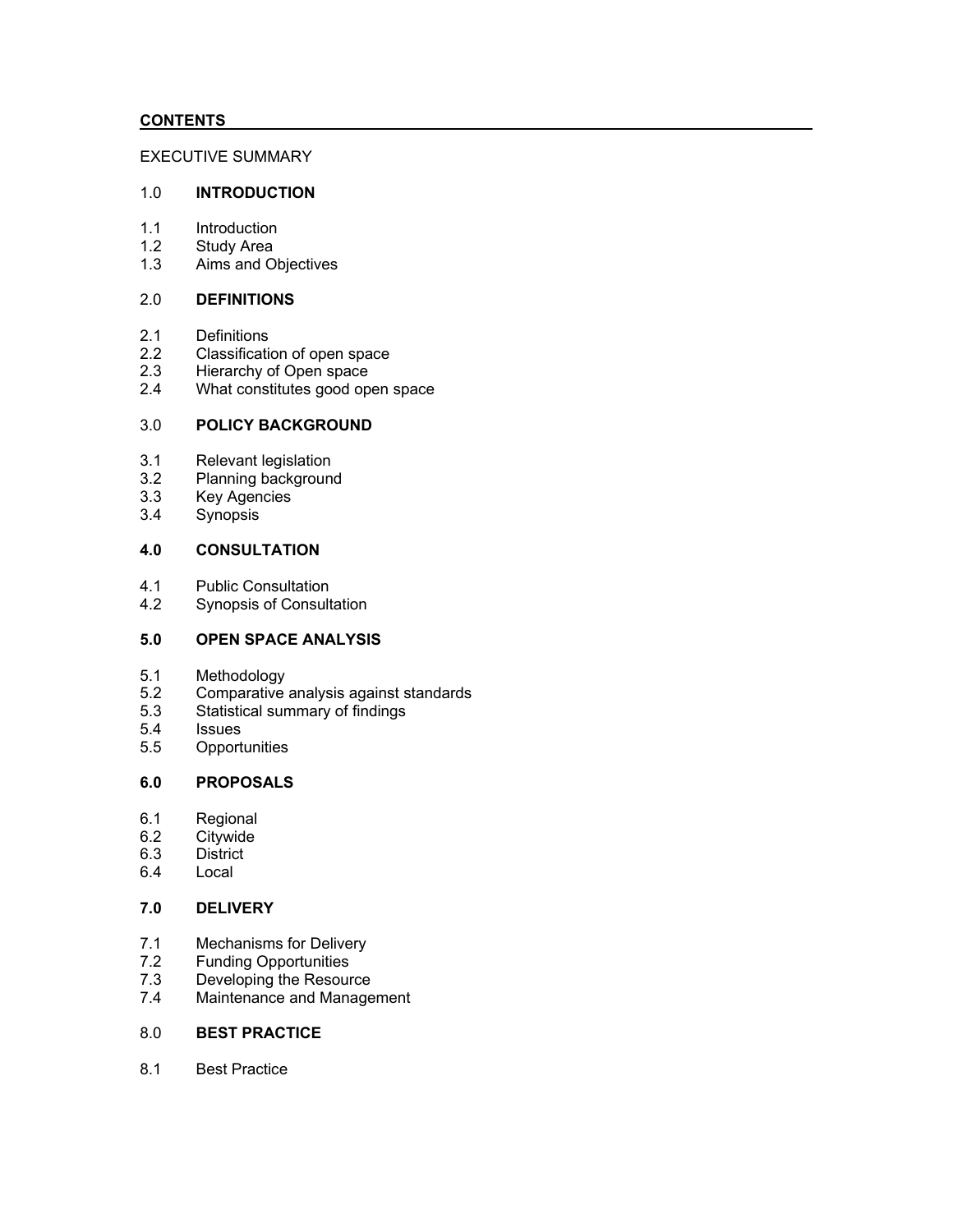*Open Space, Sport and Recreation Policies and Objectives* 

# **PLANS**

| Map 1  | Location Plan                        |
|--------|--------------------------------------|
| Map 2  | Open Space Survey Plan Kilkenny City |
| Map 3  | Open Space Survey Plans County Towns |
| Map 4  | Callan                               |
| Map 5  | Castlecomer                          |
| Map 6  | Grainenamanagh                       |
| Map 7  | Thomastown                           |
| Map 8  | <b>New Ross</b>                      |
| Map 9  | Kilmacow                             |
| Map 10 | Slieverue                            |
| Map 11 | <b>Belview</b>                       |
| Map 12 | <b>Waterford Environs</b>            |
|        |                                      |
|        |                                      |

# Map 13 Potential Open Space Hierarchy and Network Kilkenny City

# **APPENDICES**

| Appendix I   | A Parks Policy for Local Authorities       |
|--------------|--------------------------------------------|
| Appendix II  | Assessment Methodology and Assessment Form |
| Appendix III | Site Survey sheets                         |
| Appendix IV  | <b>Planning Background</b>                 |
| Appendix V   | Summary of Open Space Audit                |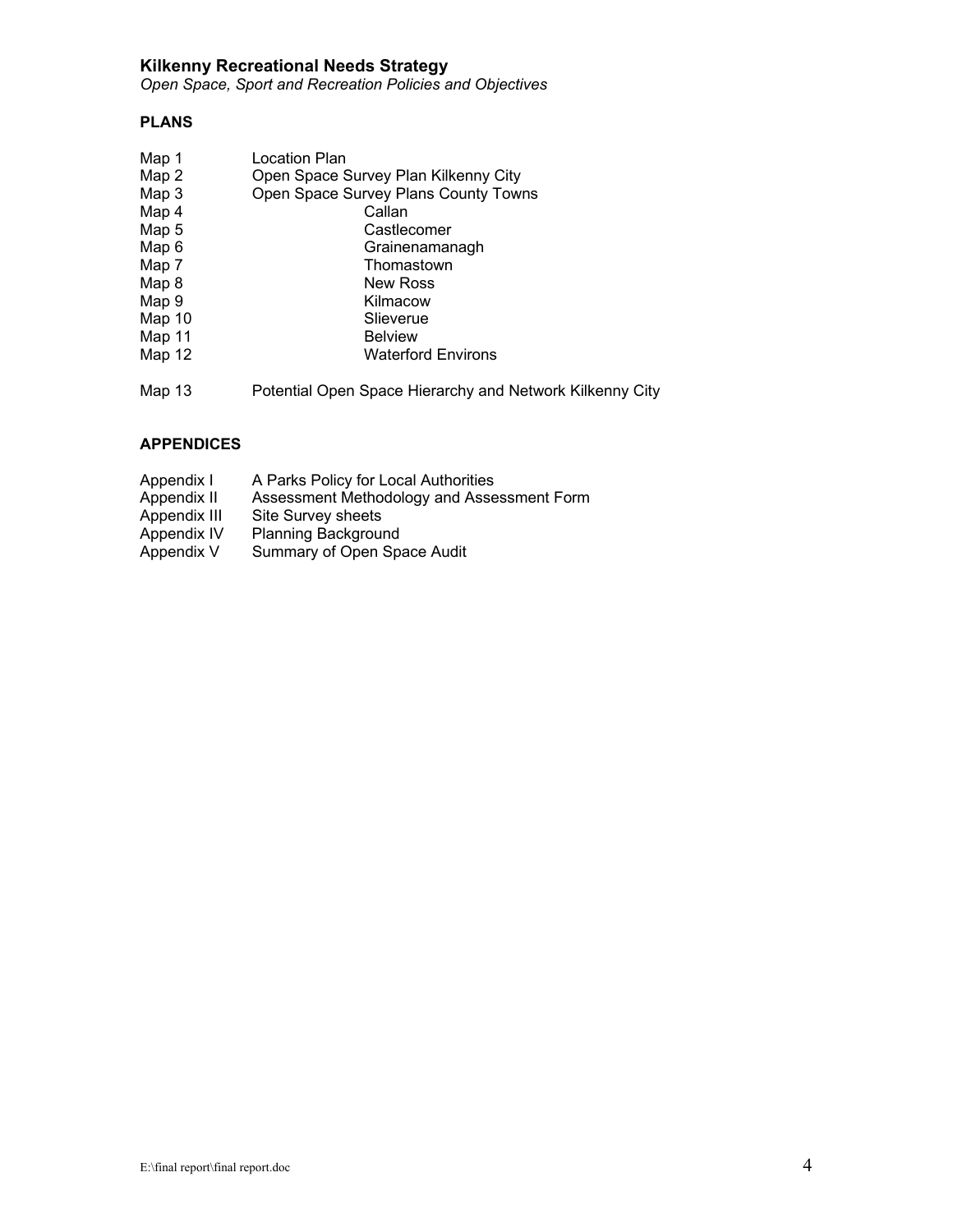*Open Space, Sport and Recreation Policies and Objectives* 

# **EXECUTIVE SUMMARY**

This report comprises The Open Space Assessment and informal recreation study. It forms part of the 'Kilkenny Recreational Needs Study'.

This open space report should be read in conjunction with the Assessment of Formal Sporting Facilities in Kilkenny in order to set out an overall strategy for active and passive recreation in Kilkenny City and County.

The aim of this study is to review the existing open space resource in terms of function and quality, with the objective of establishing what is the existing capacity and potential to meet the city's and county's needs in terms of amenity and recreation and / or alternative uses of dysfunctional spaces as appropriate.

The existing provision is assessed against recognised standards and highlights the shortfall.

The study area covers Kilkenny City and Kilkenny County. As part of the analysis the following have been carried out:-

- (a) On ground analysis,(each site visited)
- (b) desk top studies
- (c) public consultation.

Extensive surveys were carried out for all individual open spaces including waterfront corridors.

The findings of the assessment and analysis are as follows:

Kilkenny City:

- 1. The open space as defined by the zoning objectives map for KilkennyCity shows a quantity of open space greater than that required by the present standard in the Development Plan. Greater than the "Six Acre Standard"
- 2. The amenity value, the quality and the functionality of the existing spaces is poor.
- 3. There is no quality play provision within most open spaces surveyed.
- 4. There is no dedicated department to develop and manage open space within the city and county.
- 5. Open space resource at a local level requires redesign and redevelopment to maximise its potential and quality.
- 6. There is a unique water resource both ecological / green and urban / hard associated with the Nore river corridor, with the potential to embellish the image and civic attractions of Kilkenny city.
- 7. There is a need for a hierarchy of open space provision to ensure a clear function / purpose for each open space provided. This will inform day to day decision making re individual facilities and avoid duplication and / or under-provision.
- 8. Open space in Kilkenny should provide visual enhancement to the fabric of the city, whether as a recreational amenity or not.

Kilkenny County:

9. County towns are generally well provided for with an attractive surrounding countryside context – walks, natural areas, woodlands etc, and individual sports clubs often have their own facilities, however, in general, each town / village requires consolidation or enhancement of at least one existing green / space or creation of new greens or town parks as a focal point for social and community events and informal provision for miscellaneous recreational activities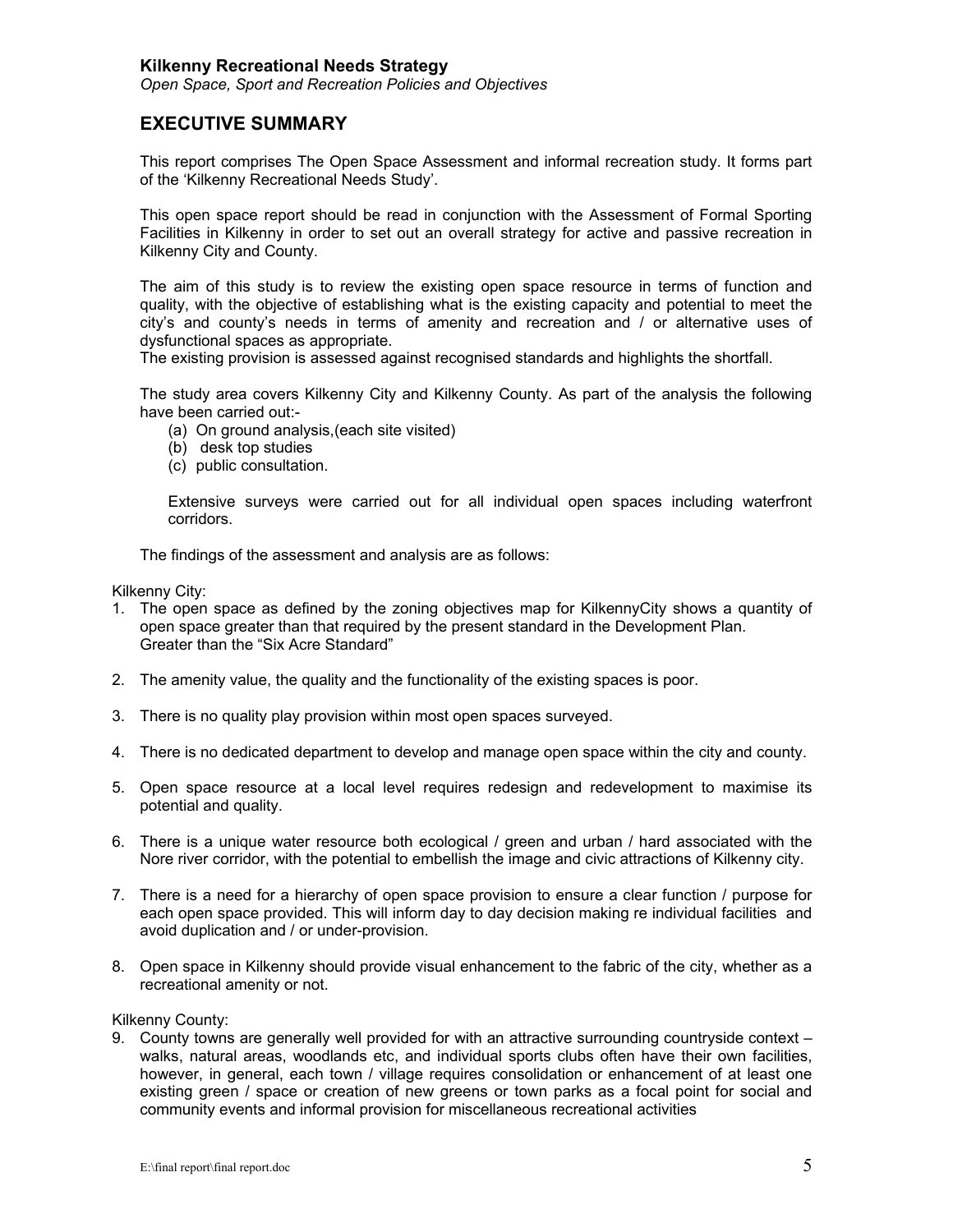*Open Space, Sport and Recreation Policies and Objectives* 

General:

- 10. Kilkenny City and County have no dedicated department to develop and manage open space within the city / county.
- 11. The issue of public liability should not be a deterrent to providing equipped play areas as long as recently adopted and recognised EU standards are followed.
- 12. There is a need for a strategic vision of open space in the city and county and its role in
	- The promotion of Kilkenny as a city with a high quality of life.
	- The potential to create networks of open spaces.
	- The development of Kilkenny City, County and the Nore / Barrow region and its niche in the leisure and tourism market, building on it's established heritage attractions.

### *Recommendations:*

### **Provision of Open Space**

- 1. Adopt an open space strategy for the city and its environs.
- 2. All policies should be guided by the need to provide a balanced range and hierarchy of open spaces and locations throughout the Study Area and by providing access to all.
- 3. Communities in the City and County should be involved in an informed way in local redevelopment plans involving improved open space, footpath creation and particularly infill development.
- 4. Due to the strategic nature of the proposals in Kilkenny City impacting on recreation, housing, community development, urban and economic development, tourism and city image it may be appropriate to set up an interdepartmental task force to direct and manage the recreation strategy.
- 5. Put in place appropriate cross-departmental structures to manage and develop the open space strategy, and provide sufficient resources to implement it.
- 6. In consultation with local communities, provide one publicly managed town park or village green in the each county town and village addressed in the Study Area.

# **Design, Quality and Management of Open Space**

7. An immediate priority within the strategy should be to upgrade and facilitate the improved design, maintenance and management of existing open spaces both in the City and County.

### **Provision of Play Facilities**

- 8. In consultation with communities, plans for the improvement, maintenance and management of local facilities should be developed with an emphasis on the early provision of quality children's play areas.
- 9. For the provision of Play Areas the City and County Councils should:
	- Adopt EU standard EN 1176 for the design and management of play area equipment.
	- Be directly responsible for the control and management of the play areas unless by agreement with another agency.
	- Should undertake weekly checks on play areas and equipment, carried out by suitably qualified employees.
	- Remove all defective / dangerous equipment immediately and not reinstate until satisfactorily repaired.
	- Maintain records of inspections including dates, personnel and qualifications of inspectors, and necessary actions taken.

### **Resources**

10. The City and County Councils should seek to implement Sections 48 & 49 of the Planning and Development Act 2000, for the purpose of raising funds to, not only provide for, but to also fund the management and maintenance of these amenities. Funding may also be possible from other sources such as SEHB.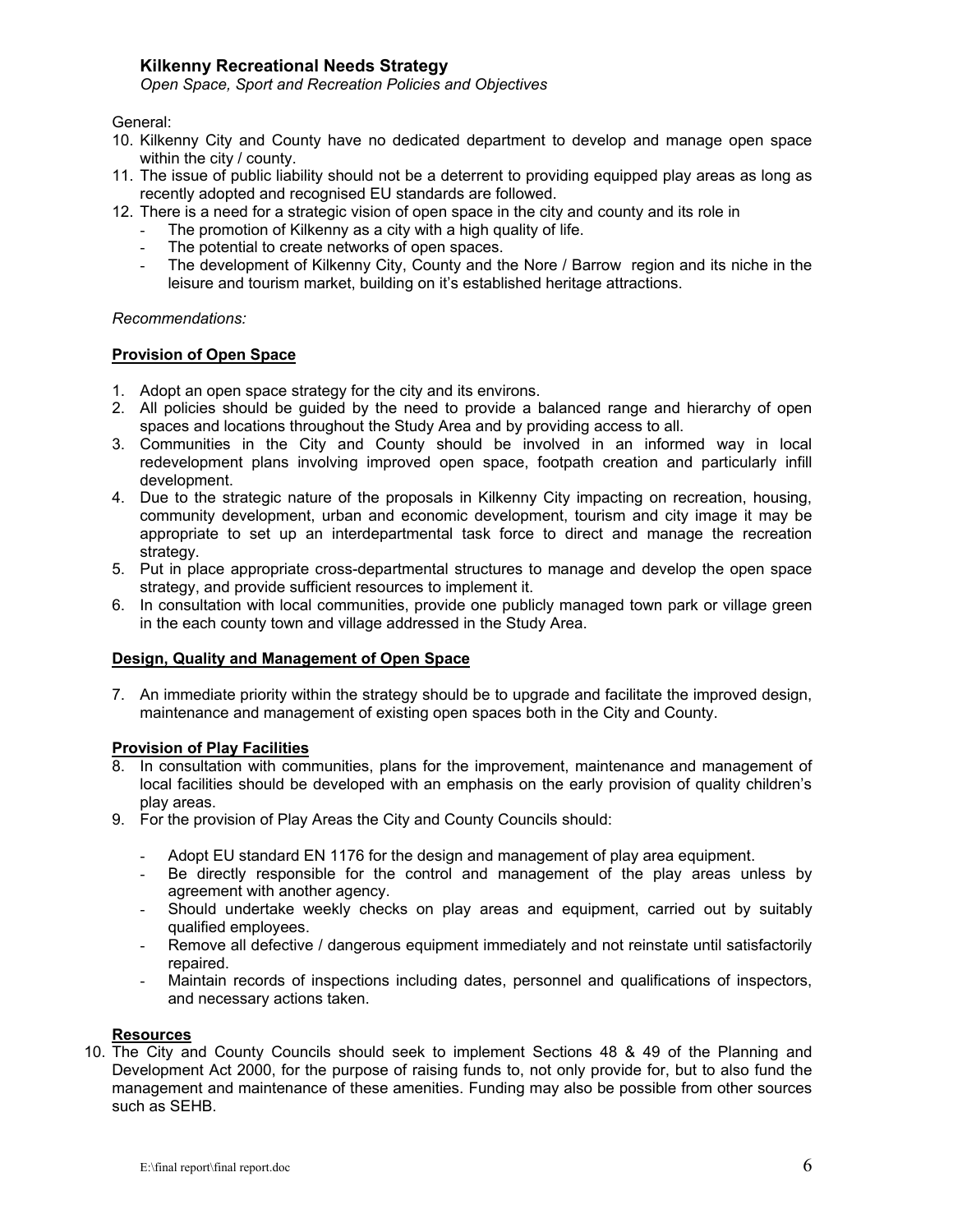*Open Space, Sport and Recreation Policies and Objectives* 

- 11. The Councils should consider whether to impose a flat rate development levy per house to go towards the provision of open space.
- 12. Where it is possible under these Sections, developers should provide a satisfactory level of open space on site in accordance with best practice including:
	- The amalgamation of open space into useable units.
	- Arrangements of housing to provide maximum surveillance.
	- The enclosure of open space where it abuts a main road.
	- The provision of equipped children's play areas.
	- The protection of existing landscape features of merit.
	- The provision of hard and soft landscape features, furniture and lighting as appropriate.
- 13. The clustering of open space in City and County areas with other leisure and sports opportunities to maximise usage, efficient use of capital and human resources and management e.g. the location of open space with sports centres.
- 14. The recognition of the social and cultural benefits of providing open space to capture available funds from non-traditional agencies e.g. Urban Woodland Schemes, Department of Tourism, Sport and Recreation.
- 15. The Councils should develop management, maintenance and access agreements with what is classified as private space with open access - schools, community run facilities, hospital or college / institutional grounds – to develop and realise the potential of these often quality and mature environments as informal passive recreational areas.

### **Redesign and Redevelopment**

- 16. In the City and County consider the use of infill built development to reconfigure / structure open space in accordance with best practice for open spaces and urban design.
- 17. Such redevelopment coupled with public/private partnerships and further public investment should create additional resources to address the upgrade of open space within the City and County.

### **Strategic Vision**

- 18. The existing River network has potentially established the basis for a network and links County with City, tourism features and existing recreation facilities.
- 19. Link the development of a green city and leisure facilities with tourism programmes and opportunities e.g the Nore Waterway Corridor and city centre initiatives such as the Batemans Quay. (Kilkenny, The Medieval City, in sitting in a beautiful, cared for, wooded, riverside environment).
- 20. Consider jetties and boating facilities in the city centre to bring the river to life.
- 21. Identify walking and cycling routes linked to open spaces and facilities to develop "greenways" and Sli na Slainte routes e.g. the city centre and interconnecting riverside walks out to the countryside.
- 22. To upgrade existing and provide new riverside walks as shown on City Map 5.
- 23. To preserve existing rights of ways in City and County especially those along the river.

### **Hierarchy**

- 24. Proposals should be prepared for the development of existing open spaces in the City as high quality district, city and regional parks.
- 25. Provide facilities to enable a greater range of activities be provided i.e. skateboarding, rollerblading and such activities that may become popular and which could be accommodated within the proposed park network. This will ensure maximum potential is realised in the parks and open space system.
- 26. It is important to integrate city based leisure and tourism proposals with those in the county and region. This will maximise the value derived from recreation investment by enhancing the city and county not just for residents but for visitors also.

Open space provides a green lung for the urban area and green networks are important for future economic and social well-being. However the benefits of open space are severely compromised if the spaces are neglected or undeveloped. Open spaces will only bring benefit if they are of a high quality, managed and maintained.

The fundamental importance of open space, over and above sport and recreation must be recognised in order to bring better quality of life and encourage an urban renaissance. Open spaces significantly enhance the liveability of urban environments. Allowing successful establishment of an open space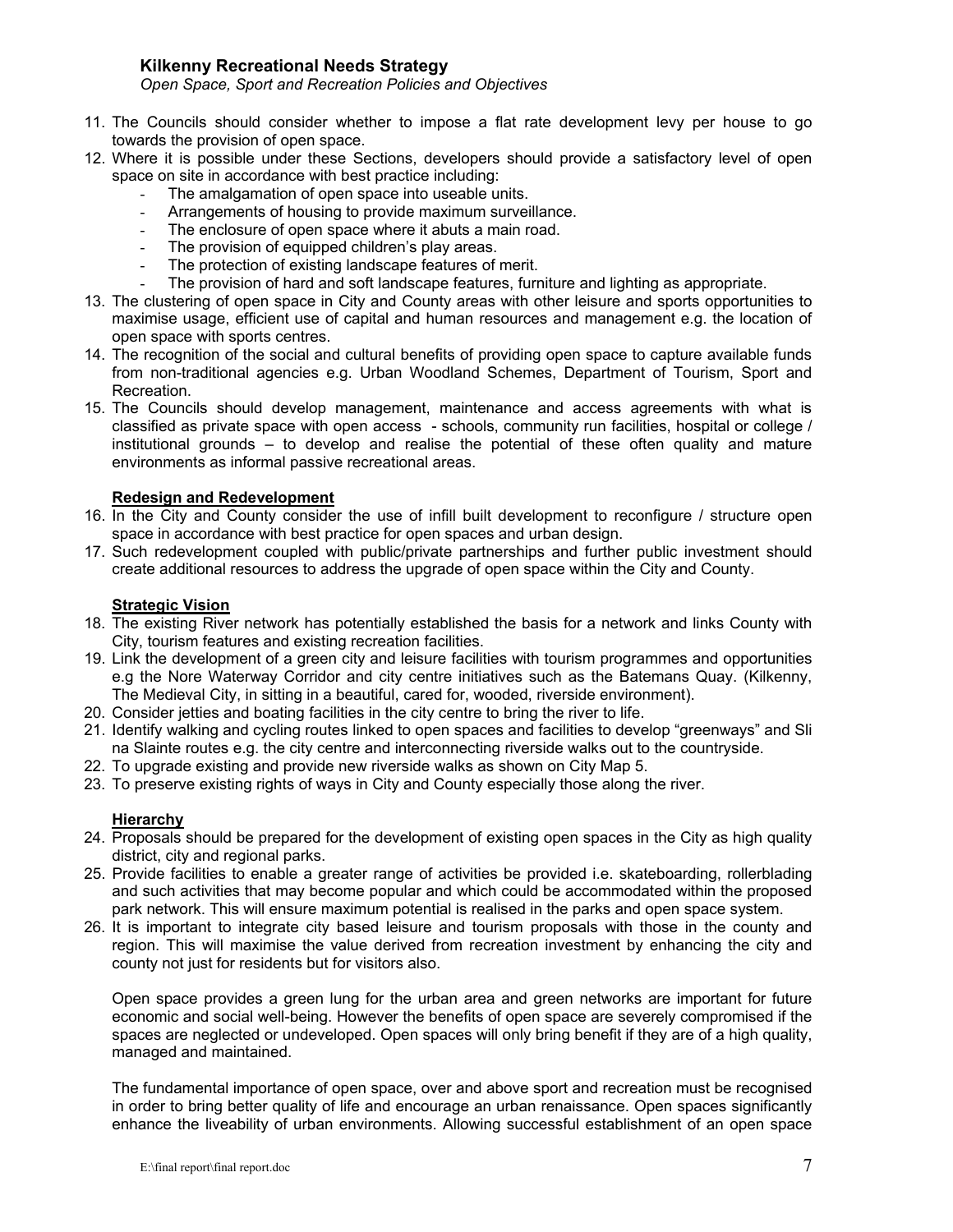*Open Space, Sport and Recreation Policies and Objectives* 

network will serve the city and it's population in a multitude of ways: including health, education and tourism, whilst also bringing socio economic benefits. The role of open space in providing a facility for informal recreation must be recognised, as this is more broadly relevant to the population. A minority of park visitors use parks for formal sport and demographically the ageing population means there will be fewer participants in active recreation.

### *Open space is not an 'add on' to recreation, it is where recreation, sport and social activities take place.*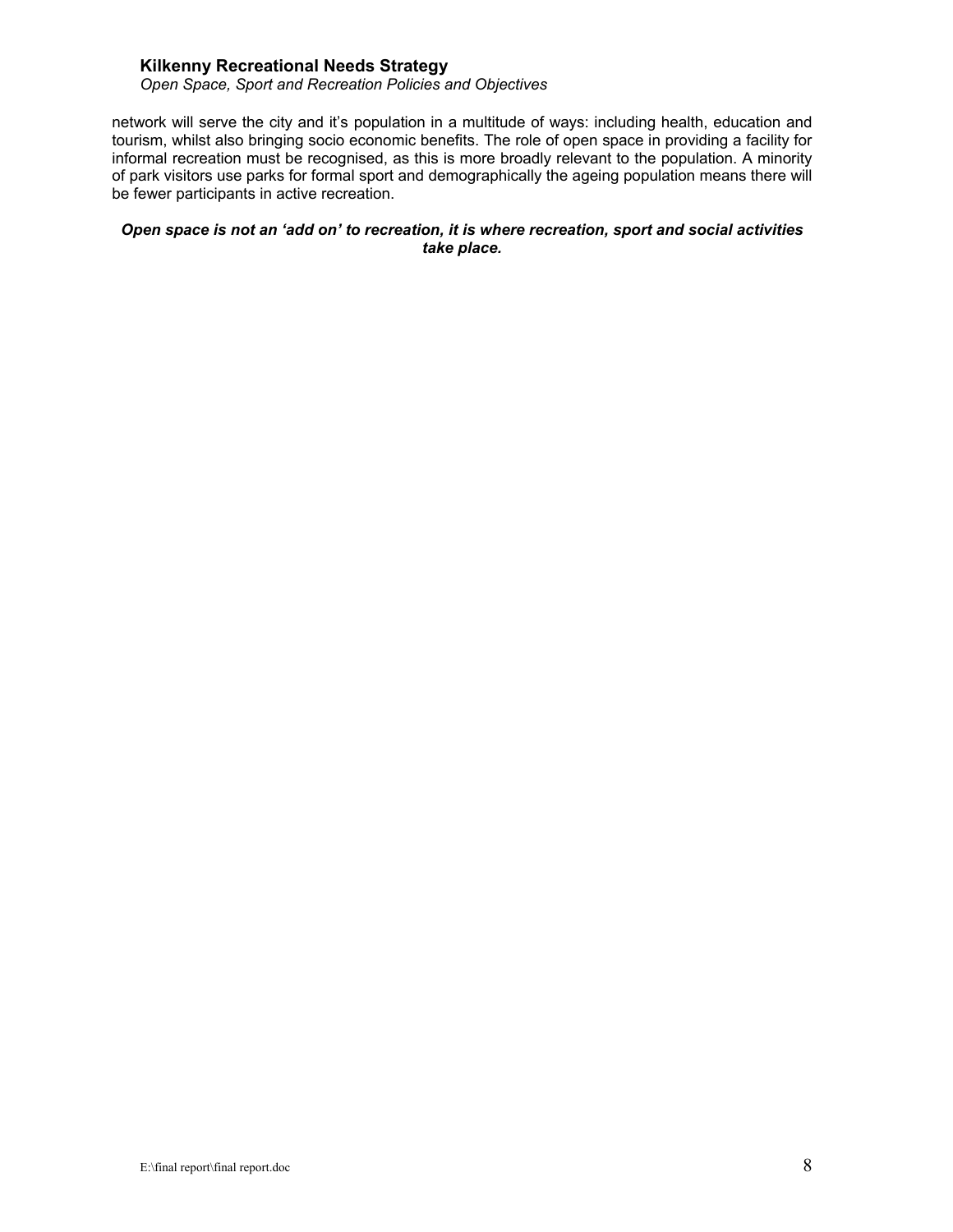*Open Space, Sport and Recreation Policies and Objectives* 

## **1.0 INTRODUCTION**

### **1.1** *Introduction*

The Open Space Assessment forms part of the "Kilkenny Recreational Needs Report" carried out on behalf of Kilkenny County Council and Kilkenny City Council.

It is generally recognised that open space is not just an 'add on' to recreation, it is where recreation, sports and social activities take place. It is found in our towns and cities that, as the urban population changes and diversifies, the basic need for high quality, functional open space and other recreational facilities are growing.

Good open space can make an important contribution in improving the quality of life, and in helping to deliver wider and longer term benefits such as:-

- Improving the quality of urban regeneration
- Promoting healthy living
- **Fostering social inclusion**
- **Encouraging education**
- **Supporting environmental sustainability**
- **•** Contributing to heritage and culture

Demographics reviewed under Kilkenny County Development Plan, reveal that there is an ageing population. This sector is more likely to engage in health related activities, whilst team and strength based activities will decline. Informal recreation facilities such as walking are likely to increase, especially if there is a safe and joined up network of open pace. Accordingly informal recreation should be given at least equal weighting with sport.

This study addresses issues covering both active and passive recreation including informal recreation pursuits, such as walking and cycling. The study identifies and focuses on open spaces, both city and countywide and evaluates them in terms of current facilities and future opportunities. Open space, (informal recreation) is assessed separately to formal recreational facilities and requirements. The findings when taken in tandem with the [separate] study of formal sports facilities will be used to formulate a strategy for addressing Kilkenny's recreational requirements in the form of the Recreational Needs Report

In determining the recreation potential within Kilkenny County, on ground and desk top research as well as consultation was undertaken to establish the quality and quantity of existing open space and recreational facilities and determine the needs of the population. The research aims to identify those open spaces of a recreational amenity value, with a view to formulating future initiatives and planning policy on such matters.

Kilkenny is also a recognised tourist destination. In carrying out the study, recreational resources as a tourist asset are evaluated. Informal recreation and walking in Ireland, have been identified as the major tourist activity. In Kilkenny there is a strong link between tourism and informal recreation although the potential is not always realised.

### 1.2 *Study Area*

This study area is consistent with the sporting recreational needs study area, which is Kilkenny City and Environs and also Countywide, focusing on the main county towns.

Castlecomer, Callan, Environs of New Ross, Belview area and Kilmacow village are also covered, as there are currently development plans for these areas. The study area is shown on *Figure 1. Location Plan*

The main emphasis of the study is on the provision of open space within the city where development pressure is greatest and secondly, county towns, where there are opportunities to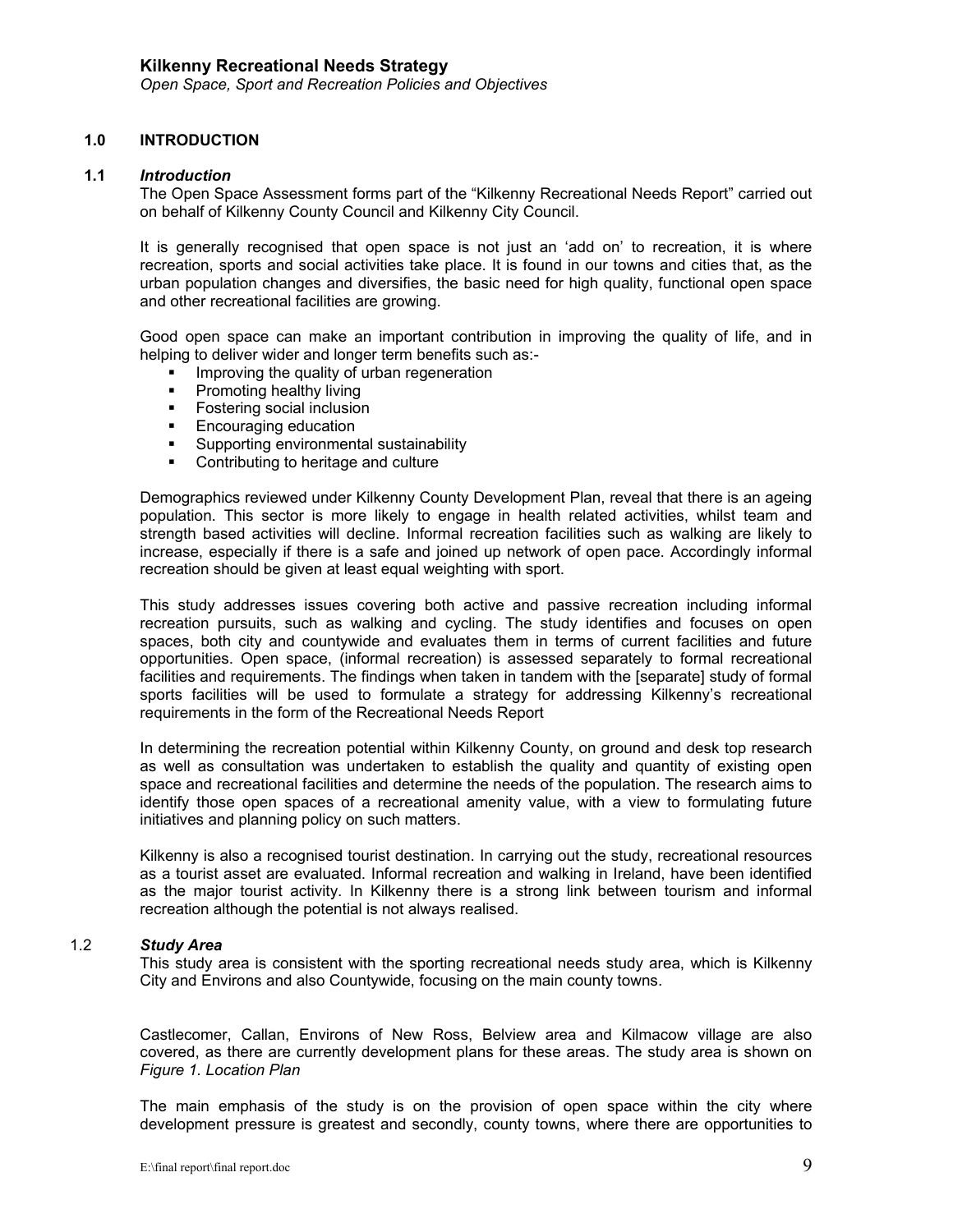*Open Space, Sport and Recreation Policies and Objectives* 

provide additional open space to meet the needs of the growing communities and expanding towns.

It is recognised throughout the study, that towns and villages on, or near the County border, or in the proximity of another major town outside the County eg. Waterford, will be influenced by the recreational facilities outside the study area.

### **1.3** *Aims and Objectives*

The key objectives of the assessment are to

- Catalogue and evaluate significant areas of existing open space both in Kilkenny City and County.
- Identify where there is an imbalance between demand and provision of recreational amenity areas.
- Identify areas of recreational potential and establish an interconnecting 'route' system that identifies various types of informal outdoor activities.
- Establish a potential hierarchy of open spaces.
- Identify issues that affect both the open space and their provision.
- Produce a mechanism to enable proposals made.
- Produce a baseline database of the existing and potential open space against which the needs analysis can be compared and proposals made to meet demand.

### **1.4. Report Structure**

The report covers the issues above and relates them to the situation in the main built-up area – Kilkenny City. Where appropriate specific reference is made to issues or approaches in the county town and villages. In general the hierarchy proposed in Section 6.0 relates to the city requirements, however the requirements of and specific proposals for villages and towns are addressed in Maps 3- 12.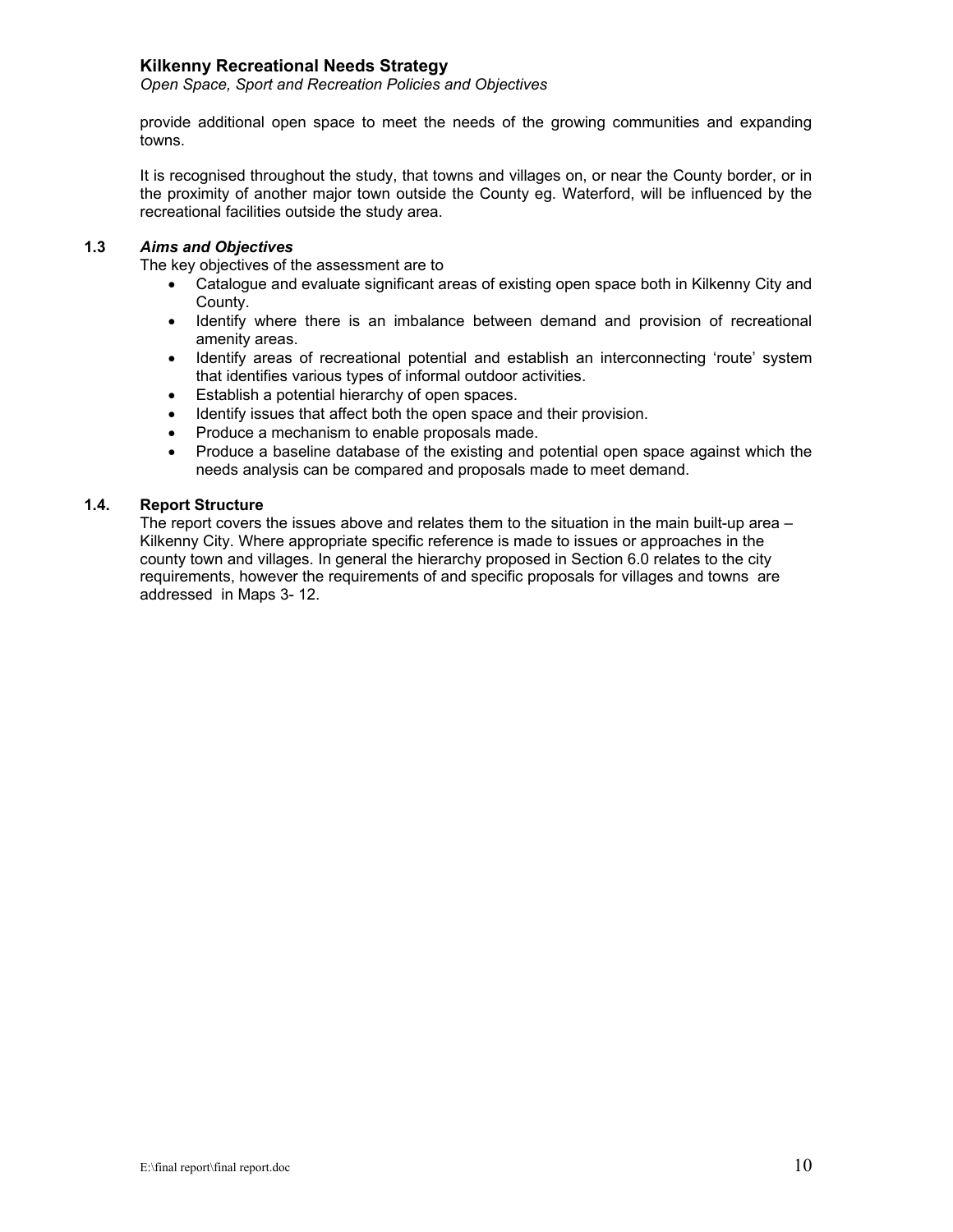*Open Space, Sport and Recreation Policies and Objectives* 

### **DEFINITIONS**

### **2.1** *Definitions*

To assess these open spaces it is necessary to establish what constitutes open space.

Not all spaces with recreational amenity are zoned as open space. Facilities such as cemeteries and hospital grounds can have a significant value in terms of recreation amenity. Often old hospitals are associated with extensive mature grounds, akin to a traditional park; in particular St Canice's Hospital is a good example. Cemeteries too, with mature trees can be a pleasant place to walk or sit, as well as containing some historic interest.

Nor are all zoned open spaces accessible for public use. Stadia for example, are usually completely enclosed and provide facilities for limited number of people. Kilkenny Golf Course is zoned open space yet is not accessible for general public use.

For the purposes of this study the term 'open space' will be taken to be generic, green and hard surfaced open space and indicate a variety of private and public, formal and informal landscape and townscape within both the fabric of the city and the county environs.

The following definitions establish **categories**:-



### Zoned open space

As per the Kilkenny City 2002 Development Plan - covers land designated for formal and informal recreation.



### Community Facilities

This includes cemeteries/ churchyards which can be a pleasant place to walk in or sit or provide visual amenity. Eg St Patrick's Graveyard or St Kieran's (*opposite*). It also covers land for institutional purposes such as schools and hospitals where there is open space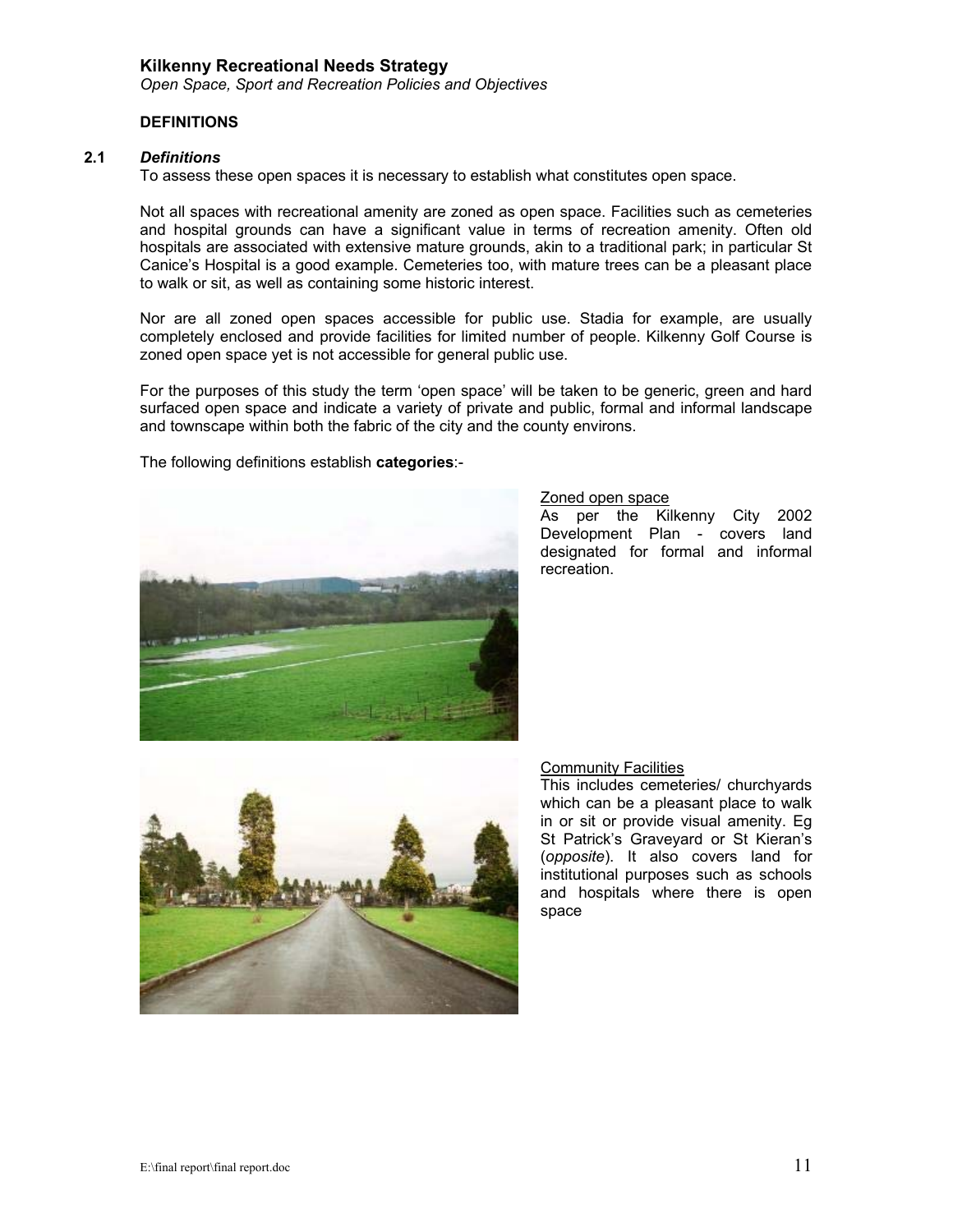*Open Space, Sport and Recreation Policies and Objectives* 



# **SLOAP**

*Space Left Over After Planning*, small pockets of grassed areas, commonly found in residential areas. Land is not recognised (zoned) as open space, generally low usability in terms of formal recreation but potential contributor to general informal and visual amenity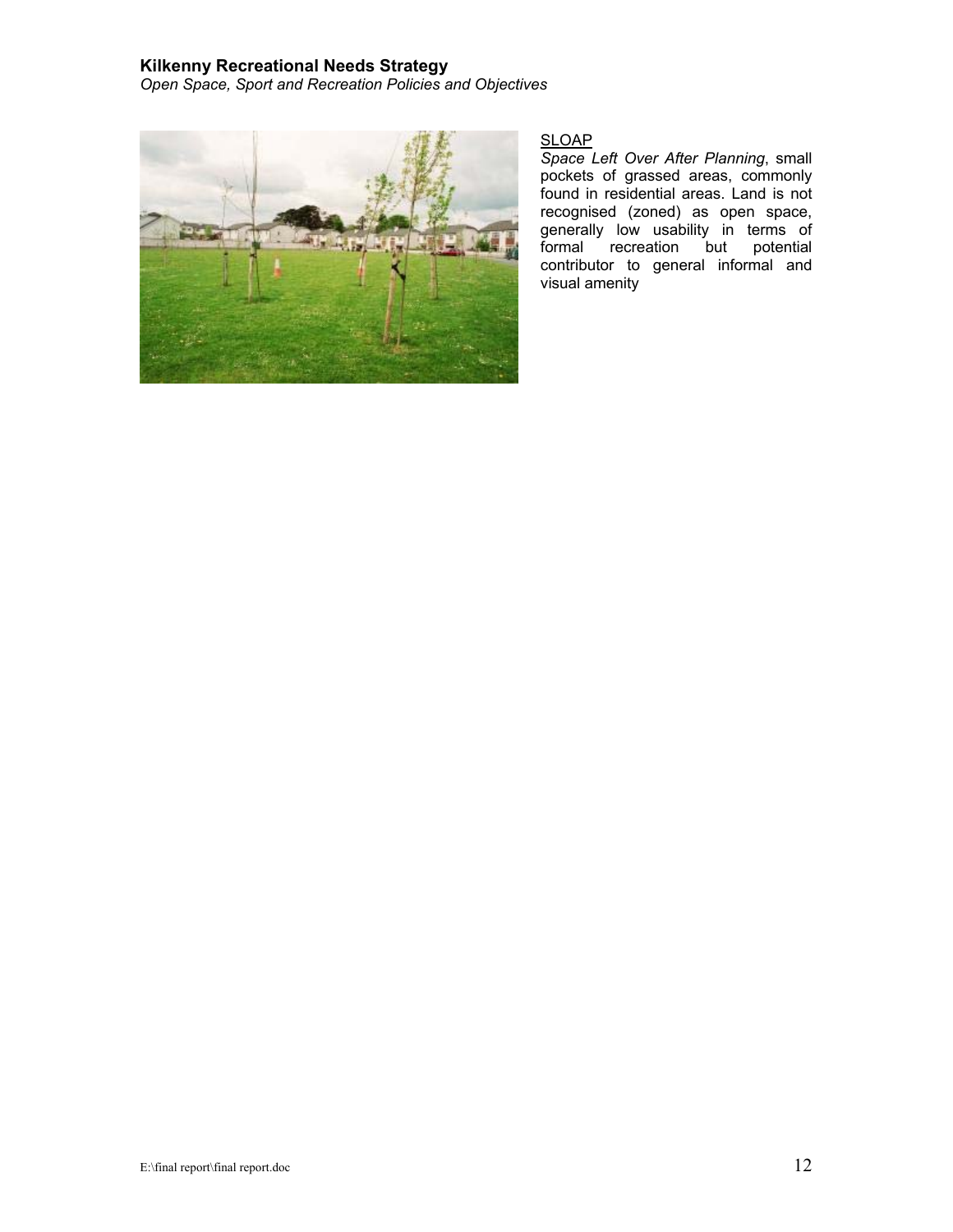*Open Space, Sport and Recreation Policies and Objectives* 

Open space is used for:

#### Formal recreation

- organised sports and games where facilities are required, for example marked sports pitch and goals (Soccer, GAA) Generally formal recreation is active.

#### Informal recreation

- casual sports or activities where no specific facilities are required. (eg. walking, running, cycling, kick-about). Informal recreation can be active or passive.

Active recreation describes recreational pursuits of an energetic nature. (eg soccer, running, horse riding.)

Passive recreation describes recreational pursuits of a sedentary/ inactive nature. (eg fishing, sitting, picnicing)

#### Children's Play Area

Areas specifically furnished with children's play equipment.

### **2.2** *Classification of open space*

Open space for the purpose of this report will be defined as 'green and hard surfaced space' and will include but is not limited to the following uses or non-uses:-

| Category          | <b>Definition</b>                                                                                                                                                                                                                     | <b>Image</b> |
|-------------------|---------------------------------------------------------------------------------------------------------------------------------------------------------------------------------------------------------------------------------------|--------------|
| <b>Stadia</b>     | formally<br>that is<br>land<br>zoned,<br>(under<br>Development Plan) as<br>open space, which in<br>many cases is privately<br>owned eg GAA grounds,<br>with no public access, or<br>no visual amenity due to<br>high visual enclosure |              |
| Sports<br>grounds | pitches, frequently<br>as<br>part of school grounds;<br>zoned as<br>community<br>facilities                                                                                                                                           |              |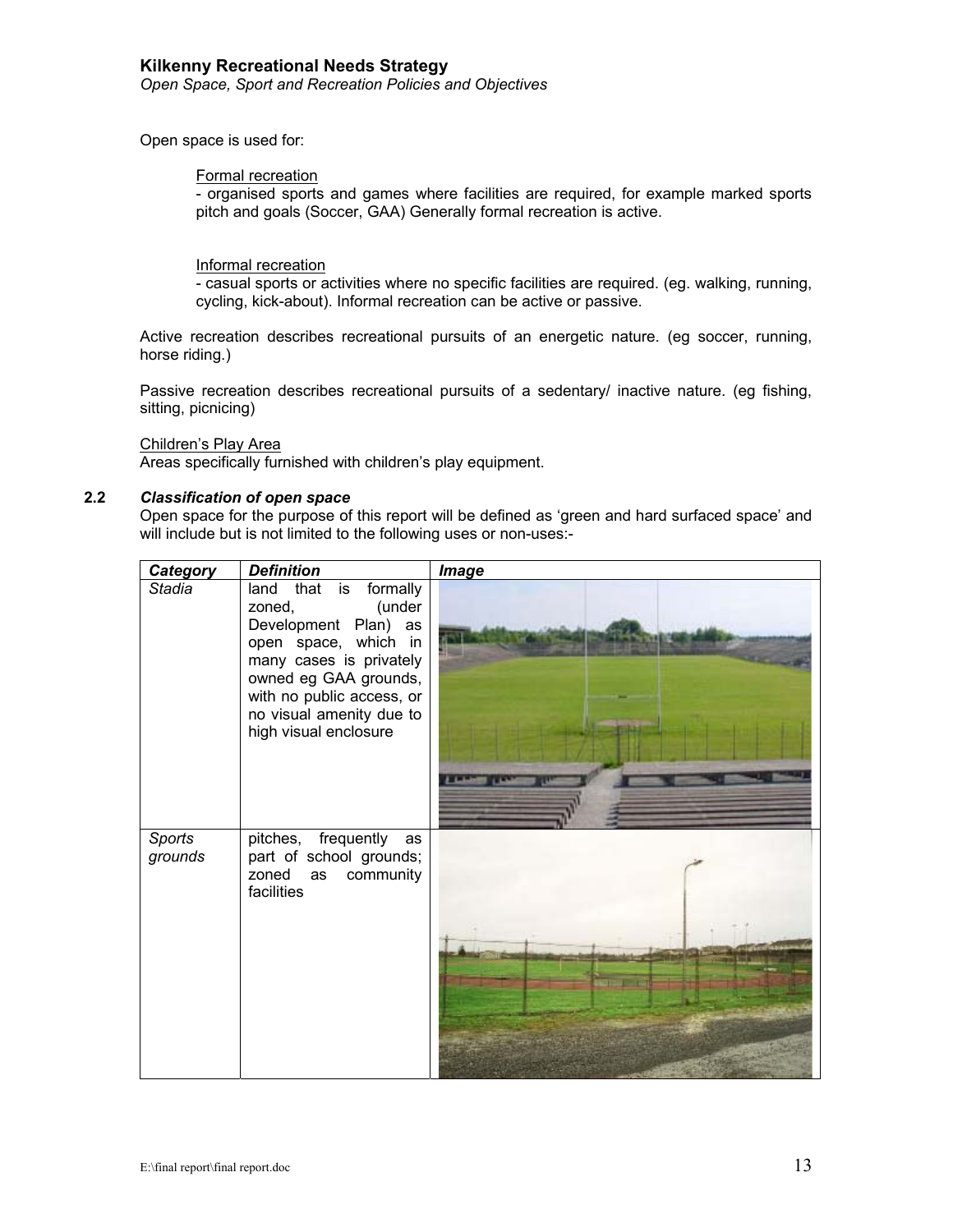*Open Space, Sport and Recreation Policies and Objectives* 

| Amenity<br>open space            | public<br>spaces<br>around<br>buildings such as town<br>squares<br>public<br>and<br>buildings                                                                                                      | H<br><b>HACCIE</b> |
|----------------------------------|----------------------------------------------------------------------------------------------------------------------------------------------------------------------------------------------------|--------------------|
| Natural<br>green, open<br>spaces | wetlands or woodlands,<br>'green corridors' such as<br>riverbanks and canals,<br>'of<br>ecological<br>an<br>character                                                                              |                    |
| Countryside                      | It is also recognised that<br>countryside itself<br>the<br>valuable<br>forms<br>a<br>recreational resource for<br>walking, horse riding etc<br>whilst<br>fulfilling<br>an<br>agricultural function |                    |

As well as use access to zoned or other open spaces is a factor to be assessed. Open space can be private or publicly accessible:

| Private<br>open space | 'green'<br>open<br>spaces<br>which<br>although<br>not<br>accessible to the public,<br>provide visual amenity to<br>public.eg<br>hotel<br>the<br>grounds, golf courses |  |
|-----------------------|-----------------------------------------------------------------------------------------------------------------------------------------------------------------------|--|
|                       |                                                                                                                                                                       |  |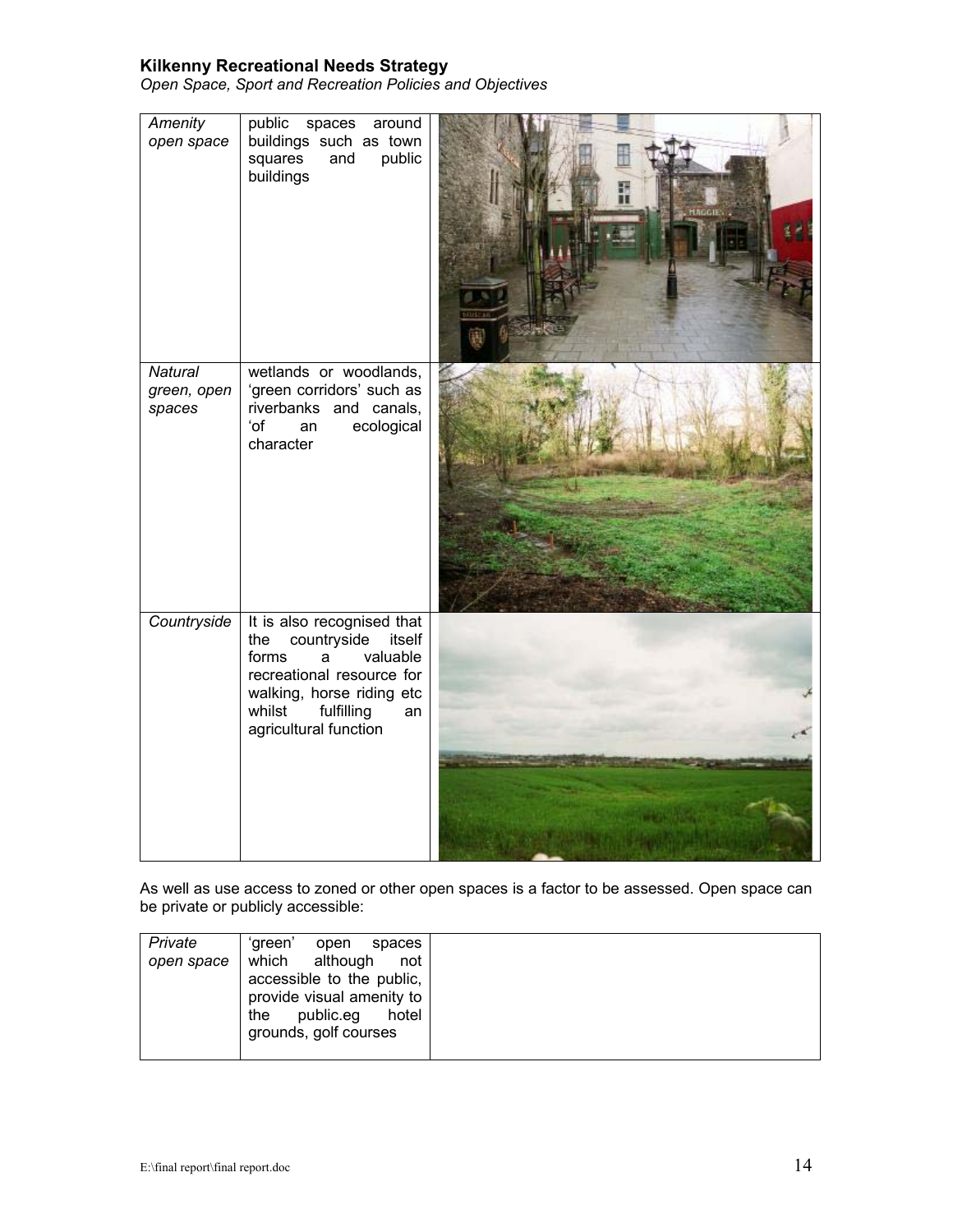*Open Space, Sport and Recreation Policies and Objectives* 

| Public<br>Open<br>Space | 'green' open spaces that<br>are accessible to the<br>public. This can range<br>from parks, natural areas<br>to small pockets of land<br>within residential areas.<br>also<br>These areas<br>provide visual amenity |  |
|-------------------------|--------------------------------------------------------------------------------------------------------------------------------------------------------------------------------------------------------------------|--|
|-------------------------|--------------------------------------------------------------------------------------------------------------------------------------------------------------------------------------------------------------------|--|

### **2.3** *Hierarchy of Open Space*

A strategic provision of open space should be based on a hierarchical scale to ensure a varied provision of integrated open space to meet varying needs.

Regional

Open spaces and amenities of a 'Regional' classification are those that people will travel from outside the region to visit and use.

**Citywide** 

Open spaces and amenities of a 'Citywide' classification are those that people will travel from all over the city to visit and use. In Kilkenny this category does not exist alone and is served by regional parks.

**District** 

Open spaces and amenities of a 'District' classification are those that people will travel from around the immediate district, (approximately a one kilometre radius), to visit and use.

**Local** 

Open spaces and amenities of a 'Local' classification, are those that people will travel from the immediate locality, (approximately 0.5km radius or less), to visit and use.

### **2.4** *What constitutes 'good' open space?*

Many factors contribute to high quality open space. Good open space should be aesthetically pleasing; the open space should meet the requirements of a broad spectrum of population in terms of user needs. Maintenance and management are also essential to a good open space. The benefits of open space are severely compromised if the spaces become run down. Open spaces will only bring benefit if they are of a high quality, well designed with a purpose and function, managed and maintained.

Good practice principles are addressed in detail later in the report. These principles follow assessment of open space and measures are established with the objective of providing quality open spaces.

The following factors are essential in creating a good open space. The following criteria are used in assessing the individual spaces surveyed.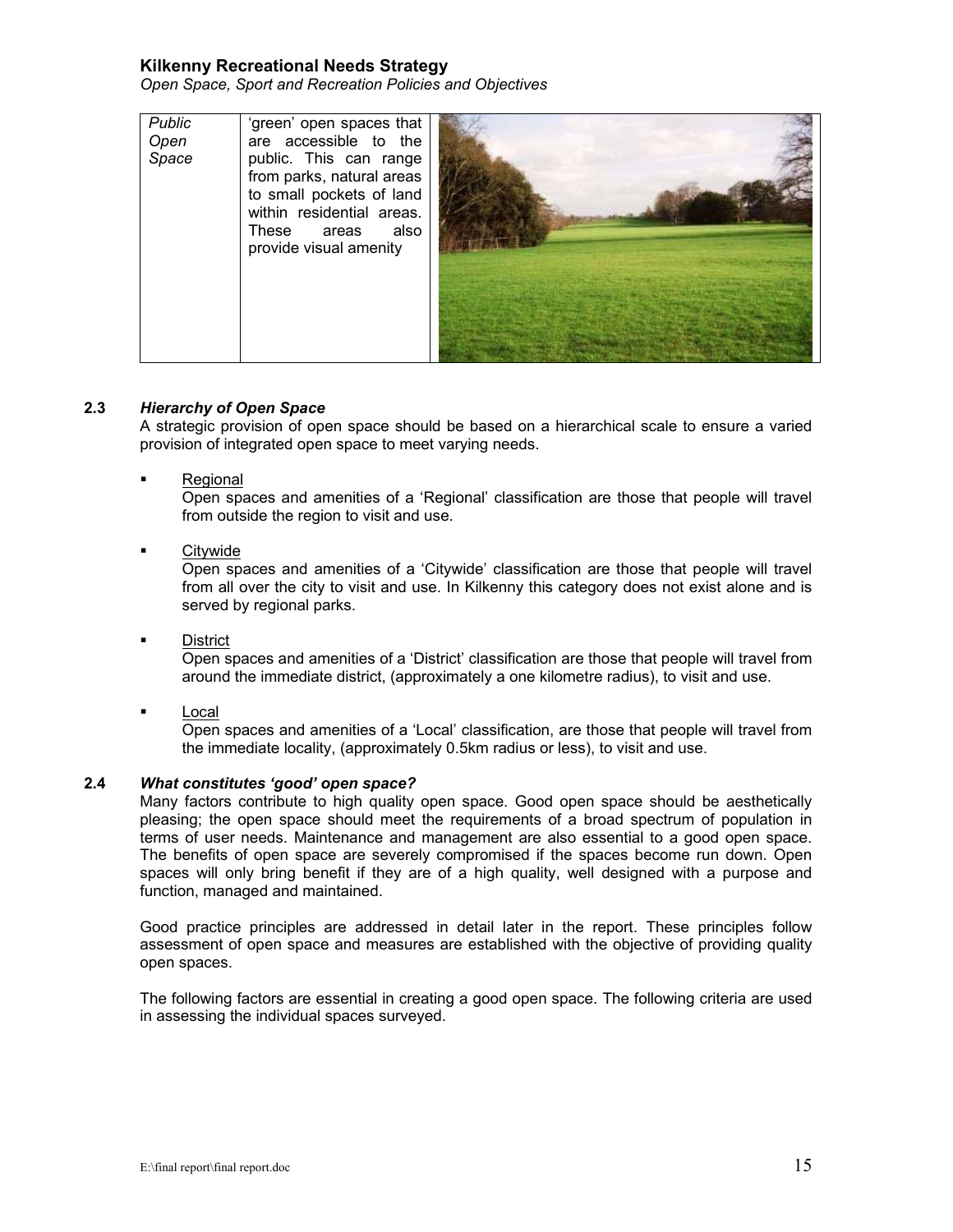*Open Space, Sport and Recreation Policies and Objectives* 

# **Accessibility**

One of the most important prerequisites for good open space is location. Open space in the wrong location will fail to function effectively, will be difficult to access, maintain and manage. Spaces should be in close proximity to buildings / built-up areas – the population that is served. This can also lead to enhanced Supervision.

Ease of accessibility, potentially allows maximum use of an open space thereby providing a valuable resource.

# **Usage**

The benchmark of good open space is that is heavily used. This confirms it has a purpose and is valued by the local population. Deserted open spaces are often without any facilities or function.

# **Good design**

A well designed and considered use of open space makes the difference between an open space that will be used to full potential or not at all. A place designed with function in mind and providing amenities to meet those functions will provide immense value and pleasure.

#### **Visual amenity**

Open space must be visually attractive, safe, encourage high usage and hence high contribution to the city form

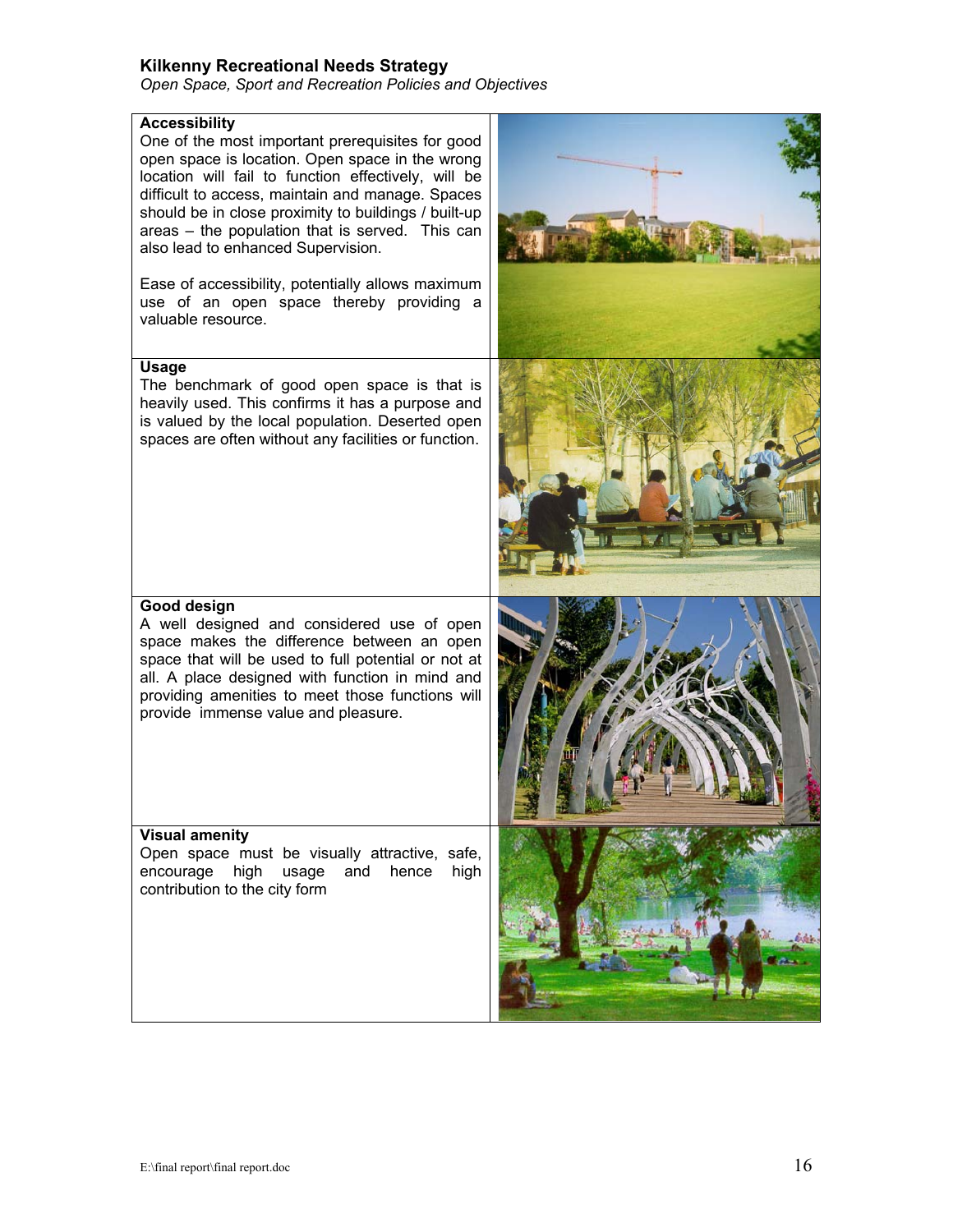*Open Space, Sport and Recreation Policies and Objectives* 

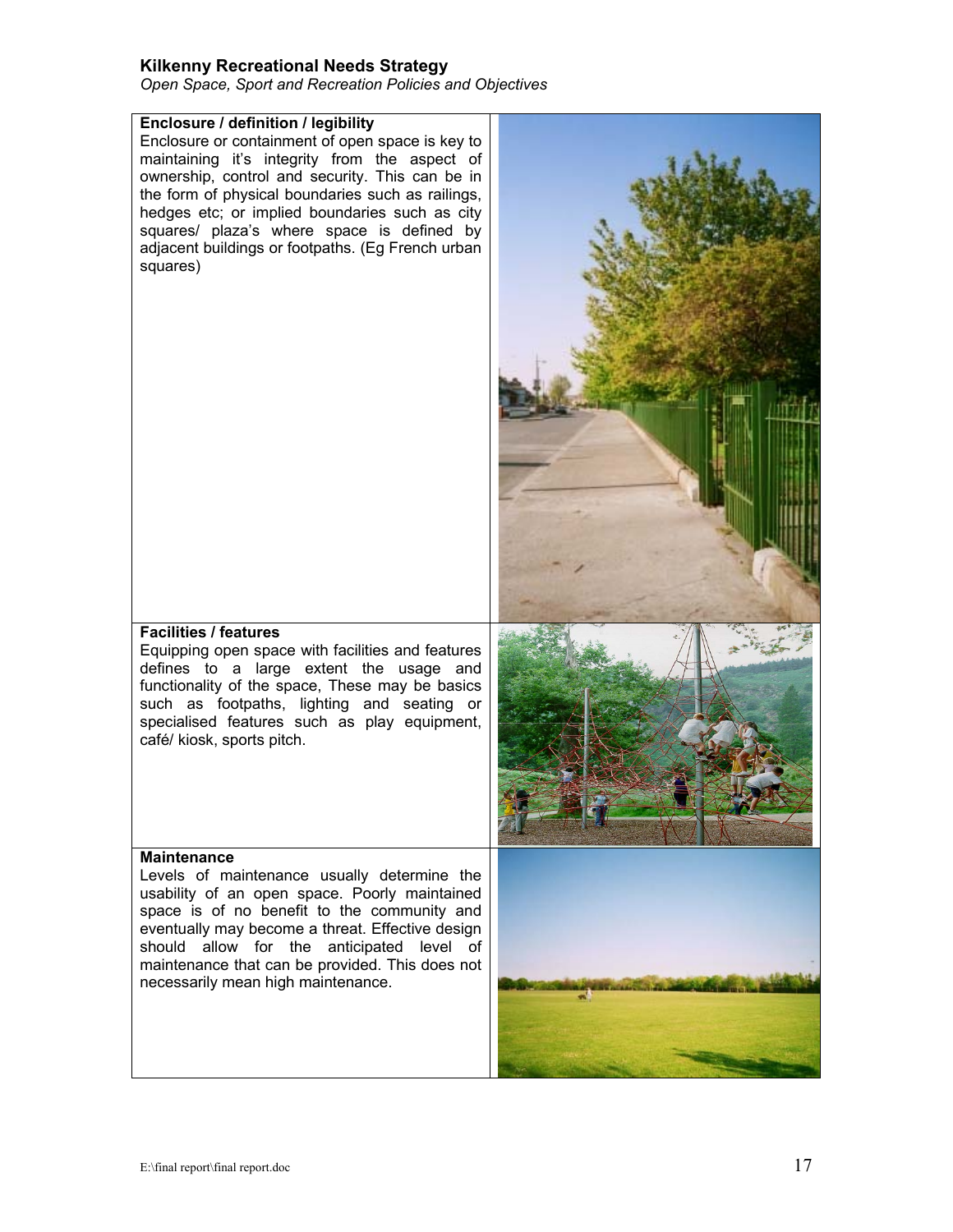*Open Space, Sport and Recreation Policies and Objectives* 

#### **Community partnership**

Evidence of community partnership is most often seen in terms of design and maintenance e.g. the presence of community centres in parks, encouraging association and security.

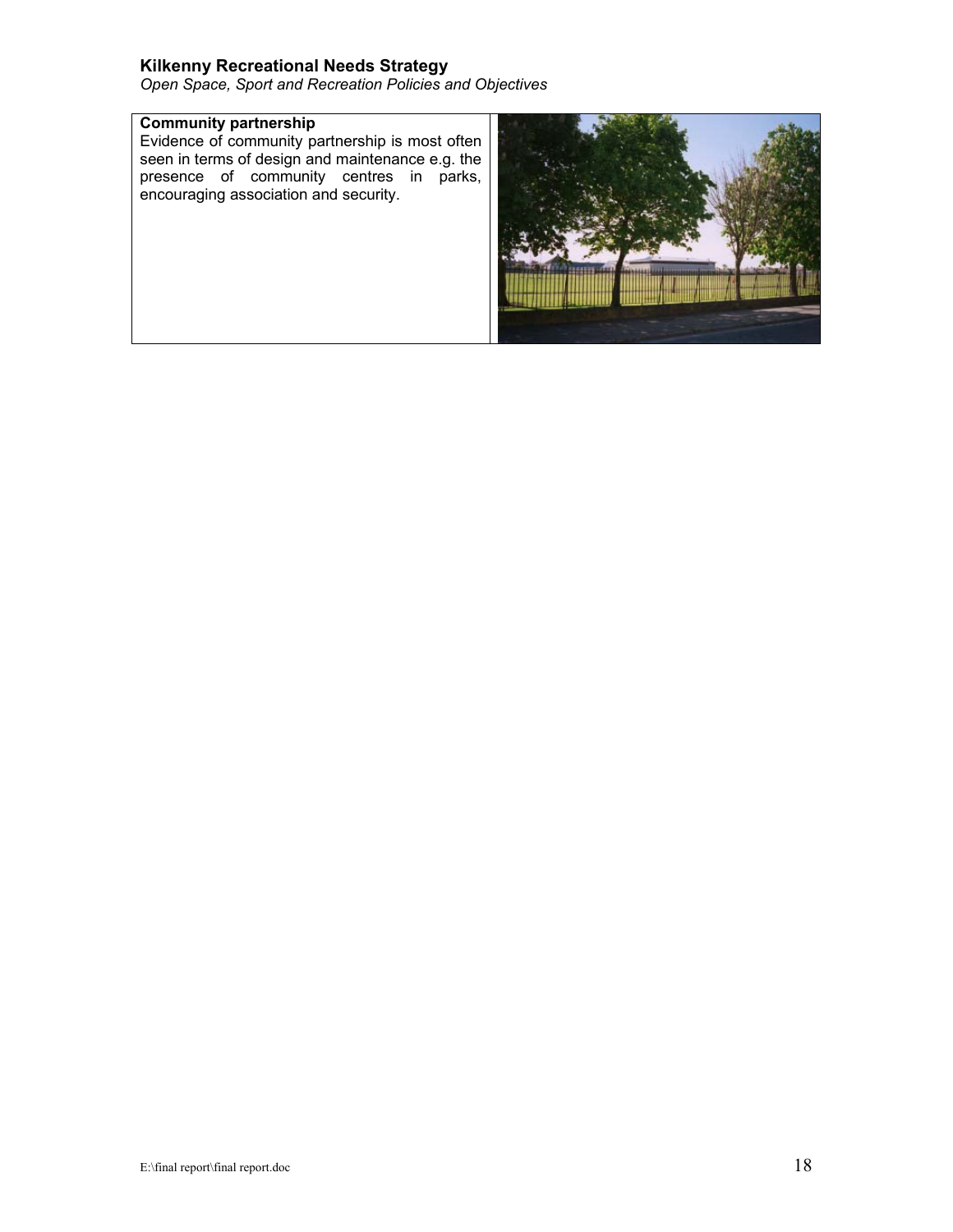*Open Space, Sport and Recreation Policies and Objectives* 

### **3.0 POLICY BACKGROUND**

### **3.1 Relevant Legislation**

The provision of open space and amenities for its use are covered by a range of statutes.

The Planning and Development Act 2000 is a statute that sets out the principles for the control of private land in the interests of the common good and for proper planning and sustainable development.

Section 10 of part II sets out the requirements for each development plan including the provision for zoning of land for recreation and open space as well as the setting out of objectives in a development plan for the preservation, improvement and extension of amenities and recreational amenities.

Local authorities are empowered, under the Local Government Act 1994 to provide operate and maintain parks and open spaces, including children's playgrounds for amenity and recreation purposes.

European Standards EN1176 (Playground Equipment) and EN1177 (Impact absorbing playground surfacing are also relevant in the context of providing play equipment.

### **3.2 Planning Background**

The relevant planning background for the study area can be divided into statutory documents and non-statutory documents. The former include the relevant development plans and the latter include guidance documents. The relevant documentation is appended to this report (Appendix IV).

### *Local Development Plans*

The Kilkenny City and Environs Development Plan 2002 and Kilkenny County Development Plan list key policy objectives for provision of open space which is summarised below:-

- To provide a coordinated and graded system of parks, open spaces and outdoor recreation areas
- To preserve and improve public access to those riverbank and countryside areas which have traditionally been used for outdoor recreation.
- To protect, conserve and enhance the attractive physical amenity of the city and environs.
- To conserve and enhance the amenity of the River Nore corridor, to increase public access and water related recreation opportunities.
- To ensure that open space is provided to enhance the character of residential areas.
- To provide adequate and accessible provision of open space, sport and recreational facilities.
- Developers may be required to provide equipped children's playground where a development would be more than 800m from existing facility and make suitable provision for maintenance and management of open space until it is handed over to the local authority.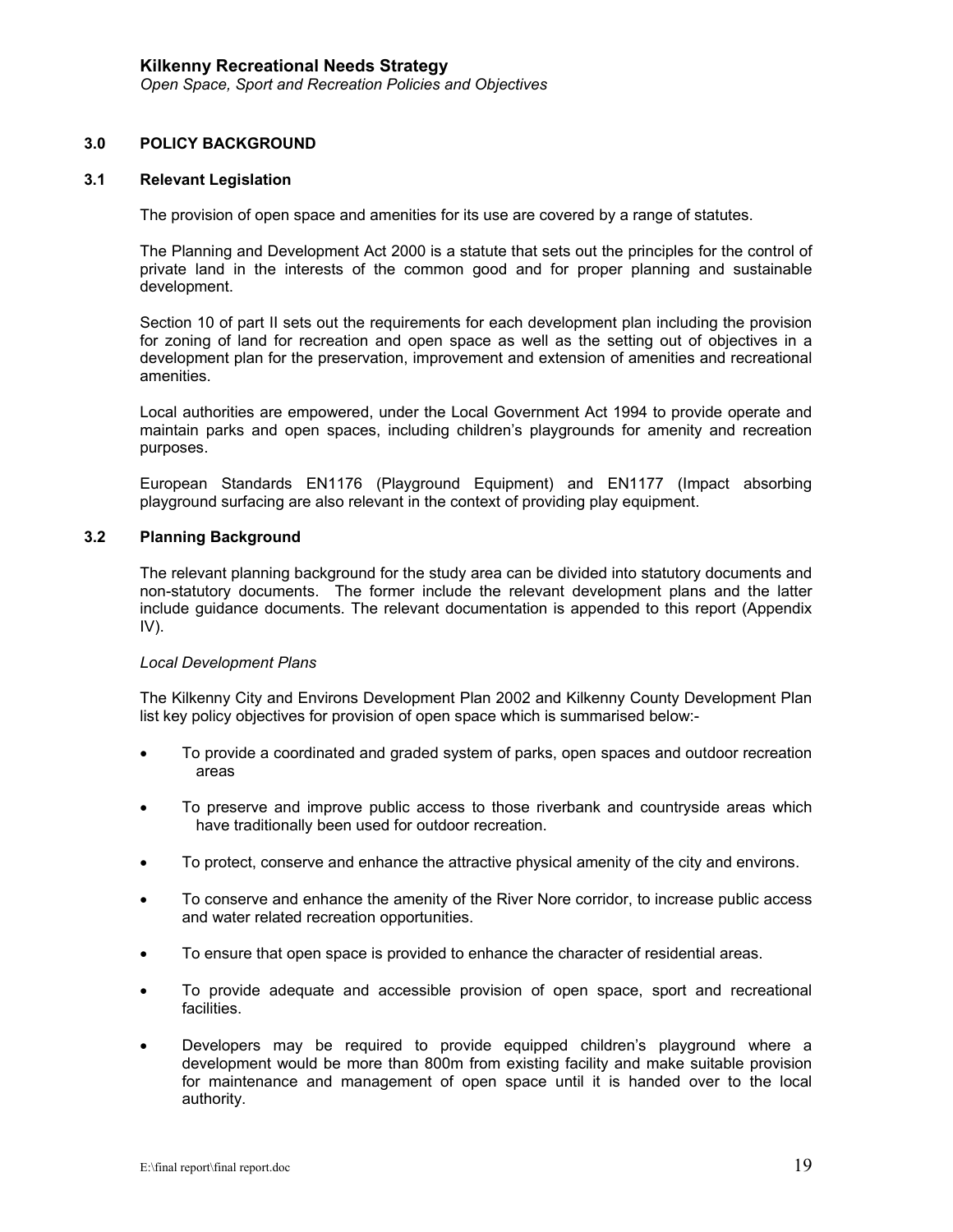*Open Space, Sport and Recreation Policies and Objectives* 

- Appropriate regard of the above shall be made to safety, in terms of lighting, layout and landscape treatment.
- To preserve views and prospects of special amenity value or interest.
- Developers will be required to pool land to make provision for multipurpose sport and recreational infrastructure as an integral part of their proposals (including provision of a development levy for passive and active recreation).
- To adopt a minimum open space standard for new residential development. (below)

The following standards for minimum space per head of population are stated below.

*Recommended Open Space Standards per 1000 Population / 150 dwellings* 

| l <i>Proposed Use</i> | <b>Minimum Standard</b> | <b>Preferred Standard</b> |
|-----------------------|-------------------------|---------------------------|
| Overall requirements  | Not specified           | 2.4 hectares (6 acre)     |

A lesser standard may be acceptable in urban locations where there are more sustainable patterns of development. This also applies to redevelopment schemes where open space is already available with relatively high densities. This open space should amount to 10% of the total site area.

*A Policy For The Provision and Maintenance of Parks, Open Spaces and Outdoor Recreation Areas*". *Department of the Environment*

The *National policy* for the provision, development, administration and maintenance of parks, open spaces and outdoor recreation is outlined in the Department of The Environment publication, February 1987, "*A Policy For The Provision and Maintenance of Parks, Open Spaces and Outdoor Recreation Areas*". (refer to Appendix I)

These guidelines recommend the provision of:

- 2.02 ha (5 acres) / 1,000 population, or
- One 16ha park and two 2.02ha parks per 10,000 people.

Kilkenny would therefore require two 16ha parks and six 2.02ha acre parks for its current population.

These standards however are considered outdated and of less relevance than the NPFA standards (see below). Furthermore, the 2.02ha (5 acre) standard considers population only and does not provide sufficient guidance on distance or coverage area from proposed open space nor the nature and requirements of this proposed open space to meet the needs of the population unit.

This guidance was produced by the Department of the Environment in 1987 and therefore has become outdated but still represents the only national advice specifically for local authorities providing for parks, open spaces and outdoor recreational activities. This advice identifies the growing demand for the provision of public parks, open spaces and recreational areas and the need to co-ordinate this provision if public demand is to be adequately catered for and if maximum value is to be obtained from the limited resources available.

Local authorities are encouraged:- to make assessment of open space and outdoor recreational requirements for urban areas and to include objectives in the relevant development plan to make provision for any deficiency identified; to make an inventory of all existing residential areas; better utilise areas of open space of no recreational or amenity value with any financial gain from such being allocated towards the cost of providing and developing more suitable open space in the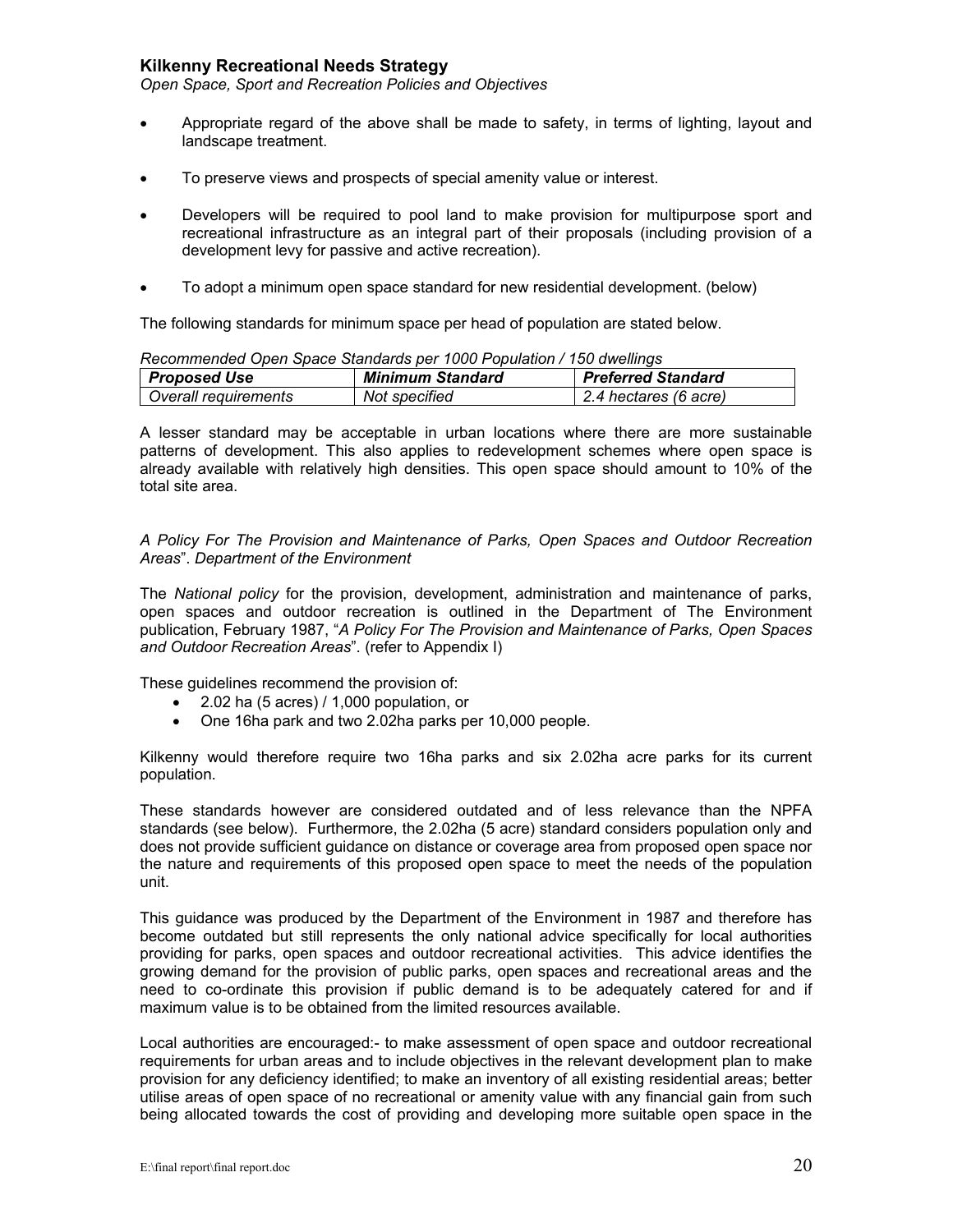*Open Space, Sport and Recreation Policies and Objectives* 

same general area; commence a programme for the development and regular maintenance of all suitable areas of open space; to provide operate and maintain a range of outdoor and recreational facilities in accordance with local requirements needs; to apply open space standards within the development control system including attaching conditions requiring developers to make contributions, where appropriate, towards the cost of providing adequately and suitably developed parks and other facilities.

However, in terms of area, an open space standard of 5 acres (2.02ha) of quality public open space per 1000 population is considered reasonable. Suitable tracts of land should be identified, and reserved for public open space purposes in the relevant development plan and subsequent action plans.

In major urban areas population units of 10,000 a Neighbourhood Park of 40 acres (16ha) and 2 Local Parks each of about 5 acres (2ha) should be considered for such a unit. If necessary, existing and proposed open space should be disaggregated into the smallest possible number of units of suitable shape and size so as to permit subsequent maintenance at minimum cost and to allow maximum flexibility of use.

A clear hierarchy of open space provision is set out including the requirements for neighbourhood park, local park, other open space and amenity areas. The provision of open space such as country parks and other such amenities in rural areas are also identified. These details are enclosed within Appendix V.

The provision of percentage requirements of open space per housing development is a crudely defined method of securing open space. This process needs to be refined, in order to provide open spaces of a viable nature, in terms of both location and nature.

Applying this guidance it is important that the city aim to provide a hierarchy of public open space options for recreation within the city and environs. At the upper end of the scale there should exist regional parks, (notionally 40 acres and above), which will be fewer in number. Moving down the hierarchy of scale / size, a variety of parks and park sizes should be provided in increasing numbers.

### *National Playing Fields Association (Six Acre Standard)*

There are currently no relevant standards for an open space hierarchy in Ireland. In the U.K. the National Playing Fields Association promotes a more defined hierarchy of community recreational space through the 'Six Acre Standard' or 2.4ha. The application of the *hierarchy and locational* principals in this standard for an urban area such as Kilkenny City are recommended to be used as a guide. The standard also specifies provision for children's play areas as follows:-

- NEAP (Neighbourhood Equipped Areas for Play) should be in the region of  $8 16$  ha and targeted at children aged 8-14 years. NEAP developments should ideally be provided within a walking radius of 1km, (notionally 15 minutes walk), of the community dwellings it serves and offer a minimum of eight types of equipment or recreational activities
- LEAP (Locally Equipped Areas for Play) should be in the region of 2.02 acres and targeted at children between 4 to 8 years. LEAP developments should ideally be provided within a walking radius of 0.4km, (notionally 5 minutes walk); of the community dwellings it serves and offer a minimum of five types of equipment.
- LAP (Local Area for Play) small areas of open space suitable for children under 5 years of age should be within a one minute walk of the community dwellings it serves.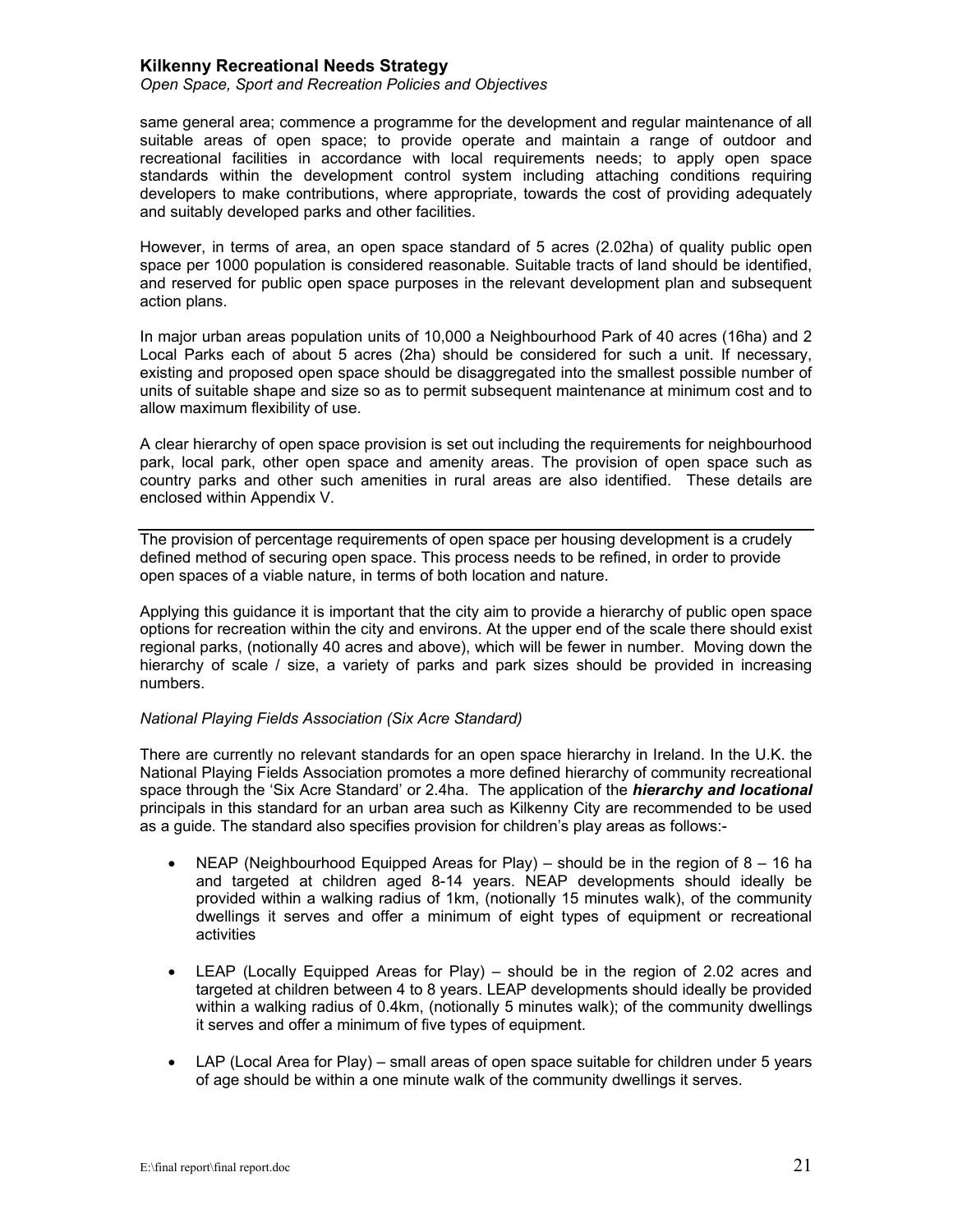*Open Space, Sport and Recreation Policies and Objectives* 

This is a guideline standard, though obviously this space may be neither immediately achievable nor always possible. (in existing built up areas it is not always possible to provide an open space in exact accordance with these guidelines, however in new developments this can be planned for)

### *Comparative Analysis with City and County plans elsewhere in Ireland*

Official open space standards vary throughout the country from County to County, and again between County and City Boroughs, although a figure of 10 percent is normal for most new developments. However, it should be avoided placing too much emphasis on figurative open space standards as these are a crude and somewhat outdated concept, (particularly with reference to the 1999 Residential Density Guidelines).

For the purposes of this report it is more useful instead to look at existing open space within comparable city borough boundaries, (the county figures are also included for Dublin in order to form a more complete picture).

| City Borough               | Hectares (approx) | Population | Hectare/1000people |
|----------------------------|-------------------|------------|--------------------|
|                            |                   |            |                    |
| Dublin City Borough        | 1,780             | 481,854    | 3.68               |
| Fingal Co.                 | 1,618             | 167,683    | 9.6                |
| South Dublin Co.           | 1,618             | 218,728    | 18.3               |
| Dun Laoghaire              | 890.34            | 189,999    | 7.406              |
| Rathdown Co.               |                   |            |                    |
| Cork City Borough          | 526.11            | 127,187    | 4.13               |
| <b>Galway City Borough</b> | 565.58            | 57,241     | 9.87               |
| Limerick City Borough      | 431.81            | 52,039     | 8.5                |

The above existing open space provision ranges from 1.5 times the required provision in Kilkenny, compared with Dublin City Borough to 4 times that provision in Galway City Borough. However, the analysis will show that provision in Kilkenny City significantly exceeds the development plan standards. This is partly a result of the inheritance of some high quality public space e.g. the Castle, private open space of significance such as Kilkenny Golf Club as well as the impact of lower density housing in the suburbs in previous years.

#### Conclusions from analysis of Guidelines and Standards

The conclusion of this report based on the above review of comparative standards and guidelines is that the minimum standard for the provision of open space remains, as set out in the Development Plan, at 2.4ha / 1000 population.

However as a minimum this only provides formal recreation facilities (Ref NPFA guidelines above) and in order to provide more passive recreation amenity and opportunity, a more generous provision should be preferred. It is recommended that a second preferred standard of open space provision in Kilkenny City and environs should be 3.5ha. Of this provision at least 2.4ha must be suitable for formal recreation.

This sets a preferred standard of provision of open space broadly in line with Dublin City Borough, whilst retaining the current standard as a minimum requirement and reflects the reality of current actual provision. It also provides flexibility in the application of development control standards to individual developments in the context of existing quality open space provision.

It should be remembered that zoning too much open space can prove as undesirable as zoning too little, adding to urban sprawl pressures and creating vast swathes of space that exceed maintenance capacity.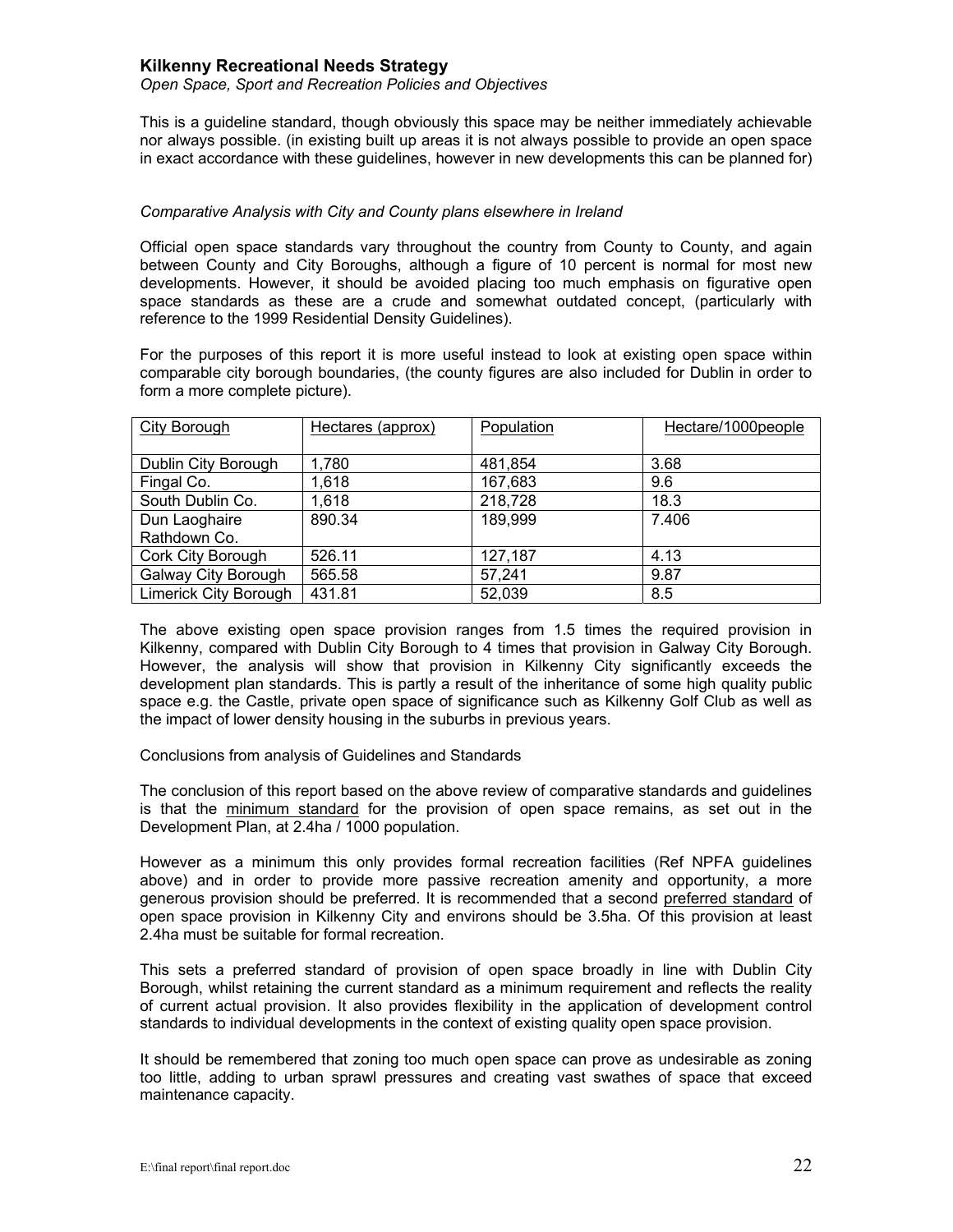*Open Space, Sport and Recreation Policies and Objectives* 

### **3.3 Key Agencies**

There are a number of government departments and agencies each of which has input into the funding and provision of open space and amenities within these areas. Foremost amongst these is the Department of the Environment and Local Government.

#### Department of Environment and Local Government

Under the Housing Remedial Works Scheme grants are available to fund small play areas within housing estates.

Department of Marine and Natural Resource

This Department within the forestry service have initiated an Urban Woodland Scheme which encourages and facilitates increased tree planting with urban areas, facilities including seats, litter bins, "trim trails" and play areas. This Department also have a Neighbourwood Scheme which assists local groups in managing a wood.

### The Heritage Council

The Council was a statutory responsibility under Section 6 of the Heritage Act 1996 to proposed policies and priorities for the identification, protection, preservation and enhancement of the national heritage. In the context of this study national heritage would include flora, fauna, wildlife habitats, landscapes, seascapes, heritage gardens and parks and finally inland waterways.

#### Department of Tourism, Sport and Recreation

This department is relevant only in the context of Tourism related development.

Funding is available from the Department under the Tourism Development Scheme through the relevant regional tourism authority. This could include a tourist trail and tourism facility in a parkland setting.

### Department of Health and Children

Support is available through the National Children's Strategy from the National Children's Office to provide facilities and services for children including play areas and play equipment.

### Department of Social, Community and Family Affairs

Support is provided to voluntary organisations working with disadvantaged groups. This could include childcare and crèche facilities including play equipment and play areas.

### Area Development Management Ltd

ADM fund local groups who provide (1) services to the unemployed (2) community development and (3) community based youth initiatives. The latter two would appear appropriate for ADM to become involved. Potentially this includes landscaping in public areas, playgrounds etc.

#### 3.4 *Synopsis*

Both the Kilkenny City and Kilkenny County Development Plans have provision for open space and recreation amenities. The Plans specify a standard of 2.4 hectares / 1000 population. An excess of open space to over and above this requirement is actually provided. It is noted above, that a standard of 3.5ha, similar to Dublin City provision, is appropriate as the preferred standard with a minimum standard of 2.4. retained. Kilkenny City have stated their objective to establish a coordinated and graded system of parks that are accessible to the public and it is in seeking to provide this standard that will aid formulation of the spaces into a hierarchy.

There is provision under the plans to make areas of natural amenity and countryside, accessible to the public, by means of preservation and creation of public rights of way. Many areas of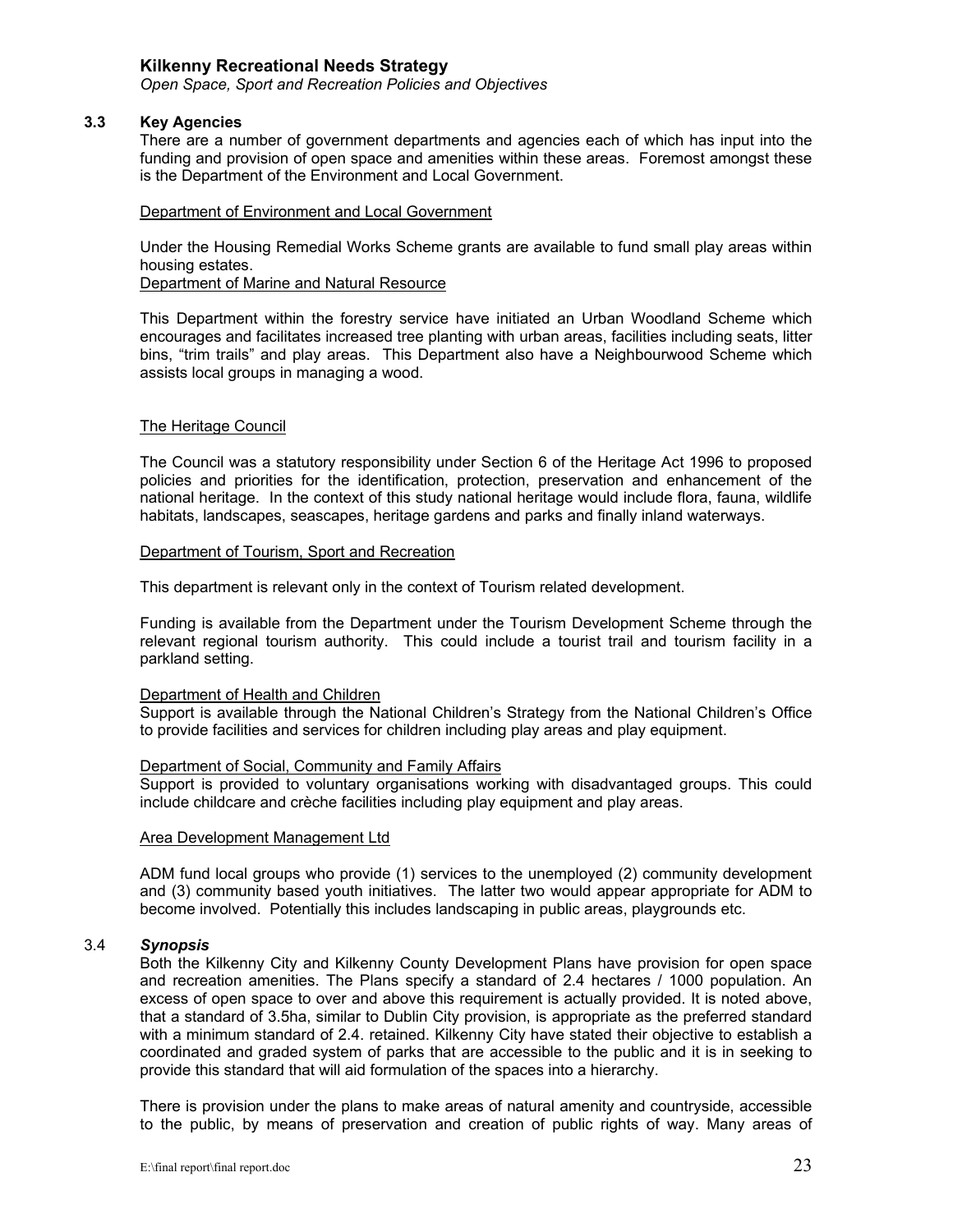*Open Space, Sport and Recreation Policies and Objectives* 

Kilkenny are designated under the Draft Plan as Special Areas of Conservation, or Areas of High Amenity These are generally elevated rural hill areas within the countryside, currently a popular informal recreation amenity.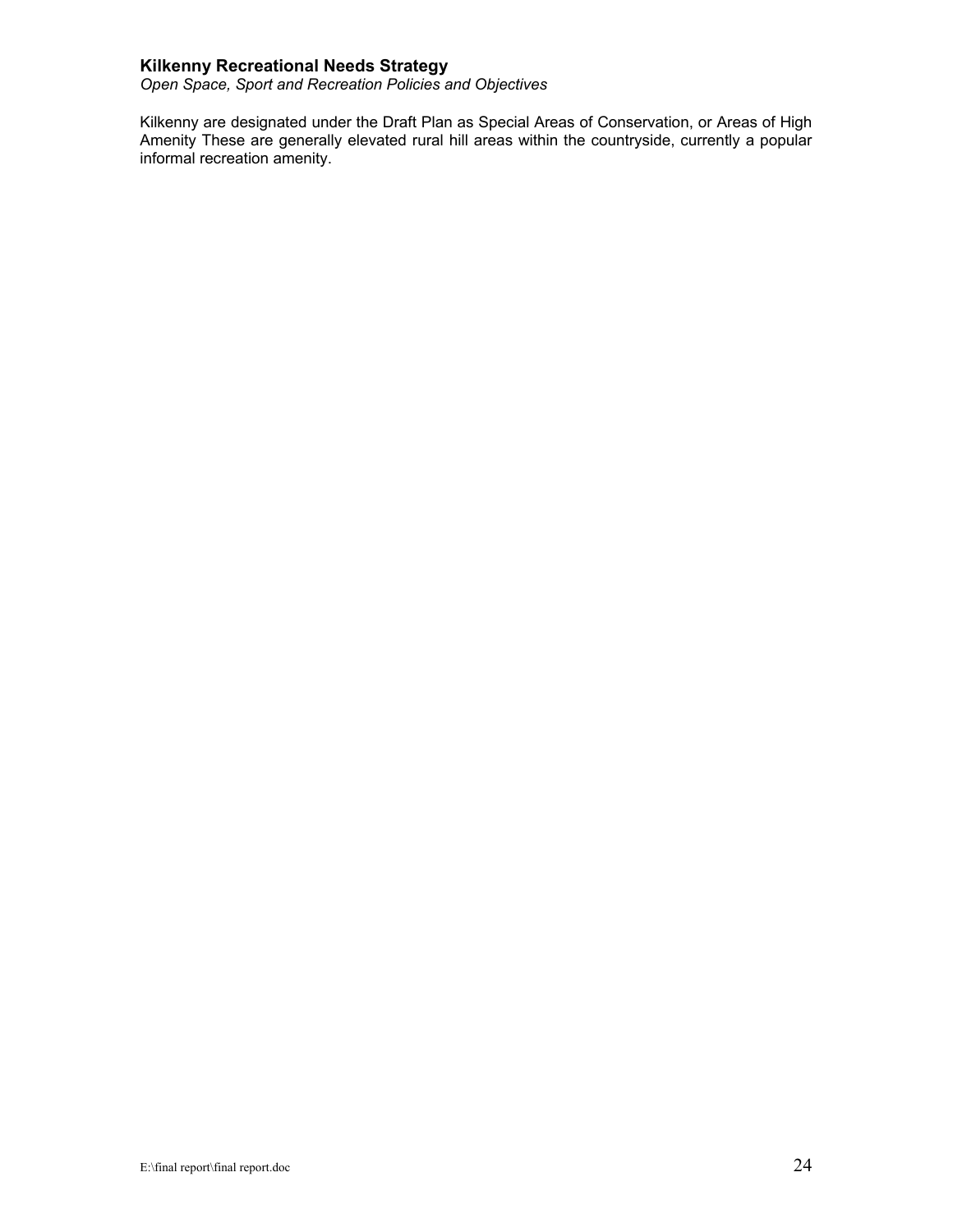*Open Space, Sport and Recreation Policies and Objectives* 

### **4.0 CONSULTATION**

Consultation has been undertaken on a number of levels. The two principle forms of consultation have been a series of public meetings as detailed below and a series of meetings with officers in Kilkenny City Council and Kilkenny County Council and the Planning Department. Held over a two week period at several locations throughout the city and county, these gave an opportunity for interested parties, established groups & clubs and the general public to give their input and local knowledge to the report.

#### **4.1 Public Consultation**

Public consultation was carried out through a series of seven public meetings, which were advertised in local papers and over local radio, (see dates and venues below). Over 300 letters were sent to Churches, Schools, Clubs and Community Groups and Private Sports Clubs inviting attendance, and or, written submissions.

#### *Public Consultation*

| <b>DATE</b>                 | <b>VENUE</b>                         |
|-----------------------------|--------------------------------------|
| $4th$ March 2002            | New Park Hotel, Kilkeny              |
| $6th$ March 2002            | Hotel Kilkenny, Kilkenny             |
| 7 <sup>th</sup> March 2002  | <b>Castlecomer Community School</b>  |
| 11 <sup>th</sup> March 2002 | Kilkenny River Court Hotel, Kilkenny |
| 12 <sup>th</sup> March 2002 | The Rising sun, Mullinavat           |
| 13 <sup>th</sup> March 2002 | Grennan College, Thomastown          |
| 14 <sup>th</sup> March 2002 | Colaiste Eamonn Ris, Callan          |

The issues discussed at these public meetings included the provision of active and passive recreational facilities to meet social needs in certain parts of the city and county; a strategic approach to the provision of new active and passive recreational facilities; the provision of facilities for special recreational needs; the provision of new / improved open space; and finally, using the River Nore and its banks as a recreational amenity.

### *Officer Consulatation*

# 22<sup>nd</sup> March 2002 Kilkenny City Council Offices

The meeting was held with the objective to obtain views, inputs and opinions and to look at relevant issues and a strategic approach to the provision of new active and passive recreational facilities

A report of the consultations is prepared and draws conclusions from those findings. These conclusions are considered in this study in developing a recreational strategy.

### 4.2 *Synopsis of consultation*

The consultation report is appended to this report.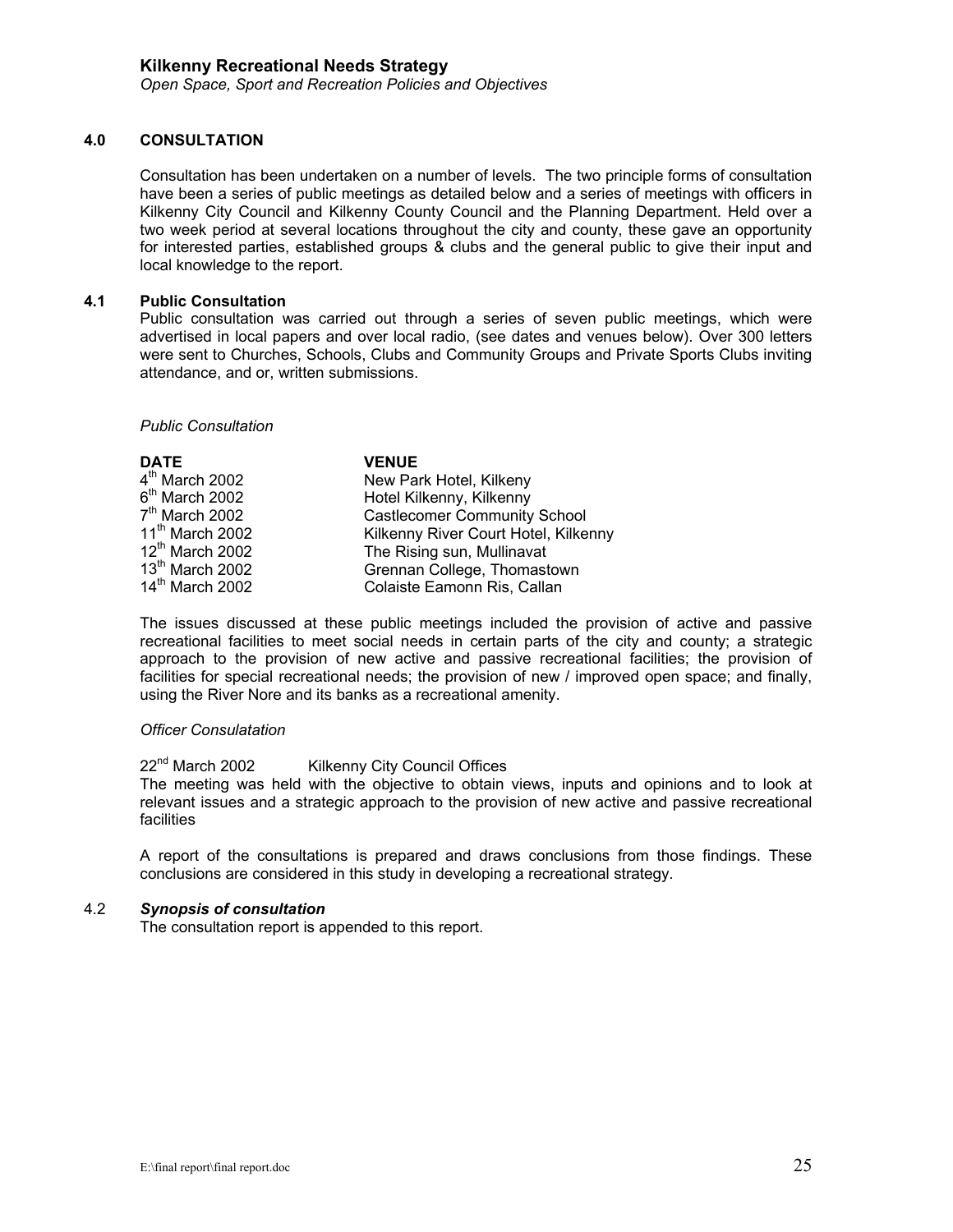*Open Space, Sport and Recreation Policies and Objectives* 

#### **5.0 OPEN SPACE ANALYSIS**

### *5.1 Methodology*

On ground research and desk top studies were carried out to determine actual and potential recreation amenities. Open space that the public can access, as a resource, is assessed here. This may include both formal and informal, active and passive recreation facilities as a current use. However, formal recreational facilities and requirements are assessed in themselves elsewhere in the strategy.

An analysis and comparison of the information gathered against acknowledged standards of good practice enables a picture to emerge. Key issues such as functionality are identified, maximising potential of existing open space are addressed, and recommendations for forming potential new open spaces and routes are proposed.

Existing facilities are being viewed on a strategic scale within the city framework as a whole, policy recommendations are made for the future planning and development of recreational facilities and open space. The concept of networks and corridors is examined and "route" systems adopted. This allows for an identification of open spaces by their function to enable a network of spaces and corridors to be established.

Having previously defined what constitutes open space (2.0), the assessment of open space reviews current provision of zoned open space under the development plans as well as areas that are deemed to be open space by their nature, whether SLOAP land or institutional land.

The assessment comprised both desk top studies and on ground site surveys. The methodology is described in Appendix III

The site assessment is based on a quantitative and qualitative analysis and notes the following key issues:-

- Context; setting of site
- Open space type; describes category
- Landscape type; describes characteristics
- Facilities; notes user amenities
- Effectiveness; assesses usefulness
- Safety; reviews security

Qualitative analysis includes:-

- Visual amenity
- Maturity
- Management / maintenance
- Usage

The assessment proforma and assessment methodology are contained in Appendix III.

The tables for each open space are appended to this report. Appendix IV

#### *5.2 Statistical summary of findings*

The existing open space in Kilkenny is shown in Appendix II, Site Survey Plan. Not all open space is zoned as such. There are currently large areas of zoned open space not developed or readily accessible.

The assessed space falls within two categories:- zoned open space and community facilities which includes space left over after planning (SLOAP). Within these categories different types of facility are identified. However even within zoned open space some areas have limited access or are private and this is differentiated. This is illustrated in the following summary tables.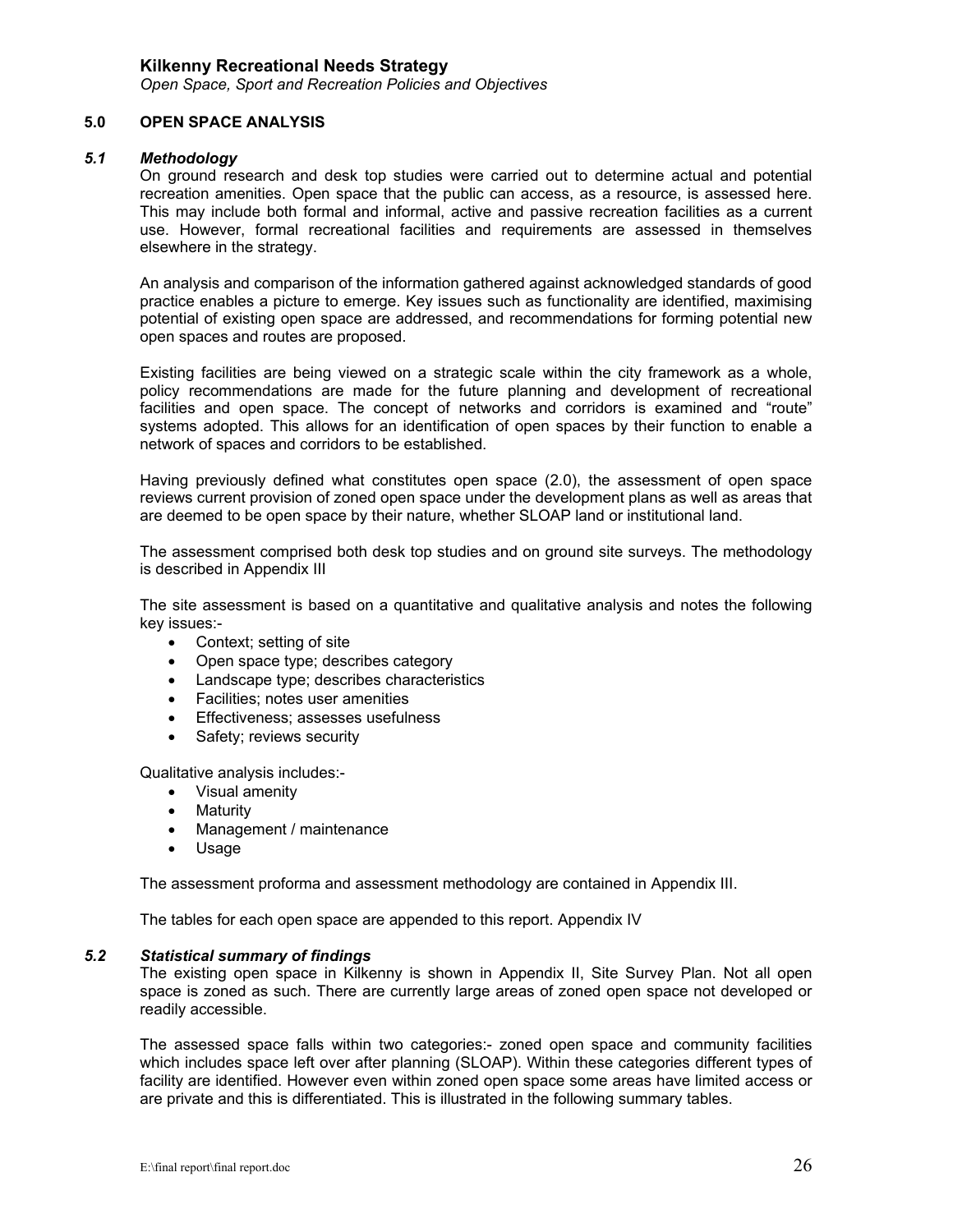*Open Space, Sport and Recreation Policies and Objectives* 

*Zoned open space* in Kilkenny City comprises the following:-

| Category                                             | %  | Area (ha) |
|------------------------------------------------------|----|-----------|
| Accessible recreation facility (public access)       | 54 | 179.33    |
| Non-accessible recreation facility (private members) | 38 | 127.07    |
| Stadia                                               |    | 26.82     |
|                                                      |    | 333.22    |
| <b>TOTAL</b>                                         |    |           |

*Un - zoned open space (community facilities & SLOAP)* in Kilkenny City comprises the following:-

| Category                                         | %  | Area(ha) |
|--------------------------------------------------|----|----------|
| SLOAP (low estimate)                             | 53 | 35.32    |
| Sports Pitches (community facility i.e. schools) | 30 | 19.78    |
| Institutional grounds                            | 17 | 11.56    |
|                                                  |    | 66.66    |
| <b>TOTAL</b>                                     |    |          |

It is unrealistic to look at *zoned open space* in isolation to *community facilities*. Much land zoned as "community facilities" functions as open space (playing fields, Scouts Den), whereas some zoned open space is not generally accessible to the public, or is for private members use. The following table breaks the available space down into more useable categories:

|                                         |                              |                          |       | %                 | Total area ha |
|-----------------------------------------|------------------------------|--------------------------|-------|-------------------|---------------|
| <b>Zoned Category (ha)</b>              | <b>Unzoned Category (ha)</b> |                          |       |                   |               |
| Accessible recreational<br>facility     | 179.33                       | <b>SLOAP</b>             | 35.32 | 54                | 214.65        |
| Non-accessible<br>recreational facility | 127.07                       |                          |       | 31                | 127.07        |
| Stadia                                  | 26.82                        | Sports<br>pitches        | 19.78 | $12 \overline{ }$ | 46.60         |
|                                         |                              | Institutional<br>grounds | 11.56 | 3                 | 11.56         |
| <b>TOTAL</b>                            | 333.22                       |                          | 66.66 | 100%              | 399.88        |
| $\%$                                    | 83%                          |                          | 17%   |                   |               |

It must be noted however that of the above total, 60.46 hectares is zoned for future open space, (Kilkenny City Development Plan 2002, land currently under agricultural use zoned for open space) This allows recreational space for a further 17,000 population (based on 3.5ha/1000 pop.) The following summarises the key points emerging from the above analysis:

- The total amount of physical open space in Kilkenny City with a potential or existing recreational or amenity function is 399.88 ha.
- Of this space 83%. (333.22 ha) is zoned open space
- However of the zoned open space only 45%, (179.33 ha) is readily accessible to the general public.
- Private, non-accessible or formal recreational space comprises 43% (173.67 ha) of potential amenity space.
- Of all the physical open spaces identified in Kilkenny City, almost 17% of this is not zoned as open space.
- In terms of public policy, there is an *accessible* resource of open space consisting of zoned and unzoned land of 214.65 ha. Based on the preferred standard recommendation set out in section 3.4, of 3.5ha / 1000 population, this indicates an existing resource large enough for a population of 60,000 people. Within this resource must be found the network of workable public parks (some of the above SLOAP will not be suitable for more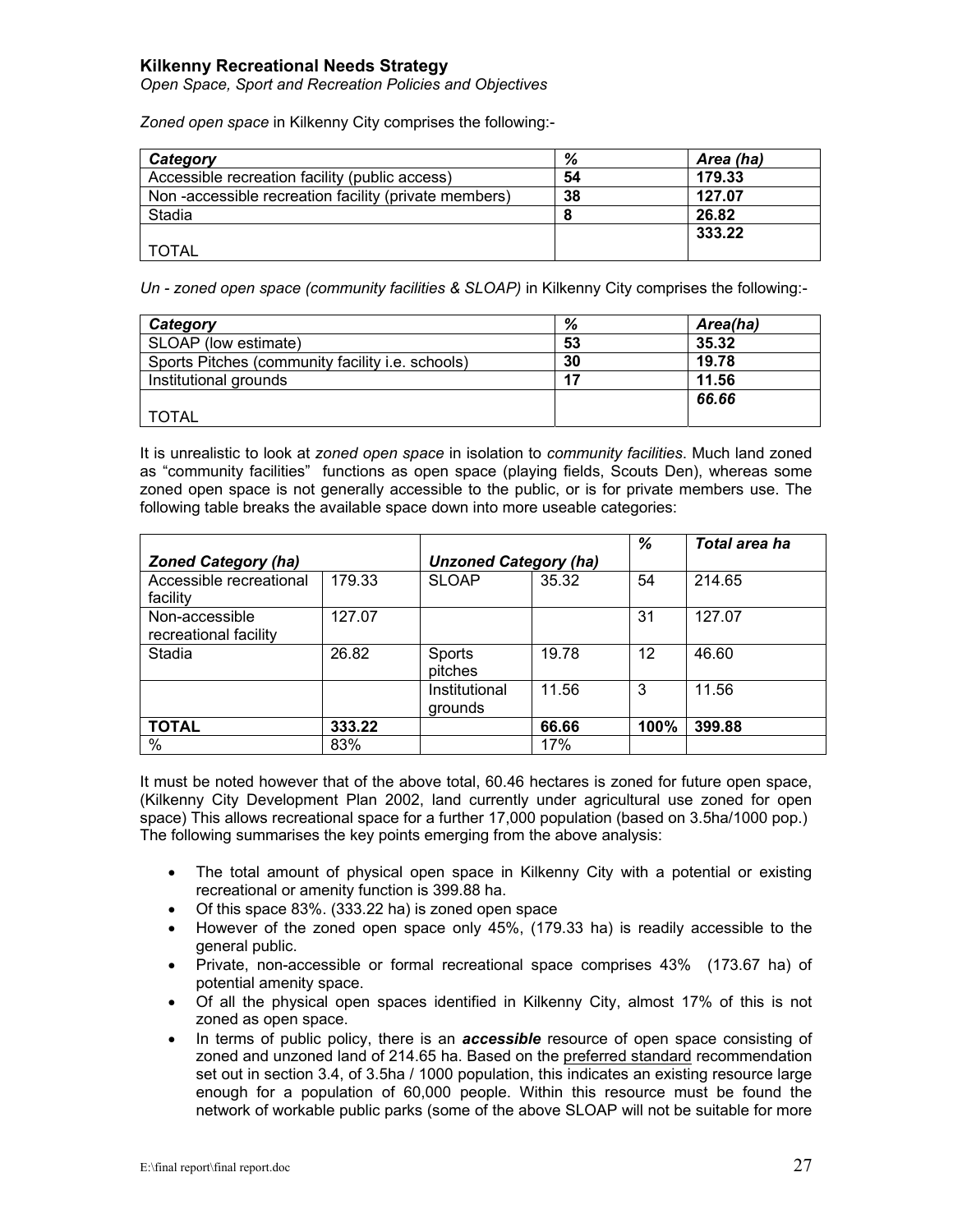*Open Space, Sport and Recreation Policies and Objectives* 

than visual amenity) and some of the recommended 2.4ha / 1000 people of formal recreational facilities (i.e. the minimum standard) – some of this will be provided by the less accessible recreational provision already existing.

Section 6.0. sets out a hierarchy of parks for the city using the above resource.

Assessing open space requirements on a population basis can often prove less than ideal, due to the unpredictability of occupancy rates – larger houses and apartments often being occupied by fewer persons than the bed space numbers would imply. Other anomalies also exist - apartment developments in the inner city where densities are high, will be unable to achieve public open space standards.

There would appear to be a generous standard of provision in this Plan in quantitative terms. However, our examination of actual existing open space suggests that quality of provision undermines effective delivery. It must be considered whether over provision open space is occurring given limited maintenance budgets. A balance must be struck between those spaces to an acceptable level.

The weaknesses inherent in the open space standards is emphasised in the 1999 Guidelines for Planning Authorities on Residential Density, when it says: *" In general, planning authorities in Ireland set out detailed quantitative standards in their Development Plans. Less emphasis is placed on qualitative standards"*. The report goes on to say: *"The achievement of higher densities*  must be coupled with a higher standard of residential environment and thus the provision of higher quality public and communal open spaces is of paramount importance. Any acceptance of *lower quantitative standards of open space must be accompanied by a parallel increase in qualitative standards of open space."* 

**It is also highlighted in the Guidelines that:** *"Case studies also indicate that where existing recreational facilities are available close to town and city centres, public open space provision on a strictly population basis is not appropriate….In essence, it will be necessary for planning authorities to take a more flexible approach on open space standards and put greater emphasis on the qualitative standards".*

Per head of population, Kilkenny City Borough has an adequate land supply for open space. However, it is the qualitative and functional aspects of these open spaces that are of great concern. It is not sufficient to provide just land to create an open space amenity. It must be designed to have a function and provide recreational facilities.

### *5.3 Issues*

### *5.3.1 Gaps in the open space hierarchy*  No hierarchy of spaces currently recognised. No network of spaces

### *5.3.2 Suitability of Open Space Zoning*

Whilst the current development plan zoning categories of "Community facilities" and "Open space" are recognised, they do not acknowledge recreational facilities provided as a community facility as an open space amenity. (eg school and public sport pitches are zoned as "community facilities", whereas privately owned sports pitches are zoned as "open space" . Therefore a football pitch could be zoned under different categories depending on ownership)

To enable future planning and provision of open space, it is recommended that all formal and informal recreational facilities should come within a comprehensive zoning category.In addition the current zoning does not recognise the fact that many of these [private] zoned open spaces are inaccessible to the public and of recreational benefit to a limited number of people. (eg GAA grounds, Kilkenny golf club).

The zoning ' community facilities' does not differentiate between the various uses under this category. (eg schools pitches or cemetery). Some of these spaces are accessible to public,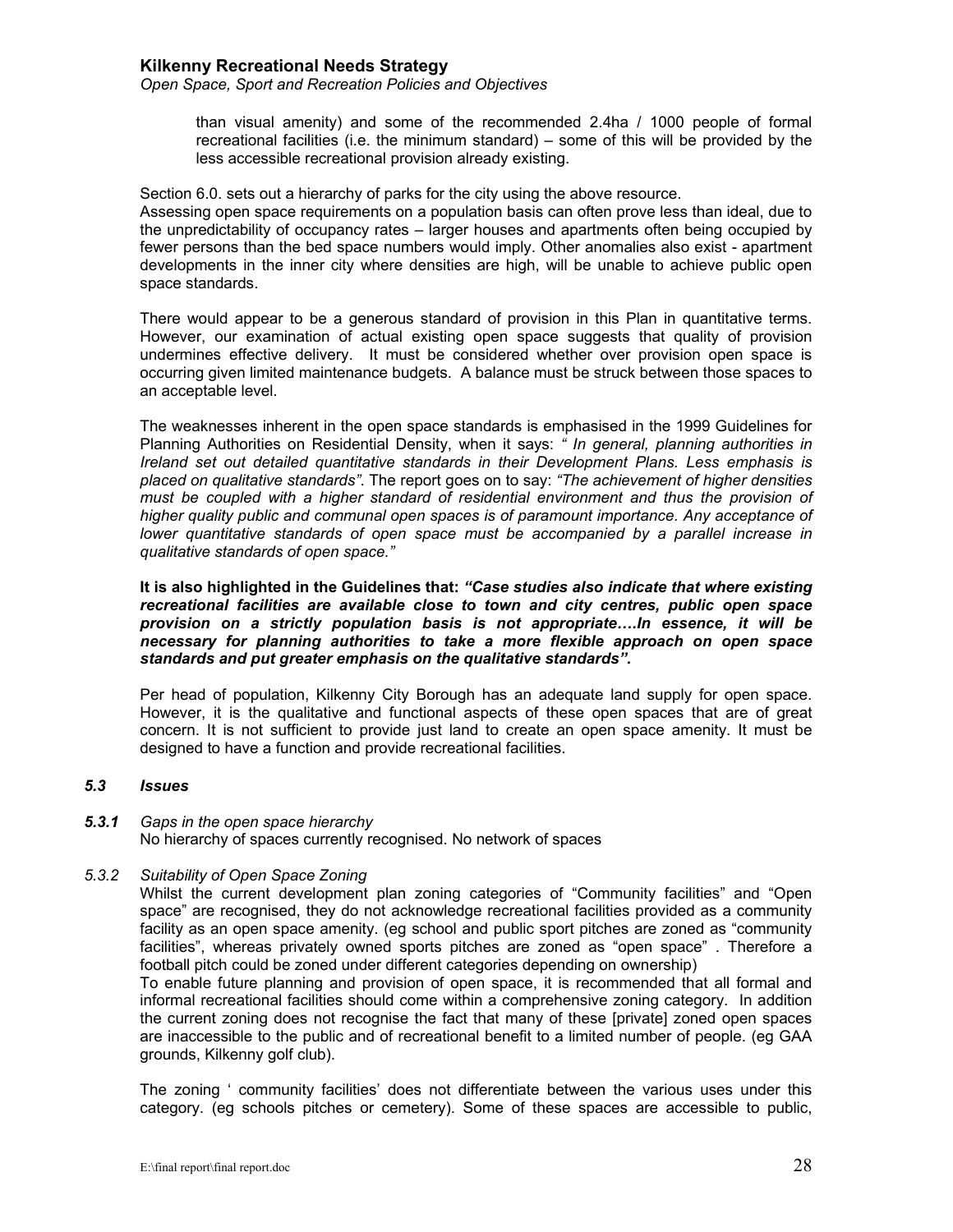*Open Space, Sport and Recreation Policies and Objectives* 

(cemetery), others have limited accessibility (schools). However with a comprehensive zoning and classification for all formal sports fields, an over all picture of sporting provision can be viewed.

#### *5.3.3 Function*

Many of the spaces designated as open space have no function. Essentially they are non designed spaces, akin to open fields. This severely limits the range of activities that can take place or the capacity of people the area can cater for. Open spaces without an obvious function become unused, resulting in a lack of visual policing, which eventually vandalism and anti social behaviour. This type of space precludes use by the elderly or very young, the ones that would benefit most.

The space should be designed with specific functions intended, to serve a range of people and ages. An overall layout plan should be prepared and if necessary implemented at stages. Consideration should be made to safety, retaining features on the site, user requirements, linkage to adjoining areas etc Facilities such as sports pitches, footpaths, lighting seating, specific areas for activities eg kickabout, jogging, play facilities, features such as water feature, kiosks, performance area could also be incorporated where appropriate.

# *5.3.4 Design*

With the exception of the Castle and city centre civic spaces virtually no public open spaces in Kilkenny appear to have been consciously designed in even a functional sense. The process of design is fundamental to the success of even the simplest of spaces as it is preceded by the crucial question "What (or who) is this space for?" It is evident that the purpose of many open spaces is unclear and they correspond with the "space left over after planning" concept in many instances. Design not only ensures the efficient planning and lay-out of space but also is an investment in adding value to that space so it serves the public on a range of levels. The best parks have a multitude of activities taking place which ensures a critical mass of people and therefore security and use. Some spaces are well maintained but have a narrow function usually sports related, which ensures that softer aspects of passive and informal recreation involving a much wider range of people are not facilitated. A design for open space with play/ other appropriate facilities within developments could become part of the submission requirements with a specified balance of formal and informal recreation facilities

### *5.3.5 Play*

The underdevelopment of play facilities in Kilkenny is a fundamental gap in, not just facility provision, but investment in the next generation. As a priority, this strategy should put in place mechanisms to address the need for quality play facilities across the city. Given appropriate budgets play grounds are not land hungry and can be provided in the interim whilst wider strategies are being developed for other aspects of recreation.

#### *5.3.6 Lack of Facilities County wide*

There is a distinct under provision of equipped play areas county wide. Liability should not be used as an excuse for non provision, provided play equipment complies with EU standards. Most of the main county towns identified have space available to incorporate equipped play areas.

#### *5.3.7 Insurance and public safety issues*

Insurance has been wrongly construed as an issue resulting in the lack of provision of equipped children's play areas. In accordance with NPFA's advisory note The New European Playground Safety Standards and EU standards BS EN 1176, BS EN 1177, guidelines are clearly set out to enable local authorities to provide the equipment and meet safety requirements.

According to Irish Public Bodies Mutual Insurance Company who act as insurance broker and risk assessor to local authorities, if adopted EU standards for equipment, surfaces and management / maintenance are followed, then no undue insurance risk is created.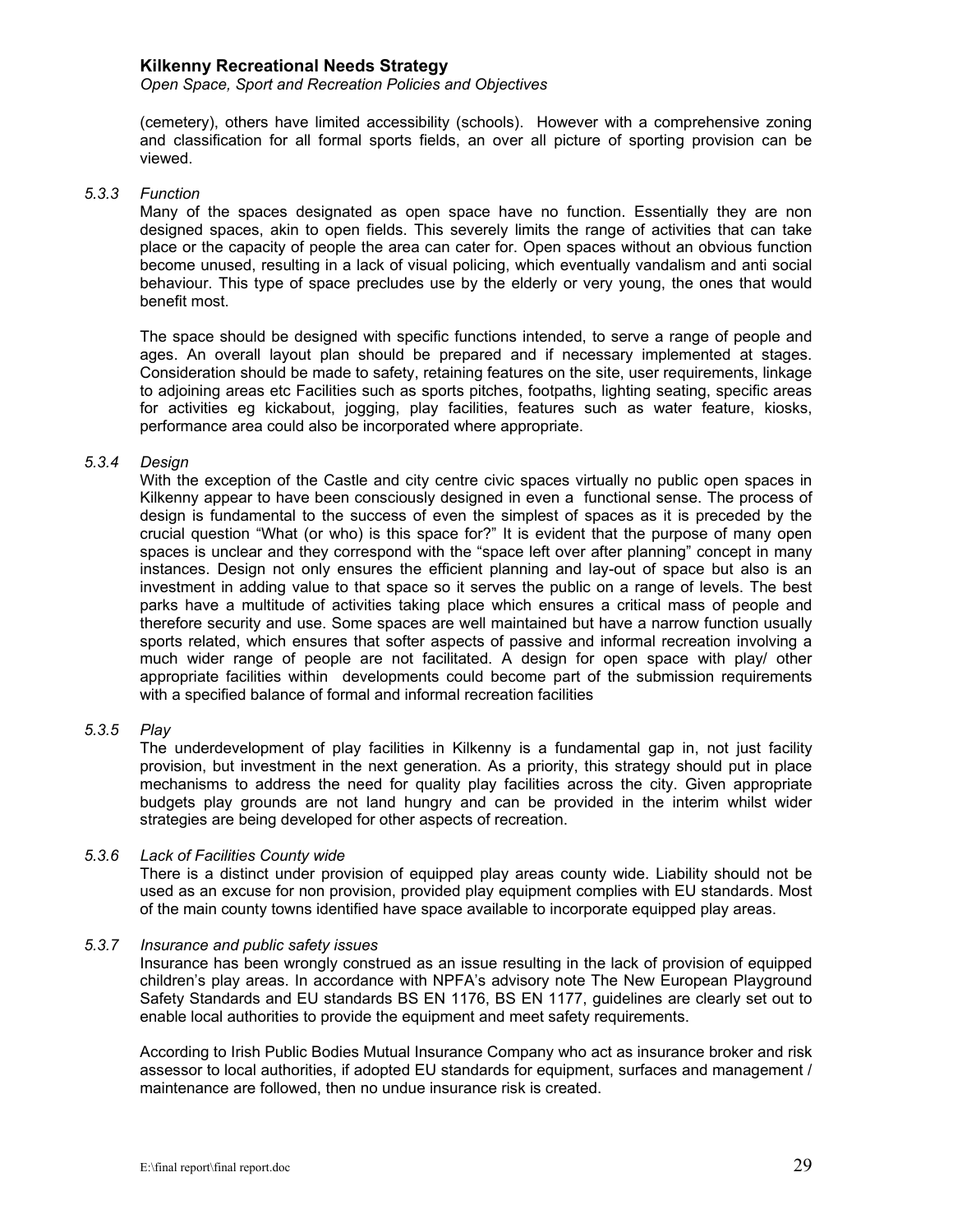*Open Space, Sport and Recreation Policies and Objectives* 

#### *5.3.8 Maintenance and management*

- Too many poor quality open spaces
- Lack of funding
- **No overall responsible Government Agency**

The quality of recreational open spaces and facilities is of greater importance than there quantity. Maintenance responsibility lies with the individual clubs to look after their own facilities. Currently maintenance for Kilkenny City and County Council is contracted out.

- Future provision will put pressure on existing resources.
- Requirement for skilled management
- No current policy for management of existing open space

 Requirement for establishment of a Parks Department to focus on open space management, maintenance and ongoing open space provision. It is also becoming apparent that many clubs are now struggling to maintain playing fields and other facilities, due to financial and manpower shortfalls. Vandalism and other antisocial behaviour such as graffiti and littering, cause both financial and practical problems for all guardians of open spaces and sports facilities, public and private alike.

In order to overcome this financial and re-sourcing problem, the county and city development plans have made provision for developers to provide limited maintenance for new developments built.

### *5.3.9 Security*

A well used site will discourage antisocial behaviour therefore function and facilites are important Provision of well defined enclosure and locking of some facilities at night may be required. Provision of lighting, where appropriate is essential in order to achieve adequate levels of security and public safety.– imaginative use of lighting can transform a daytime public open space, to something quite different during the evening, whilst also providing the levels of security required.

#### 5.3.10 *Antisocial Behaviour*

Illegal settlements do not seem to be a major problem at present and there is not much evidence of major antisocial behaviour. However the design and function can minimise this risk.

### 5.3.11 SLOAP

*Space Left Over After Planning*, small pockets of grassed areas, commonly found in residential areas is not recognised (zoned) as open space. Generally it has low usability in terms of formal recreation but great potential contributor to general informal and visual amenity. These small areas can form the basis for LAP (local areas for play, 1 minute walking distance from home), catering for children up to the age of six. A minimum of tree planting to enhance visual and landscape amenity in combination with traffic calming can maximise potential for these areas.

#### 5.3.12 *Tourism*

Enhance Kilkenny's potential for tourism asset. Opportunities exist within the framework of open space redevelopment to cater simultaneously for tourism.

An obvious opportunity is the inclusion of a river walkway linking the castle, with both the city centre north through Bateman's Quay developments and southwards to the open countryside. This could be developed in tandem with a strategic walkway/cycle track system incorporating information points, along the length of the river countywide.

As such any riverside open space improvement schemes, walkways or cycle routes will not only benefit locals, but also encourage visitors to stay longer. Currently the Barrow navigation is a popular navigable and walk able canal route that links countrywide into a greater river and canal network. This has vast potential for barge holidays with facilities provided en route.

#### 5.3.13 *New Policies*

New policies for the development of open space and recreational facilities should start from a standpoint of existing historical and geographical provision. A realistic view should be adopted of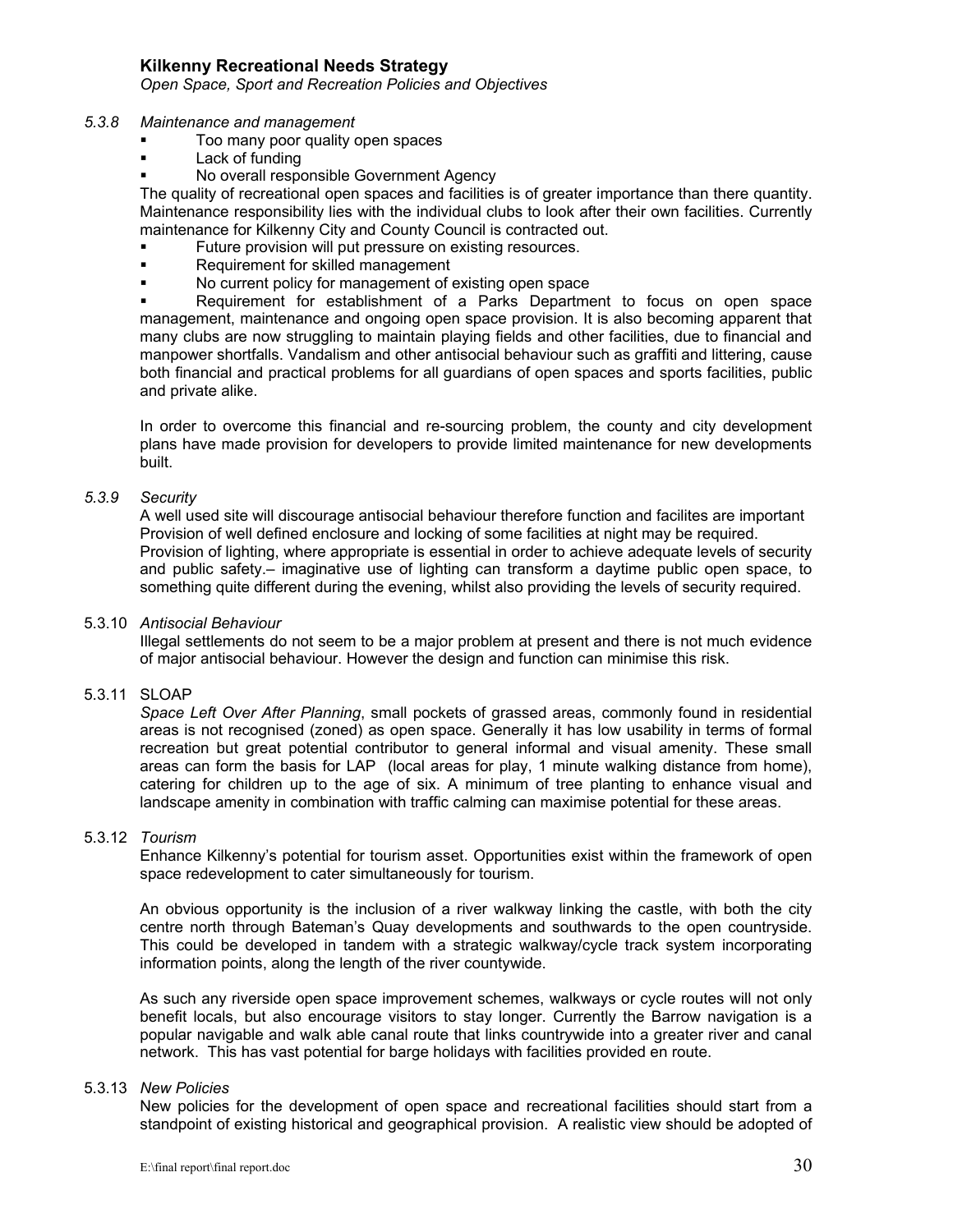*Open Space, Sport and Recreation Policies and Objectives* 

what is achievable, and what is likely to be sustainable in any one area, in order to prevent wastage of limited resources. Careful targeting of new facility provision in terms of making the greatest impact for the greatest number of people will ensure maximum value for money. Setting precedents in terms of quality, is more important in the short term, than achieving total coverage of the city according to prescribed standards, (which should be a long term aim).

At the local level, policies must aim to create manageable and maintainable spaces, of high quality, in strategically chosen locations. The provision of this high quality open 'green' space within a city must form part of an overall strategic plan, and therefore must be considered in tandem with housing strategy, community development and safety policies, regeneration plans, and economic factors.

Linkage of a public open space within a greater network on a strategic level, will increase both its potential usage and it's comparative value to the city as a whole. A hierarchy of spaces of different size should exist, each offering a selection of activities, opportunities and amenities. Opportunities to link existing spaces into a continuum should also be sought at the local level. Public open space, (particularly that in housing developments), which is of an impractical shape or size on its own, can often be made functional through the addition of, or linkage to, adjacent spaces, streets and footpaths.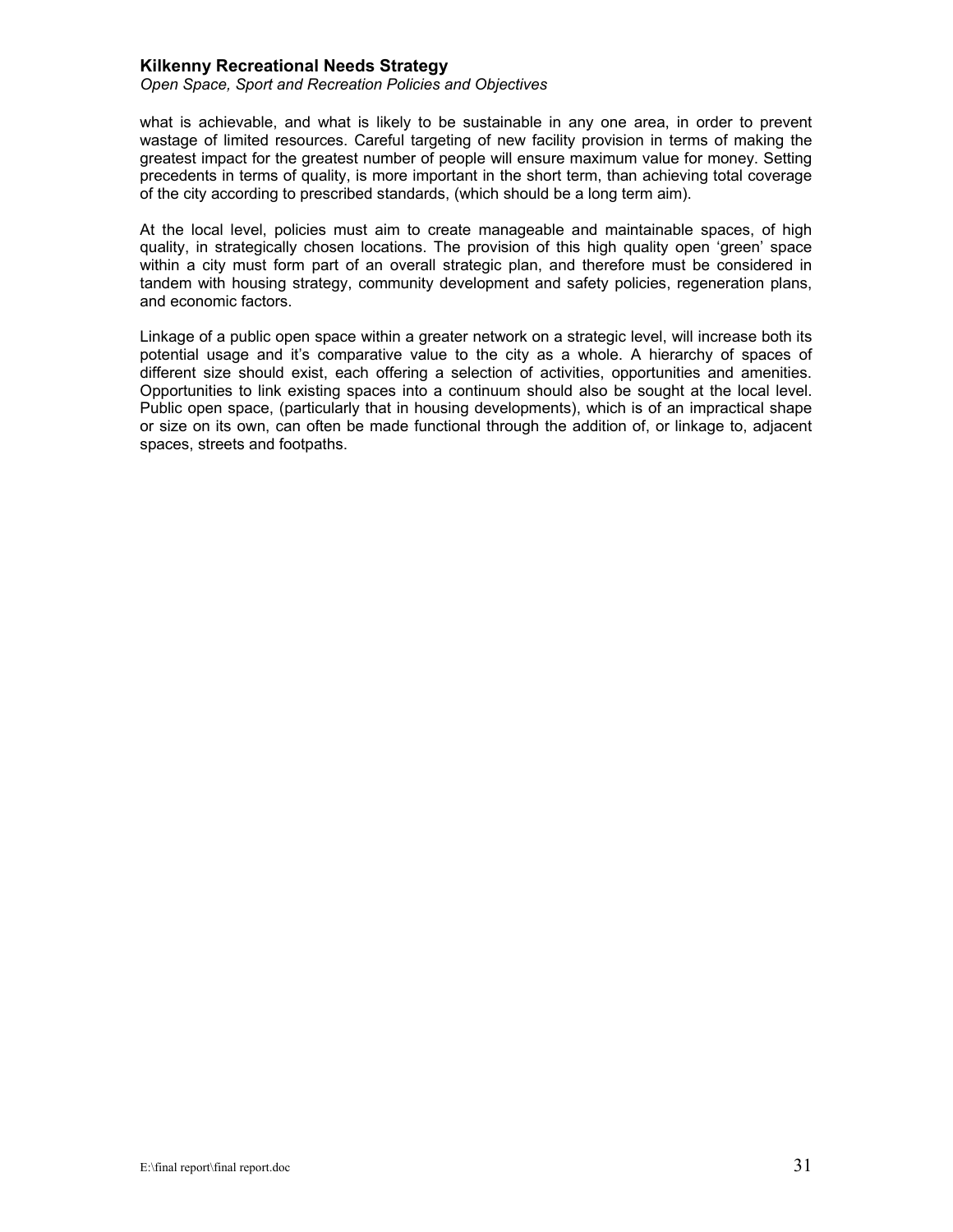*Open Space, Sport and Recreation Policies and Objectives* 

### *6.0* **PROPOSALS**

### **6.1 Regional and / or City Parks and Corridors**

The setting of Kilkenny in the Nore river valley with associated tributaries provides an opportunity for establishing open spaces and networks of open spaces of strategic value and importance to the cities self image as well as recreational needs.

#### *River Nore Corridor*

The River Nore corridor holds huge potential for open space in the core of Kilkenny. Essentially the river bank and floodplains are largely undeveloped, with the exception of a stretch within the city centre, between Green's Bridge and John's Bridge. The central location of these riverside areas means the area is accessible to the greatest number of people. There is potential to create countywide links along the river corridors.

Within the city centre, the river forms part of the urban fabric. The development of Bateman's Quay in particular, should maximise the potential to bring the river walks into the city. The Breagagh River runs into the north of the city centre, adjacent to Black Abbey and St Canice's cathedral. It runs into the Nore, adjacent to St Francis' Abbey. Walks through the city could be developed along this river corridor, which will also reap tourism benefits by linking the ecclesiastical and historical sights.

The river valley is scenic with two distinct characters. To the south of John's bridge, adjacent to the Castle the valley is enclosed, with woodland. The canal runs parallel to the river in this section. This section is accessible to walkers. The existing antiquities and old mill buildings hold potential to house facilities such as a clubhouse or tourist facility. The Lacken walk on the northeastern bank is mainly enclosed within the hospital grounds by a demesne wall. Longer routes, connecting to Thomastown and beyond, could extend tourism and informal recreation countywide. Shorter circular routes, linking back into the city would enhance the city's recreational network.

To the north of Green's bridge the river valley is more open in character. Low-density residential development overlooks this area from the hills. The character of this area lends itself to the provision of parkland containing both formal and informal recreational facilities.

The River Nore corridor consists of significant areas of zoned open space, ecologically valuable and visually delightful river landscape and a substantial medieval castle creating a fairy-tale focal point right in the centre of the city overlooking the river. The lands which make up this corridor include:

- Kilkenny Castle itself which is a significant recreational facility and tourist attraction. It is singular in being the only park in Kilkenny City. Its location is pivotal in both the city and as part of the greater area of the river corridor. The area of city parkland (23.3 hectares) is proportionally high for the size of city. However the castle's accessibility and nodal position make it a very important asset at both local level and as a major tourist attraction. Although the grounds of the castle are significant, their civic quality and heritage value makes them unsuitable for formal and active recreation, however, for the same reasons they form the ideal context for informal and passive recreation.
- Friarsinch, (River Nore). These lands on the floodplains could be linked through the city centre via the Quays, including Batemans Quay creating a continuous public amenity through the city centre. These lands whilst ecologically interesting and valuable along the river also offer over 42.14 ha of space for more formal recreational use.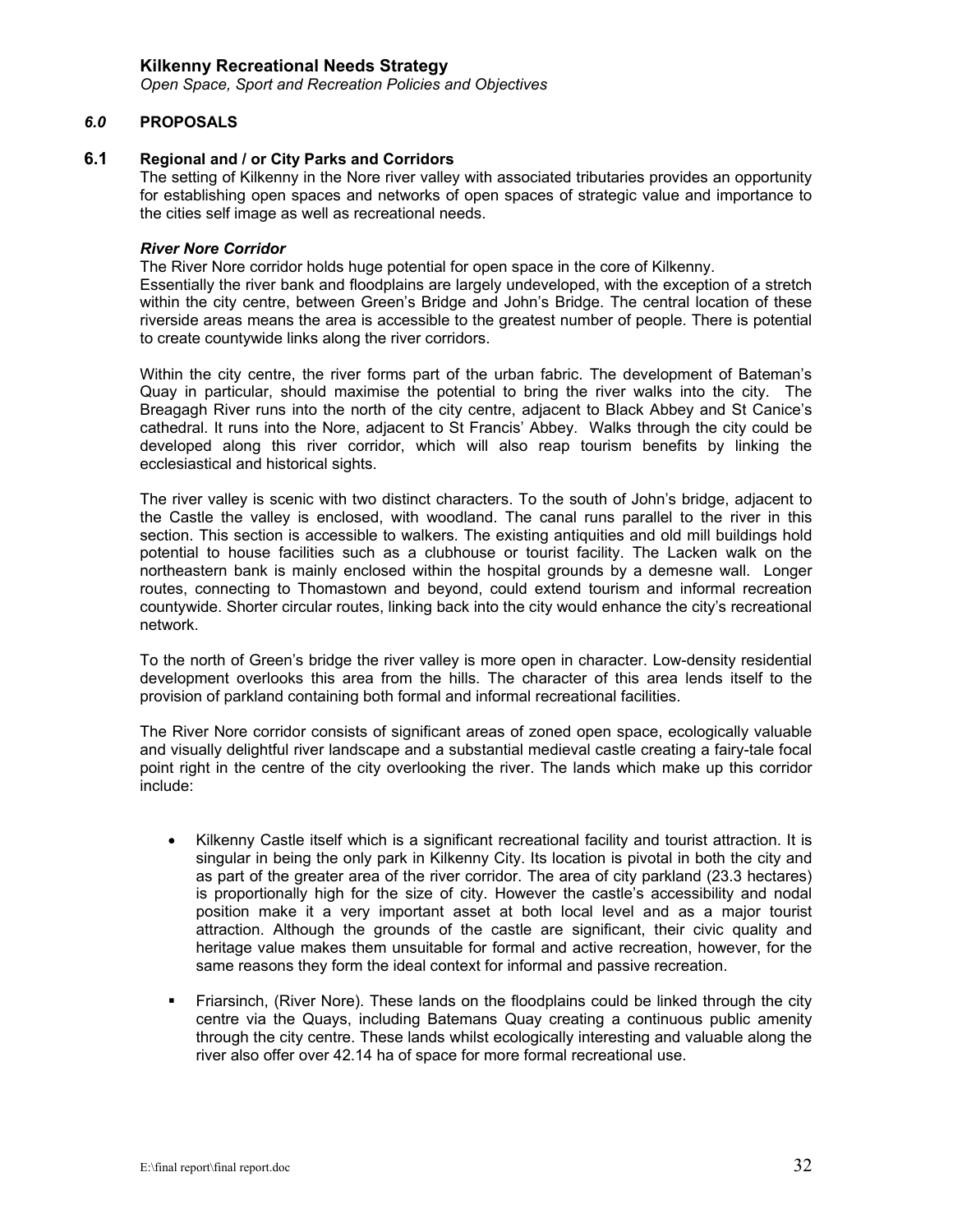*Open Space, Sport and Recreation Policies and Objectives* 

#### *Pococke River Corridor*

The protection and enhancement of river corridors is recommended in providing open space for the city.

Sections of the Pococke River to the east of the city centre are designated open space. It is recommended that this open space designation is extended further and could potentially encompass existing woodland at Leggetsrath.

The course of the river follows alongside sections of the proposed circular ring road in the suburbs. The provision of paved surface, lighting and enhanced permeability from neighbouring residential areas would develop use of this open space and also enhance its potential to draw in users from neighbouring areas. It could form part of the Sli na Slainte route. There is potential to link in with New Park estate and Garrincreen forming a 'green' network of open spaces.

#### *Breagagh River Corridors*

The Breagagh River corridor, from Water Barrack Road, (westwards and southwards) is designated open space for most of its course. The course of the river closely follows the circular ring road in the city suburbs. The route links the Kilcreen estate, (zoned for hotel use) and existing broadleafed woodland along the river corridor southwards.. The provision of paved surface, lighting and enhanced permeability from neighbouring residential areas would develop use of this open space and also enhance its potential to draw in users from neighbouring areas.

#### *Links to Surrounding Countryside*

The countryside of Kilkenny holds vast potential to develop outdoor recreation activities for both tourism and of benefit to local residents. There are many river courses throughout the county and there is scope to form an interconnecting network of routes along these courses and as part of a greater trail for walking or other. Routes along the River Nore could be extended out of the City, both North and south linking into other towns including Thomastown and Woodstock Estate at Inistioge to the south.

The crescent of hills to the south of the county are currently used for various informal recreation activities such as walking, horse riding and orienteering (South Leinster way), through Blackstairs mountains, Carrigadoon Hill, Curraghdobbin Hill to Slievenamon mountain.

The council have stated their objective of encouraging development of outdoor recreation and leisure amenities based on natural amenities an resources. This can be facilitated through providing public rights of way to places of special beauty, amenity or recreation value

### *6.1.1 Creating Corridors and Networks*

The completion of a River Nore corridor requires relatively little new development to establish a north south city parkland. The development of a combined walkway/cycleway will interconnect the existing spaces.

A series of corridors or 'routes' are proposed throughout Kilkenny City and Kilkenny County. These routes are physical or visual connections between different types of open space. They relate to the various activities that could take place. Existing or potential open spaces are identified with the intention of creating interconnecting recreational corridors for various activities.

Three route types have been identified and are described herein. The routes are not necessarily exclusive and may in many cases be simultaneous, catering for a range of uses. Their whereabouts and realisation are described.

### *6.1.2 Routes*

#### *Green routes*

There is potential for the creation of high quality 'green routes' through the city as both a latent recreational and tourist asset for Kilkenny, as well as holding strategic linkage and transportation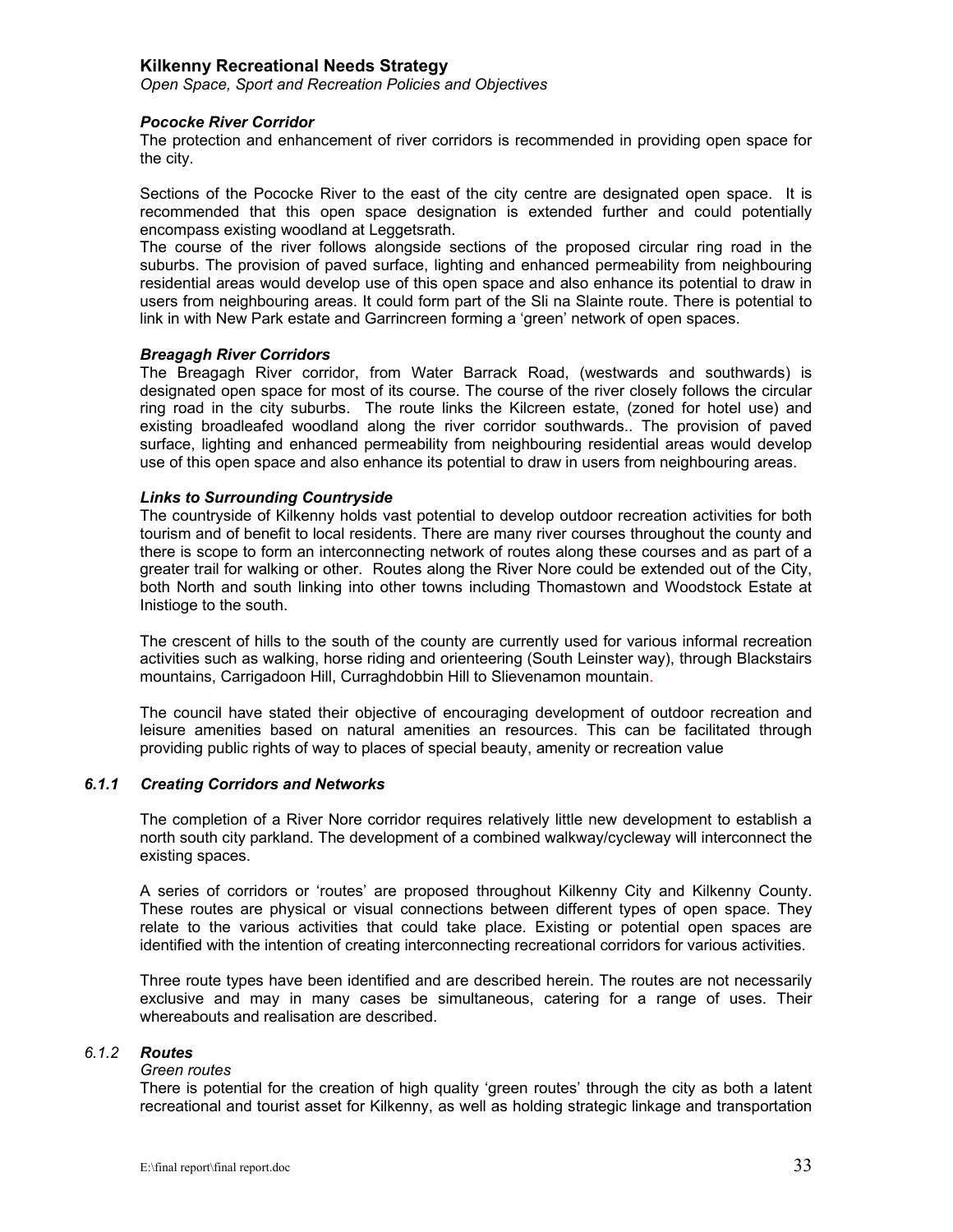*Open Space, Sport and Recreation Policies and Objectives* 

potential. These routes have potential to form wider links with the countryside and in doing so expanding the network of tourism and recreational areas.

Creation of Green routes as recreational spaces or parks forming an attractive 'green' (usually vegetated) linkage with provision for cycleways, walking or jogging routes. The Heritage Council "Greenways" proposal or the Sli na Slainte route are examples where a series of roads, river corridor form pleasant routes.

Designated cycle and pedestrian routes are key components of most traffic management plans in cities today. Their implementation is an essential component of any overall solution to traffic management. As such their potential should be considered closely within Kilkenny. These routes will enjoy higher usage if they are examined in conjunction with tourist considerations not only within the city but their further links into a countywide network.

### *Cycling*

Cycle routes can take the form of dedicated sections of existing or new roads. However it is more beneficial if these routes can pass through open space. They may be created by the conversion of redundant routes already existing within the city – disused railway lines, the canal towpath along the Castle Walk and Nore River corridor.

The development of green routes will require improved surfaces, seating and lighting along routes. In addition, the instalment of litterbins, information boards, directional signage and landscape planting works usually accompany the development of green routes. A sense of overall unity and cohesion can be achieved through unified design principles and continuous material choice, which will greatly enhance the overall effect.

Ideally a network of green routes should exist throughout the city, linking strategic nodes of activity such as the institutes of education or city centre and major areas of public open space.

The provision of green routes is becoming an ever more important issue due to the growing pressures on land within the city causing sporting clubs to migrate beyond the borough boundary. By the nature of these clubs, many members will be youths with no access to private cars; the provision of green routes will facilitate access more democratically therefore.

- Existing open space / parkland
- Application to attractive road corridors
- Links between open spaces

These routes have been marked on the Potential Open Space Hierarchy

#### *Brown routes*

Brown routes are those recreational corridors which facilitate activities such as horse riding, mountain biking, orienteering and hill walking. Effectively a 'right of way', where a paved surface / lighting or facilities is not required. The river Nore corridor and River Barrow as well as many of the Areas of Amenity Value(AAV) contribute to the idea of Brown route network

- Usually countryside activities
- Links between AAV
- Coincide with river corridors
- Hills / mountainous areas not usually under agriculture / pasture

Existing rights of way over land should be maintained and extended where possible. Many of these corridors are not used as agricultural land due to their inherent nature ie river courses and banks and would be ideal for such a purpose.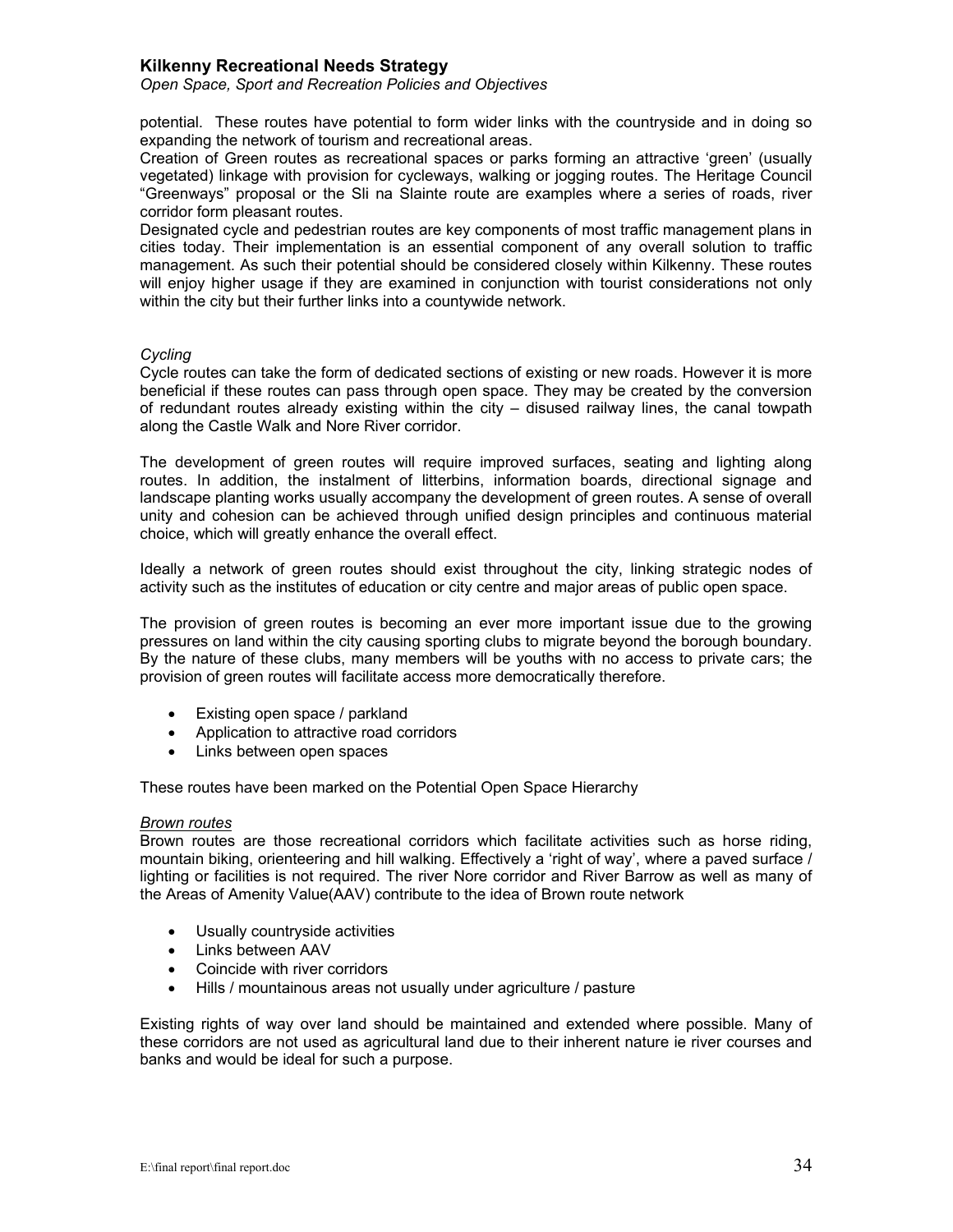*Open Space, Sport and Recreation Policies and Objectives* 

#### *Blue routes*

Kilkenny is linked county wide by its network of rivers, forming an obvious system upon which to base blue routes. The Nore links Kilkenny county, northwest – southeast linking Durrow, Kilkenny, Thomastown and New Ross. The Barrow river and canal is an established navigational route and forms part of the South Leinster walking trail. This waterway links Waterford Harbour through New Ross, Graiguenamanagh through to Carlow and ultimately to the Grand Canal. The Dinnin links Castlecomer to the Nore, north of Kilkenny City. Within Kilkenny City and environs the Breagagh and Pococke form valuable river links.

- Access to the river network throughout county towns
- Navigational routes where possible
- Angling facilities
- Canoe / white water pursuits
- Walking / off road route
- Ecological corridor
- Scenic attraction

### *6.3 District / Neighbourhood Parks*

The Regional and City wide parks in a city the size of Kilkenny will provide the major concentrations of amenity within the city, however, the day to day recreational provision to local communities will be provided by a series of district or neighbourhood parks each of which would be around 8ha in size and provide a range of facilities.

Nine district parks are proposed (Ref Map 5):-

- **Pococke Valley (Newpark)**
- **Penny Feathers Loch**
- Garrincreen
- **Dunmore**
- **The Paddocks**
- **Westfield Loughbouy Park**
- **Scouts Den**
- **New Park Marsh**
- **Loughboy Park**

These proposed district parks should comprise and link existing formal sporting provision with informal open space.

Existing open spaces should be utilised and developed eg Pococke valley, New Park Marsh instead of forming new spaces.

Where there is potential to connect into the regional park eg Scouts Den, this should be undertaken

Where there are natural features such as waterbodies, mature trees or hedgerows these should be incorporated in design.

In the larger county towns a park of this nature may be appropriate and they are proposed for:

- Thomastown (floodplain)
- Castlecomer (wildlife sanctuary
- Callan (Old Friary )
- Craigenemanagh (Abbey street riverside)

These 'town parks' are generally in a very central location and easily accessible. They should provide facilities for both formal and informal recreation in an parkland environment. These open spaces have existing unique quality as, a natural riverside setting in the case of Thomastown or a historic context in the case of Callan. The critical factor here is that the areas maintain their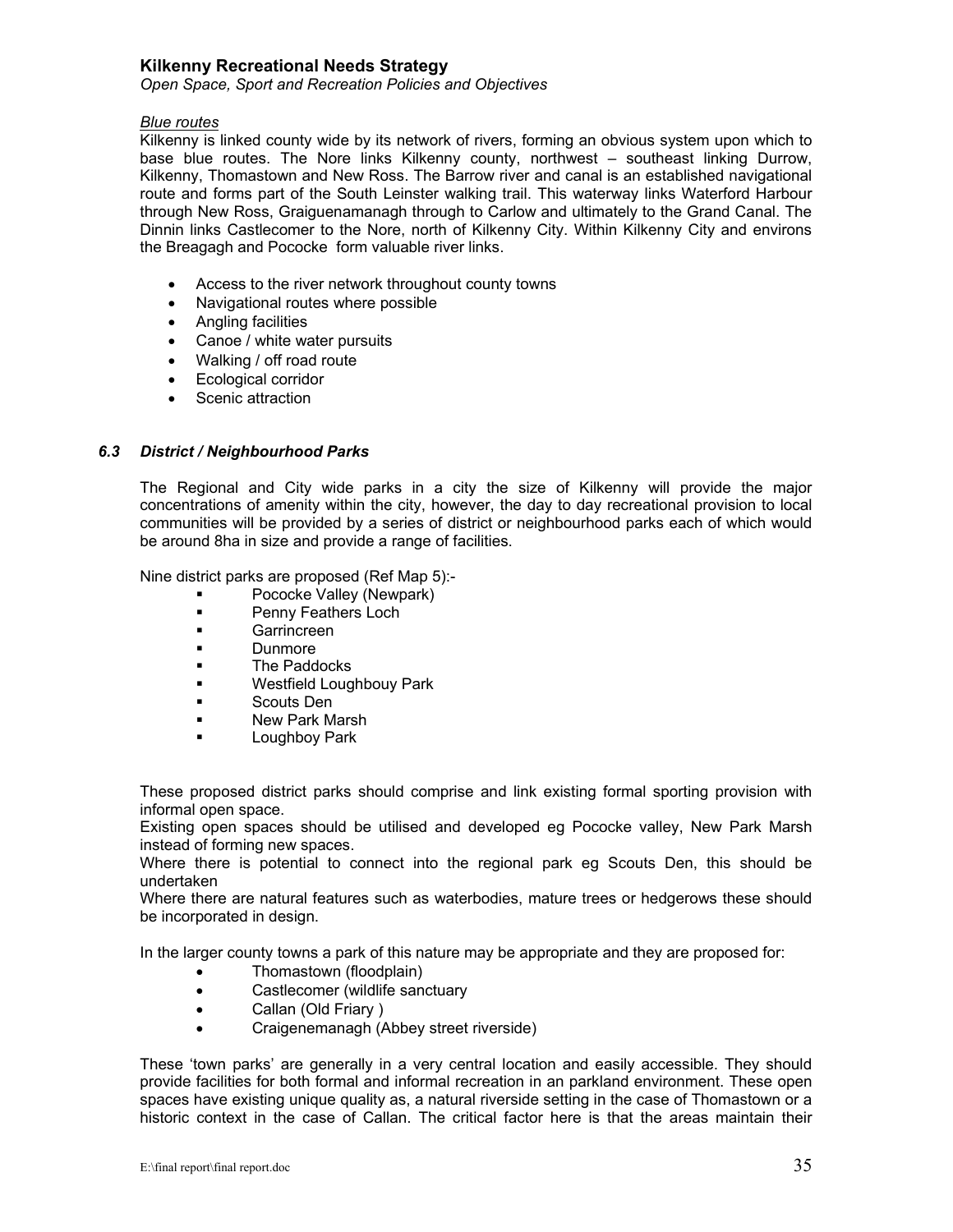*Open Space, Sport and Recreation Policies and Objectives* 

current quality but allow a flexibility of use, say to allow sports one week or host a circus or fair the next.

The parkland and intrinsic quality of the space should be maintained and enhanced, but should accommodate provision for grass pitches or other formal sports pitches. Play areas and other facilities such as seating footpaths could also be provided as appropriate.

# *6.4 Local parks*

There is a series of open spaces throughout the built up areas of Kilkenny city, which can provide a range of informal, passive and active recreational spaces. It is recommended that an environmental enhancement programme is initiated with the aim of upgrading each of these spaces through:

- Visual enhancement by soft landscape treatment
- **Provision of seating paths and other features**
- Where appropriate the incorporation of play facilities
- **Associated traffic calming**
- Utilising SLOAP land for the formation of local parks ie Fatima Place, Father Albert Place, Mayfield

In the smaller villages throughout the county a similar approach should be taken to the creation of a village green or similar amenity in a central location. This may also coincide with a larger open space within which facilities can be provided.

| Grade              | Park                             | Area Ha         |
|--------------------|----------------------------------|-----------------|
| Regional           | Walk/<br>The<br>Castle/<br>Canal | 56.91           |
|                    | Lacken Walk                      |                 |
|                    | Friarsinch/ Batemans Quay        | 44.62           |
|                    | *(Kilkenny Golf Club)            | (57.83)         |
|                    | Kilkreen Estate / Breagagh       | 37.11           |
|                    | river                            |                 |
| <b>District</b>    | Dunmore                          | 2.08            |
|                    | New Park Marsh                   | 34.37           |
|                    | New Park                         | 8.21            |
|                    | Garrincreen                      | 2.28            |
|                    | Pennyfeathers Loch               | 6.2             |
|                    | Scouts Den                       | 3.69            |
|                    | Loughboy Park                    | 2.77            |
|                    | Pococke River                    | 0.91            |
|                    | The Paddocks                     | 3.48            |
| <b>Local Parks</b> | Scanlon Park                     | 1.84            |
|                    | The Orchard                      | 3.12            |
|                    | Kilkenny Industrial Park         | 9.16            |
|                    | Sionhermitage                    | 1.96            |
|                    | The Closh                        | 0.43            |
|                    | Fairgreen                        | 1.84            |
|                    | James Green                      | 0.2             |
|                    | Dean Street                      | 0.28            |
|                    | Talbotsinch                      | 1.53            |
|                    | Richview                         | 0.61            |
| Total              |                                  | *(281.43) 223.6 |

#### 6.5. Statistical summary of parks hierarchy

\* Kilkenny Golf Course is a private facility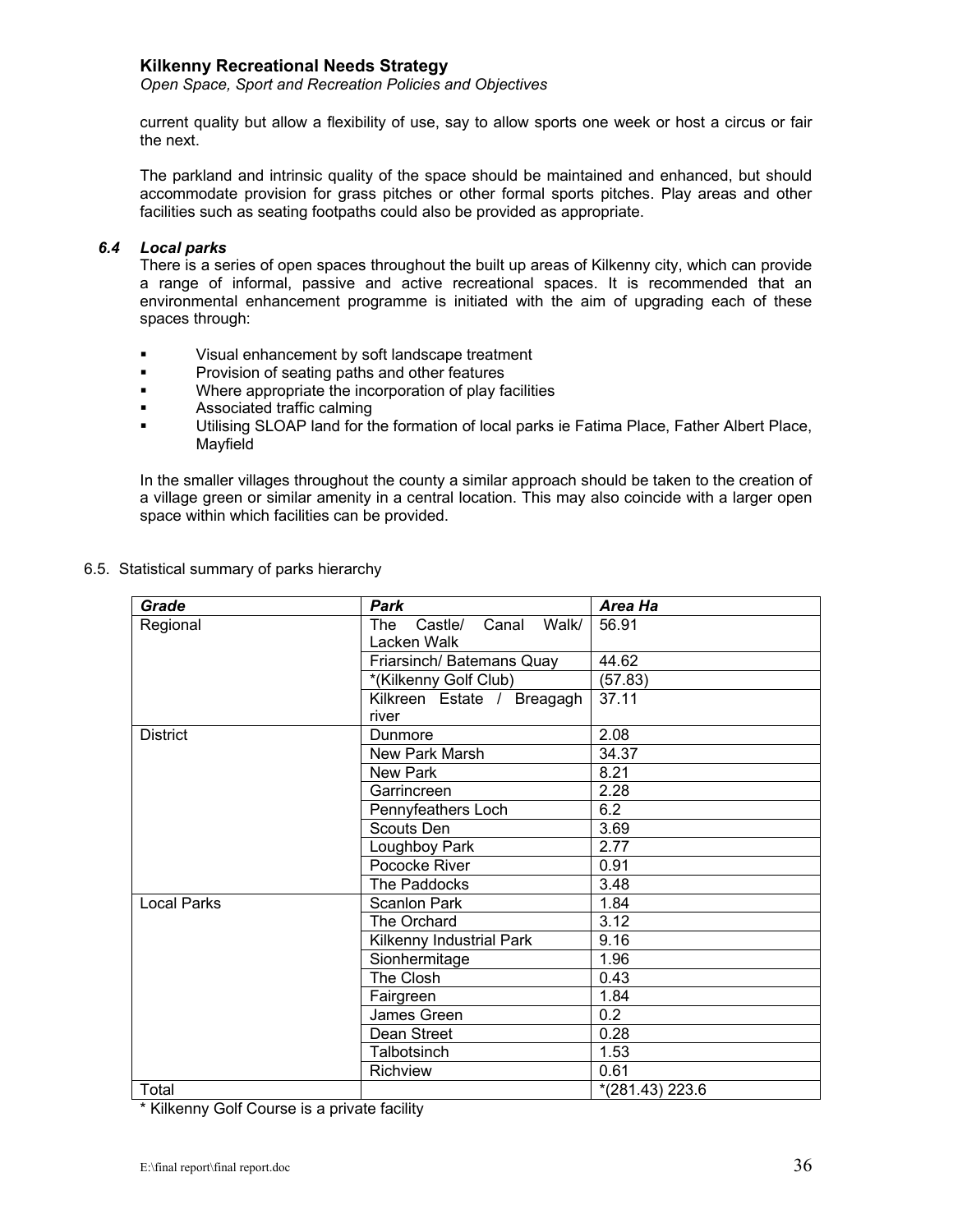*Open Space, Sport and Recreation Policies and Objectives* 

The above hierarchy creates quality provision at 3.5ha / 1000 (i.e. the preferred standarad) sufficient for a population of 63,000 people. The current population is 22,157 so there is capacity for the existing population to grow within the existing open space provision.

Additionally new parks in the city environs and new development areas would provide 60.46ha which at the above recommended provision would cater for an additional 17,000 no people. It should also be noted that there is also a range of other semi-private and private open spaces that also provide above and beyond the recommended standard.

However the areas identified above for the provision of open space are at best "fields" and do not offer any recreation amenity. It is not sufficient to just provide grass. Developers should be required to submit proposals, designed by competent recognised professionals for PARKS. This should comprise facilities for formal and informal recreation in the proportion of 7:3 in accordance with NPFA guidelines. The informal area including equipped childrens play area.

However, where small pockets of land, that are not suitable for provision of formal sports facilities occur eg within residential estates Local areas for play should be provided in accordance with NPFA guidelines.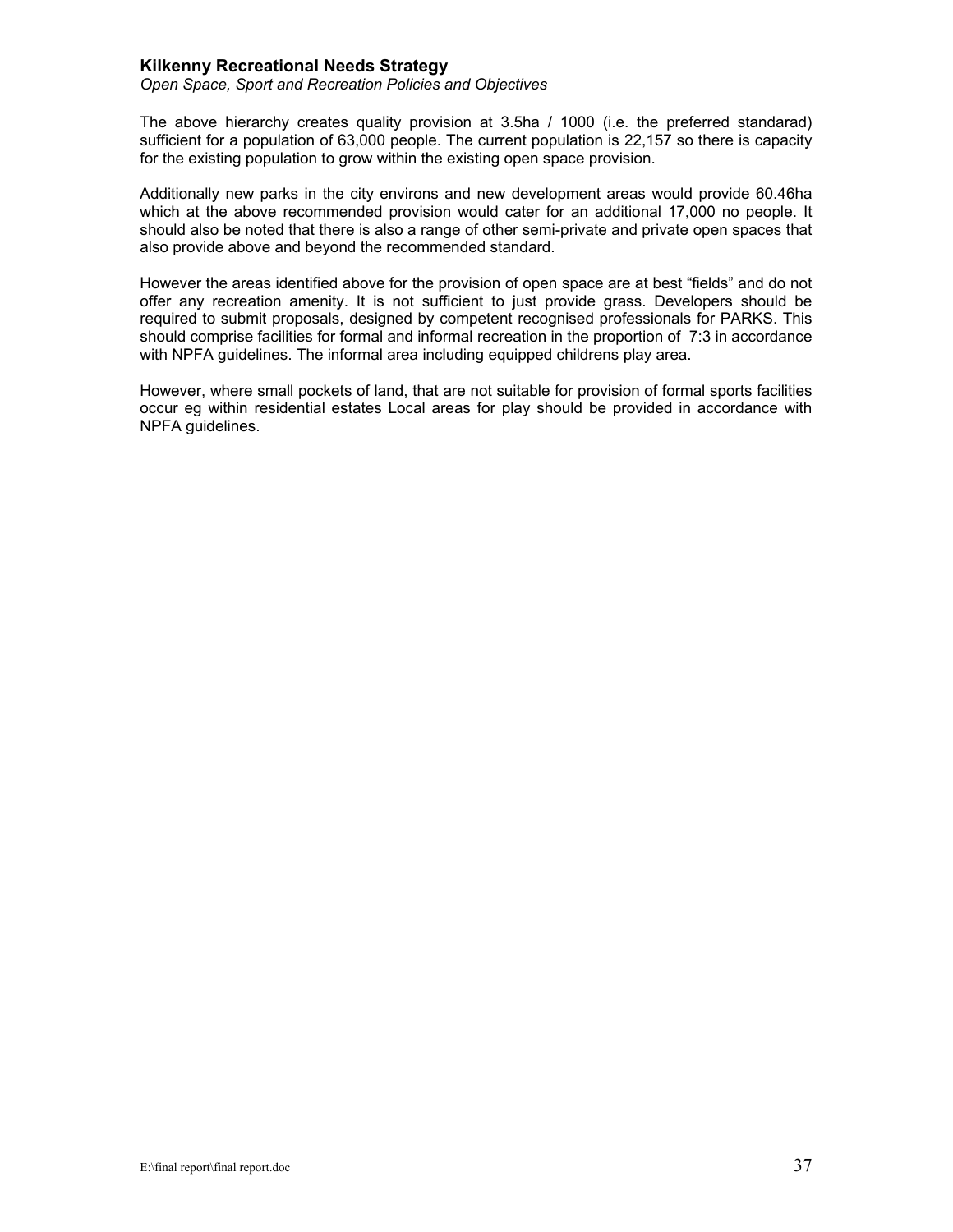*Open Space, Sport and Recreation Policies and Objectives* 

### **7.0 DELIVERY**

### 7.1 **Mechanisms for Delivery**

#### *Mechanisms for the delivery of open space*

The delivery of open space in any new developments can be achieved through a variety of planning mechanisms.

There are two issues that consideration of delivery of open space must address. The first is the delivery of additional open space for areas identified that have a shortfall. The second is the delivery of improvement to existing areas. This is an important issue in the existing built up areas of the city.

In order to address these issues the following delivery mechanisms are identified.

- (1) Priority should be given to the provision of open space preferably with the site of failing this within the immediate neighbourhood. Provision exists within Sections 48 and 49 of the Planning and Development Act for this to be achieved.
- (2) Provision off site should be within the NEAP walking distance of 600 metres. Provision exists with Sections 48 and 49 of the Planning and Development Act for this to be achieved.
- (3) Developer contributions under Sections 48 and 49 of the Act should be required to physically upgrade and improve existing areas of open space. This is particularly important in existing built up areas where building land is at a premium.

Other opportunities existing for improving the delivery of quality open space.

The first opportunity is for public private partnerships, for example between private clubs, golf courses, race courses etc. The perception that this creates an increased risk of liability is not one that is supported by the Irish Public Bodies Mutual Insurance Company. This risk is reduced if there is clarity of responsibility and agreed management procedures for the use of facilities.

Another "delivery opportunity" exists for public / public partnership. This may include arrangements between the local authority and owners of institutional lands, such as hospitals, colleges, schools which are often of high quality, clubs, community organisations etc. This involves getting added value from publicly or community provided facilities which to date may have had a narrow range of utilisation.

There are potentially other funding sources available within other Government Agencies such as the Department of Arts, Sports and Tourism, Department of Health and Children where opportunities exist to develop a resource eg Sli na Slainte route or tourism

# **7.2 Funding Opportunities**

### *Funding opportunities*

The most important point with regard to funding of open space is that the provision of open space is not just a physical land use issue and therefore opportunities for funding should look beyond funding through S48 and 49 of the Planning Act as the traditional mechanisms. This is particularly so as there has been up to now an over reliance on this as the single source of funding for much of the open space provided in the city and its environs.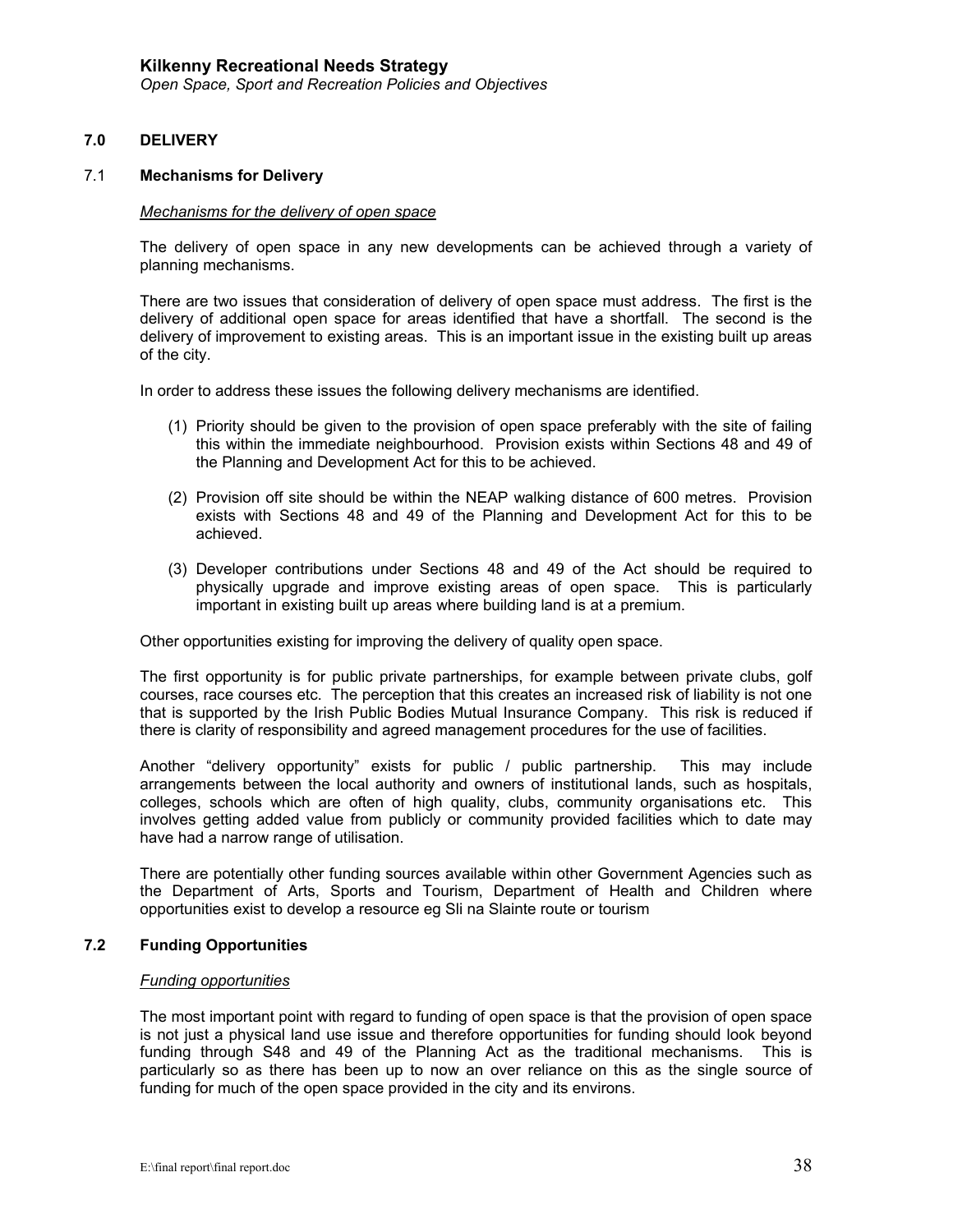*Open Space, Sport and Recreation Policies and Objectives* 

It is important that a hierarchical and integrated approach to the provision and management of open space is begun so that a cross departmental approach to provision and funding can be realised both within the local authority and with the assistance of the various different departments at national level.

The audit of open spaces has identified a need to redesign and manage significant areas of current open space. There is potential and a need in this process to encourage some infill development as appropriate to facilitate the restructuring of the landscape and promote good urban design. The selective disposal of parts of some of these areas of open space would release funds to reinvest in improvements to and maintenance of remaining areas. It would be important that such an initiative would be carried out in consultation with local people to ensure there is a local appreciation that funding will be rolled back into the area and will assist in qualitatively improving existing and proposed open space and facilities with minimal reduction in quantity. This could be part funded or facilitated by public / private partnership.

| <b>FUNDING SOURCES</b>                                                                                                                 | <b>REQUIREMENT</b>                                                                                         | <b>NATURE OF PROPOSALS</b>                                                                                                                                                                        |  |  |
|----------------------------------------------------------------------------------------------------------------------------------------|------------------------------------------------------------------------------------------------------------|---------------------------------------------------------------------------------------------------------------------------------------------------------------------------------------------------|--|--|
| Public Bodies / Agencies                                                                                                               |                                                                                                            |                                                                                                                                                                                                   |  |  |
| the<br>Department<br>οf<br>Environment - Urban and<br>Village<br>Renewal<br>Programme,<br>annual<br>discretionary grants               | Environment as a catalyst<br>for urban renewal, economic<br>development and quality of<br>life / lifestyle | Environmental<br>improvements<br>traffic<br>calming,<br>paving,<br>street<br>furniture, tree planting, landscape<br>improvements                                                                  |  |  |
| of<br>the<br>Department<br>Environment - Housing<br><b>Remedial Works Scheme</b>                                                       | Residential<br>areas<br>undergoing<br>regeneration<br>and / or new build / infill<br>development           | Environmental<br>improvements<br>including play and related facilities.                                                                                                                           |  |  |
| recreation<br>Department of Tourism,<br>Sports<br>and<br>Sport and Recreation<br>projects                                              |                                                                                                            | Sports facilities and associated<br>infrastucture.                                                                                                                                                |  |  |
| Department of Forestry -<br>Increased tree planting<br><b>Urban Woodland Scheme</b>                                                    |                                                                                                            | proposals involving<br>Landscape<br>increased tree cover, woodland<br>creation and associated footpaths<br>and facilities.                                                                        |  |  |
| <b>Community Organisation</b>                                                                                                          |                                                                                                            |                                                                                                                                                                                                   |  |  |
| National Lottery                                                                                                                       | Community gain                                                                                             | Funding<br>of<br>local<br>groups<br>and<br>projects                                                                                                                                               |  |  |
| Partnership<br>Area<br>Companies                                                                                                       | Community / Environmental<br>Development<br>target<br>in<br>areas.                                         | Development of groups and local<br>and<br>capacity<br>small<br>scale<br>environmental projects.                                                                                                   |  |  |
| of<br>Social,<br>Department<br>Community<br>Family<br>and<br>Affairs<br>Community<br>$\overline{\phantom{m}}$<br>Development Programme | of<br>local<br>Programmes<br>community development                                                         | Play and other facilities.                                                                                                                                                                        |  |  |
| Department<br>of Tourism<br>Recreation and<br>Sport -<br>Young Peoples Facilities<br>and Services Fund                                 | Target Areas with specific<br>social problems                                                              | <b>Facilities</b><br>for<br>people<br>young<br>between 10 and 20 years, youth<br>sports<br>centres<br>and<br>centres.<br>related. Open space related to<br>sports facilities and tourist projects |  |  |
| Charitable Trusts e.g. local<br>organisations / sponsors.                                                                              | Socially<br>disadvantaged<br>areas                                                                         | Playgrounds, recreational facilities                                                                                                                                                              |  |  |

Resources are also available from a range of public and other agencies: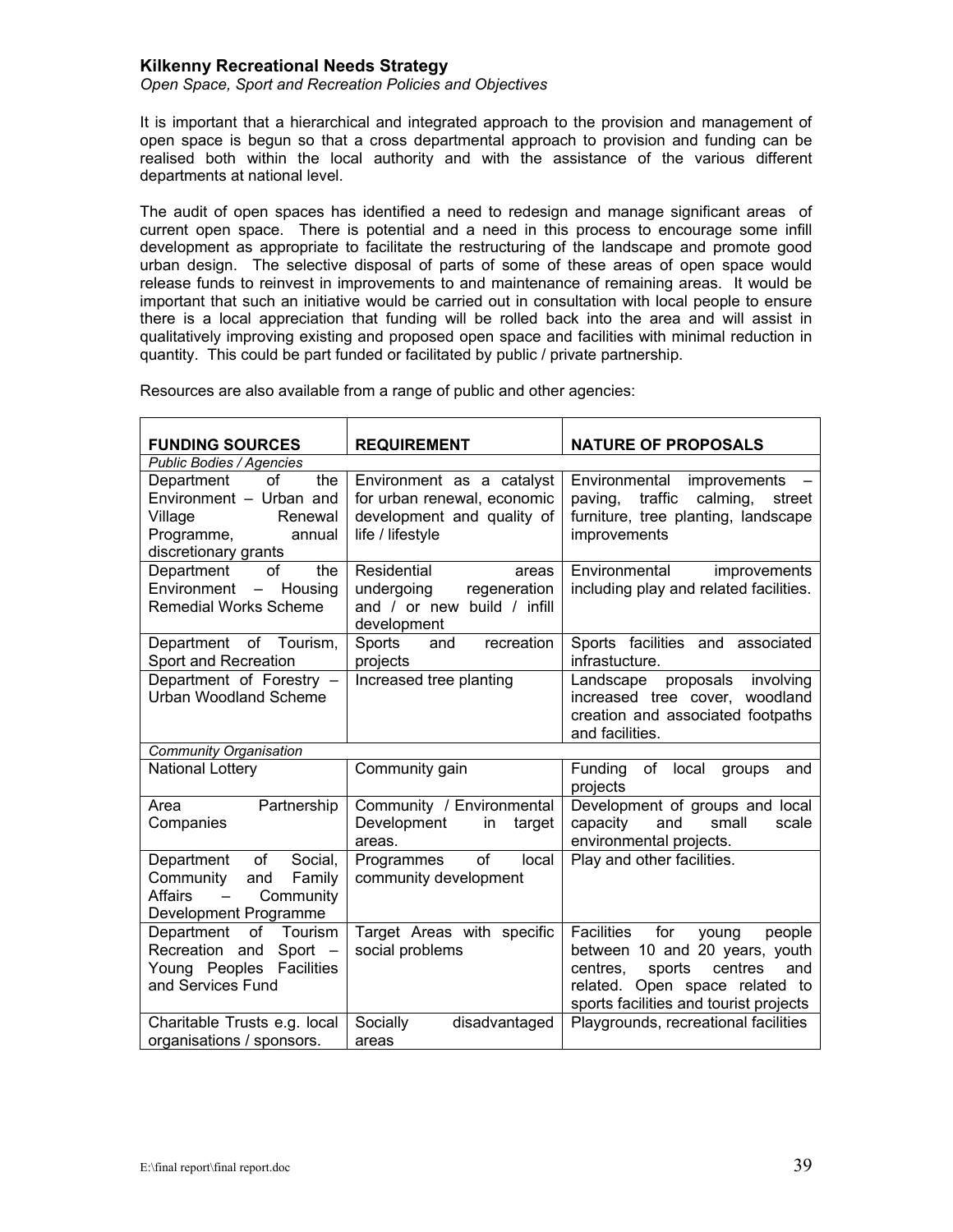*Open Space, Sport and Recreation Policies and Objectives* 

### **7.3 Developing the Resource – Structures and Staff**

The development of additional amenity facilities and improved management of existing facilities either solely by the Council or in conjunction with other local groups will require the development of a specific responsibility within the Council for Parks and Open Space provision and maintenance. This can be achieved by Local Authorities putting in place appropriate financial and staffing resources to support any multi-agency approach providing for the development of open spaces, amenity areas and sports facilities where the local authorities have a key role in implementation.

In the long term a council employed Parks and Recreation Development Officer's remit might include the planning and delivery of children's play areas, as well as coordinating their management and maintenance. In addition, their roles may include the development of activity programs such as holiday play schemes and after school clubs in association with voluntary community groups. They would also help coordinate initiatives in conjunction with local sports, environmental and arts groups as well as local schools.

Identifying key areas, in which the initiation of potential projects will set a standard for future improvements throughout the city, will demonstrate how a developing vision can be implemented as a whole.

The focusing of resources on target projects, chosen for their strategic location in terms of population and accessibility, will ensure investments have an optimum impact.

### **7.4 Maintenance and Management**

Improvement to maintenance and management is possible in most public open space. It is also becoming apparent that many sporting clubs are now struggling to maintain playing fields and other facilities, due to financial and manpower shortfalls. Vandalism and other antisocial aggravate the situation, causing both financial and practical problems for all guardians of open spaces and sports facilities, public and private alike.

Surveillance of open spaces and recreational facilities will be a vital element in their success or failure. Open spaces should be designed to avail of the maximum possible levels of visual policing – this will typically be provided by adjacent domestic residences and busy thoroughfares. Another method now well established is the use of CCTV cameras.

Security can be enhanced by well defined enclosure, which may be locked up at night preventing access. A site that is well used during the day will discourage antisocial behaviour through the presence of users. This can be enhanced by the employment of full time wardens, such as those used in the Castle to provide supervision. Indeed regular inspection of equipment is now often an insurance requirement, particularly where children's play equipment is provided.

Maintenance of a site will not only help it to function properly, but also tends to discourage activities such as tipping, which become much more obvious in a well maintained space.

Closer coordination between the two authorities is required, particularly in defining maintenance responsibilities for those facilities, and open spaces, which lie on or straddle boundaries.

Although some private developments may fund their own maintenance, open space is a public amenity and facility and certainly visible to all. Varying maintenance regimes and standards will only create division in the city and promote a poor civic message. A new approach is required this may mean recognising local authority limitations in regard to maintenance, focusing limited resources on certain strategically chosen projects and facilities, and doing the work to the highest possible standard. This would be a more effective than spreading limited resources too thinly, over too large an area. A task force as mentioned previously could be responsible for strategic management.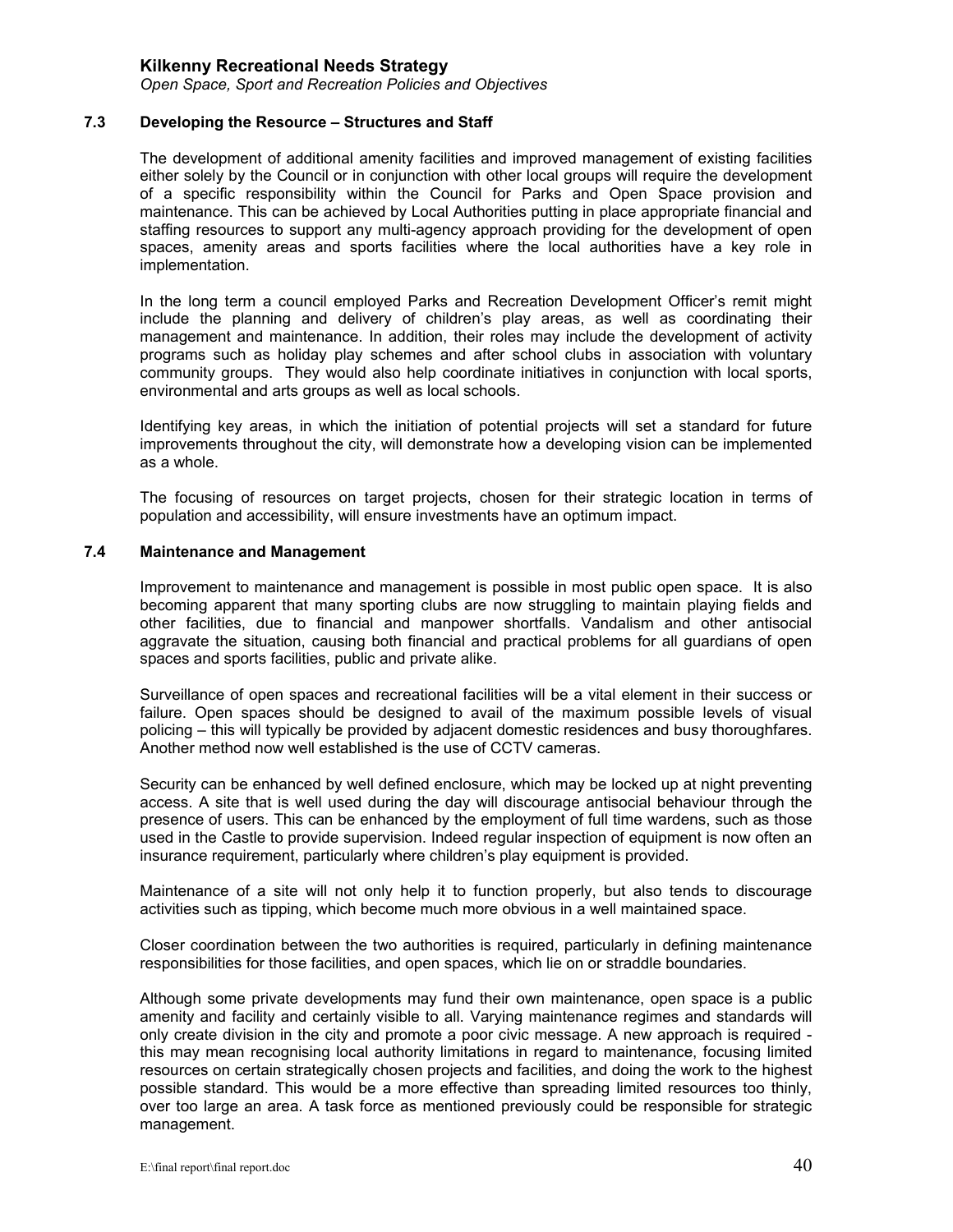*Open Space, Sport and Recreation Policies and Objectives* 

New approaches to the management and leasing of publicly leased facilities may also be required, facility sharing between leasing clubs may be one measure necessary.

### **7.5 Community Participation**

 The inclusion of local community groups at the outset of any new public open space development, before all the decisions have been made, will contribute greatly to that scheme's chances of success. Good community structures are extremely valuable assets and great strengths, which should be utilised to their optimum level.

 It is important that such involvement is informed based on realistic options. This may involve investment in capacity development in local areas in advance of projects being undertaken. It will also be important to have an early impact with opportunistic projects where appropriate. Where there are opportunities for infill development it is particularly important to inform and involve the local community and realise community gain.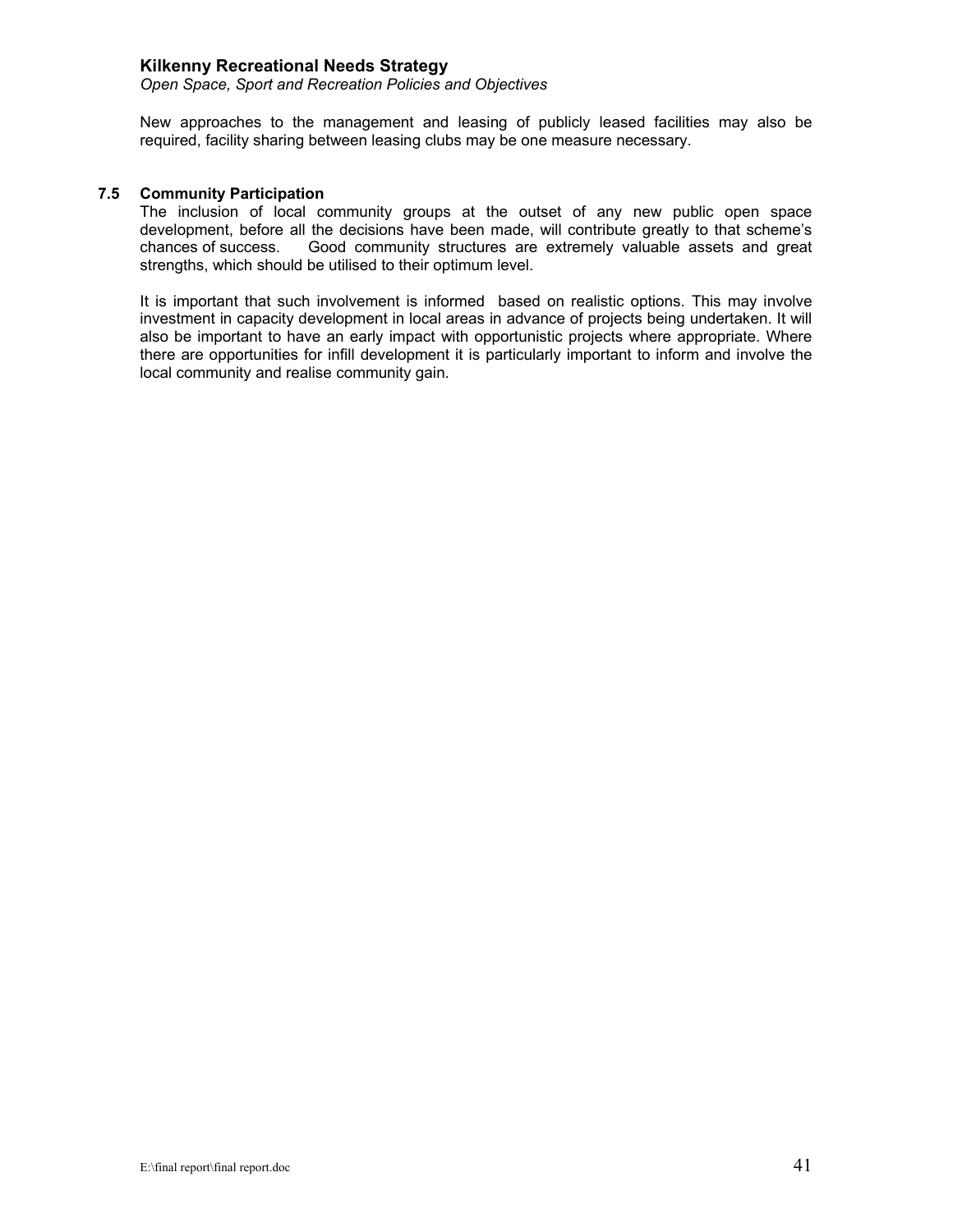*Open Space, Sport and Recreation Policies and Objectives* 

### **8.0 BEST PRACTICE**

### **8.1 Best Practice Principles**

The provision of open 'green' space within a city must form part of an overall strategic plan, and therefore must be considered in tandem with housing strategy, community development and safety policies, regeneration plans, and of course economic factors.

Plans should aim to be as inclusive as possible - designed to meet the needs of all, within the diverse range of inhabitants of Kilkenny City and Environs and County. Adequate provision of high quality public parks, play areas and open spaces are key to the well being of both a city and its citizens – transforming the environment and encouraging inward investment alongside community pride in formally run down areas.

### *Understanding site context*

History, ecology, social and cultural backgrounds as well as economic context are all factors which must be taken into account in any plans for redevelopment or improvement. It existing setting will also determine to a large degree what will be achievable.

### *Successfully meeting local aspirations and needs*

The close cooperation and involvement of local communities in all stages of the development of open spaces and recreational facilities is essential to their long term success and reducing levels of misuse.

### *Community participation / Local Partnerships*

Participation of the local community in park design, development and management will be critical to the future success of any project. It is critical that clear principles of engagement are set out from the beginning of any public consultation process.

### *Future vision*

A clear goal or vision is key to achieving a coordinated approach by different bodies, (such as local authorities and private partnerships), towards the development of public open space.

Responsive leadership and evidence of corporate appreciation of the benefits of recreational open space are essential. The strategy or hierarchy Masterplan, with stated implementation and maintenance programmes, will focus ideas and aid their delivery.

### *Planning policy*

Planning policy must be coordinated to link the development of public open space to local, regional and national strategies.

### *Management plans / sustainability*

A strategy for the ongoing management and maintenance is paramount to continued success. Budgets and funding sources, and at which door specified responsibilities lie, must be clearly identified from the outset.

#### *Design quality*

Quality open space planning, design and implementation must be implemented. Innovative professional design skills will contribute significantly towards both remedying flaws of the past, whilst avoiding repeat mistakes in the future.

#### *Culture and Heritage*

Provision of outdoor performance facilities and venues can stimulate local festivals and arts opportunities. Historical trails and visitor facilities will promote tourism and encourage local pride. These should be integral aspirations of any open space strategy.

*Health & Education*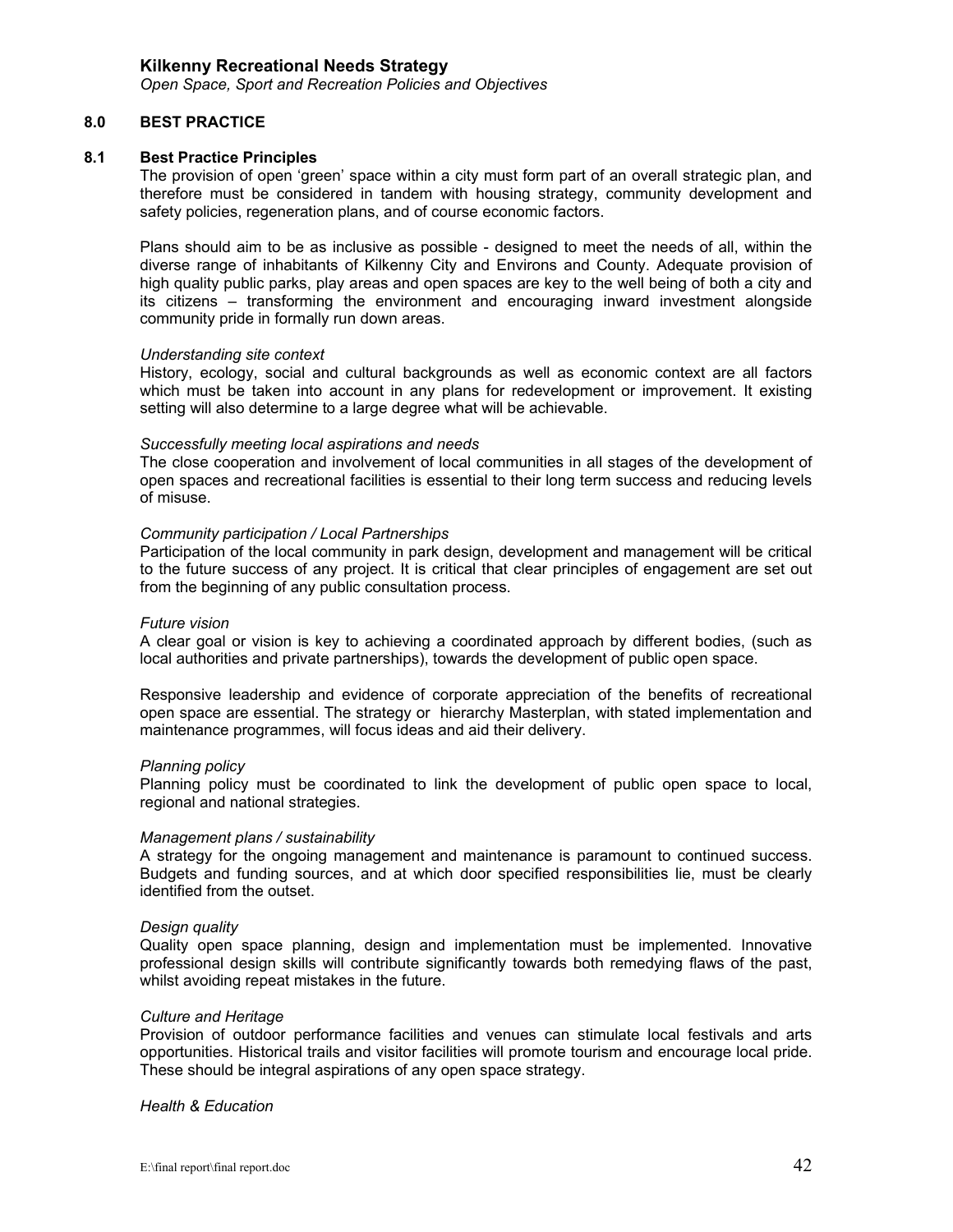*Open Space, Sport and Recreation Policies and Objectives* 

Green spaces and public play areas are potentially very important resources for local schools, in the promotion of healthy living through provision of sport and recreation facilities.

### *User groups / combat disadvantage*

All user groups must be considered in the provision and design of open space,. This may mean providing adequate levels of security so that women and OAP's feel unthreatened walking through an open space alone, to facilitating access and interaction for those users with special needs.

### *Environment / Ecology*

Public open spaces, particularly parks, provide the lungs to any city. It is therefore important that landscape management plans are developed to ensure ongoing and increased effectiveness.

Maximise opportunities exist for the preservation and promotion of special ecological habitats, all.

### *Play*

Playgrounds and play areas will require very close management and maintenance to avoid conflict with liabilities and potential accidents. Good practice guidelines will involve:

- o Operational control retained within the local authority.
- o Maintenance and upkeep of the playgrounds and equipment directly the responsibility of the local authority.
- o Suitably qualified employees to carry out weekly inspections.
- o Defective / dangerous equipment to be immediately removed and not reinstated until satisfactorily repaired.
- o Records maintained of inspections, dates, names and qualifications of inspectors and actions required / taken.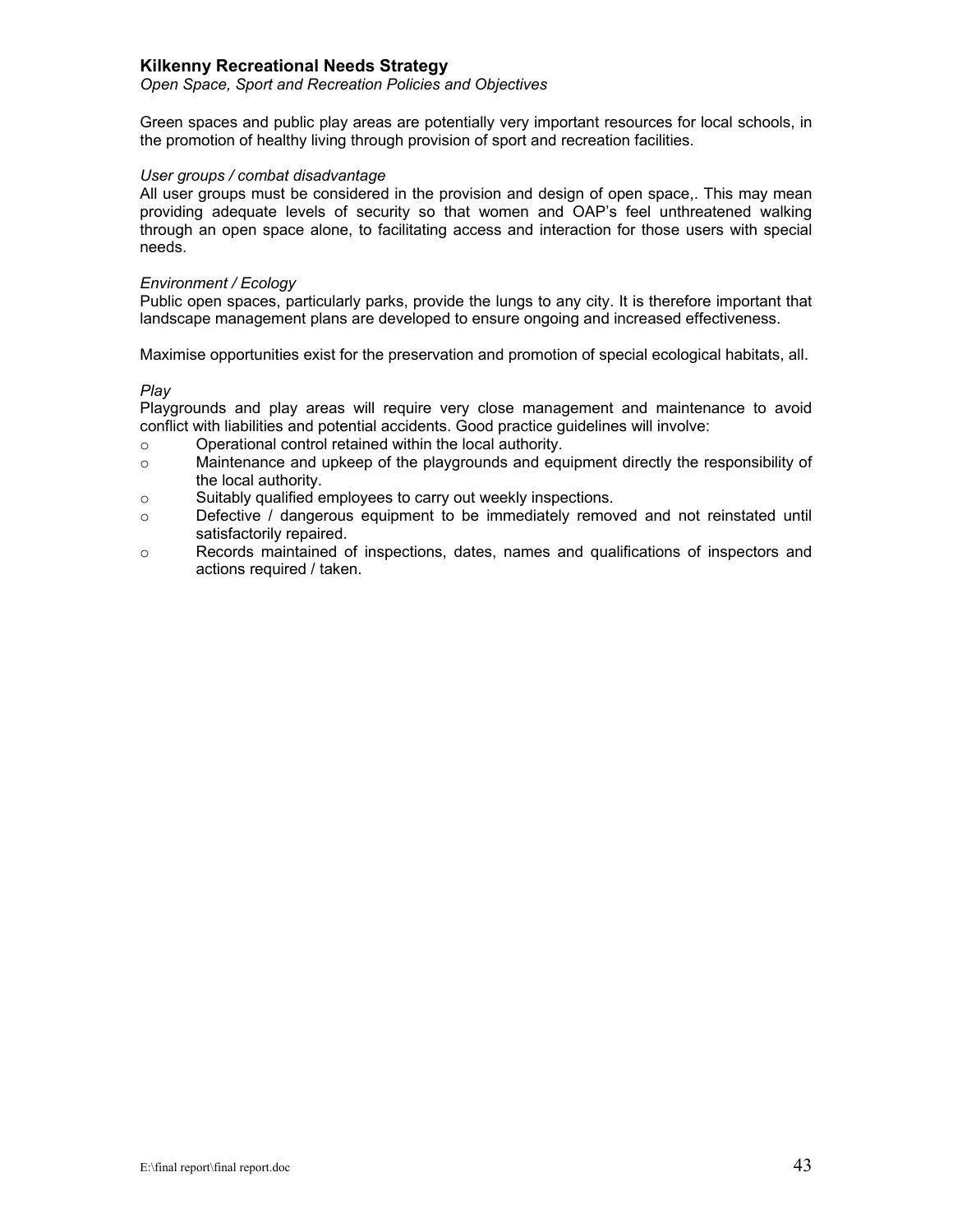*Open Space, Sport and Recreation Policies and Objectives* 

# **APPENDICES**

| Appendix I   | A Parks Policy For Local Authorities                |
|--------------|-----------------------------------------------------|
| Appendix II  | Assessment Methodology and Assessment Form          |
| Appendix III | Site Survey Plan Kilkenny City                      |
| Appendix IV  | Site Survey Plans Kilkenny County                   |
| Appendix V   | <b>Site Survey Sheets</b>                           |
| Appendix VI  | Open Space Hierarchy and Network Plan Kilkenny City |
| Appendix VII | Strategic corridors and Network Plan                |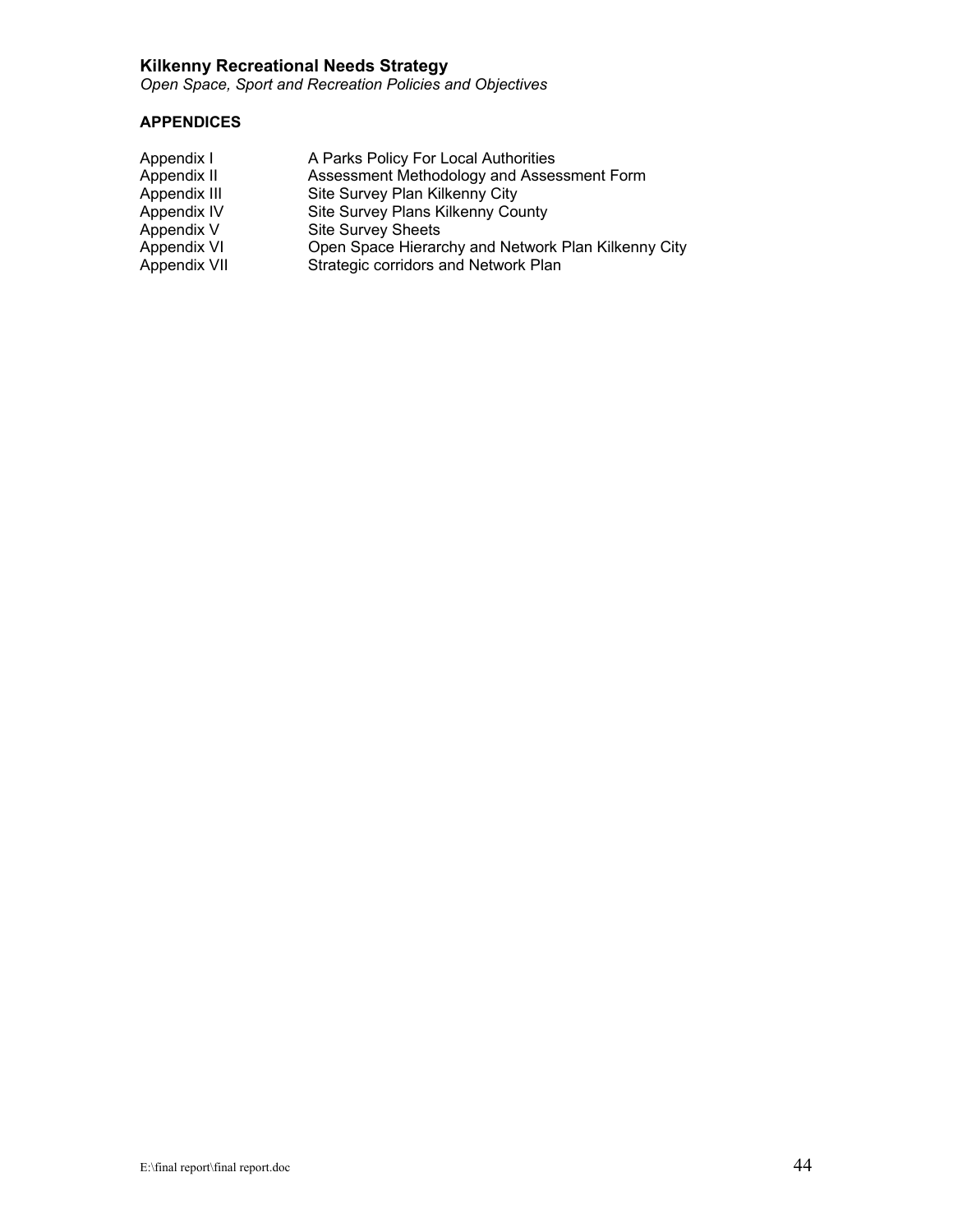# **APPENDIX I**

# **A PARKS POLICY FOR LOCAL AUTHORITIES**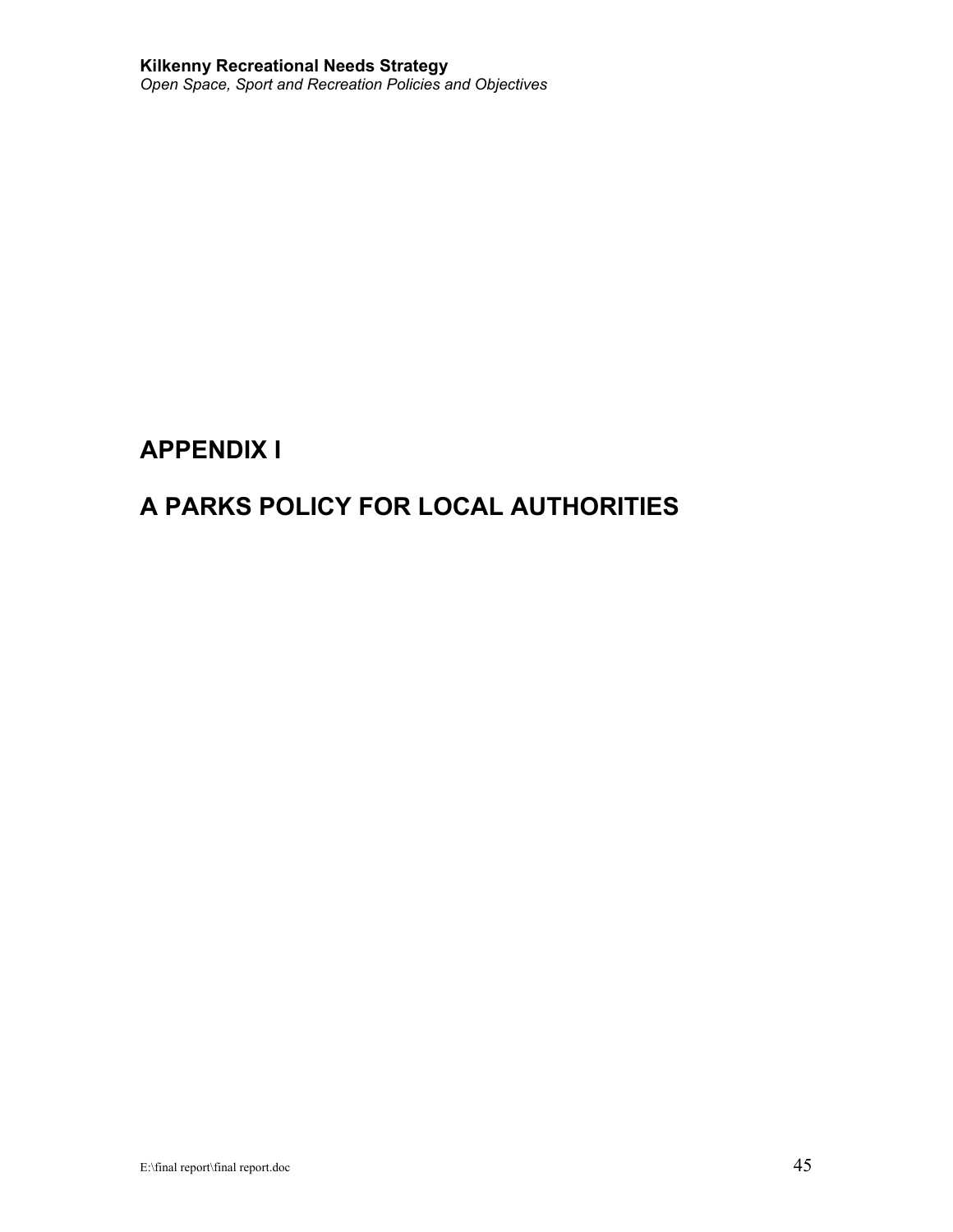# **APPENDIX II**

# **ASSESSMENT METHODOLOGY AND ASSESSMENT FORM**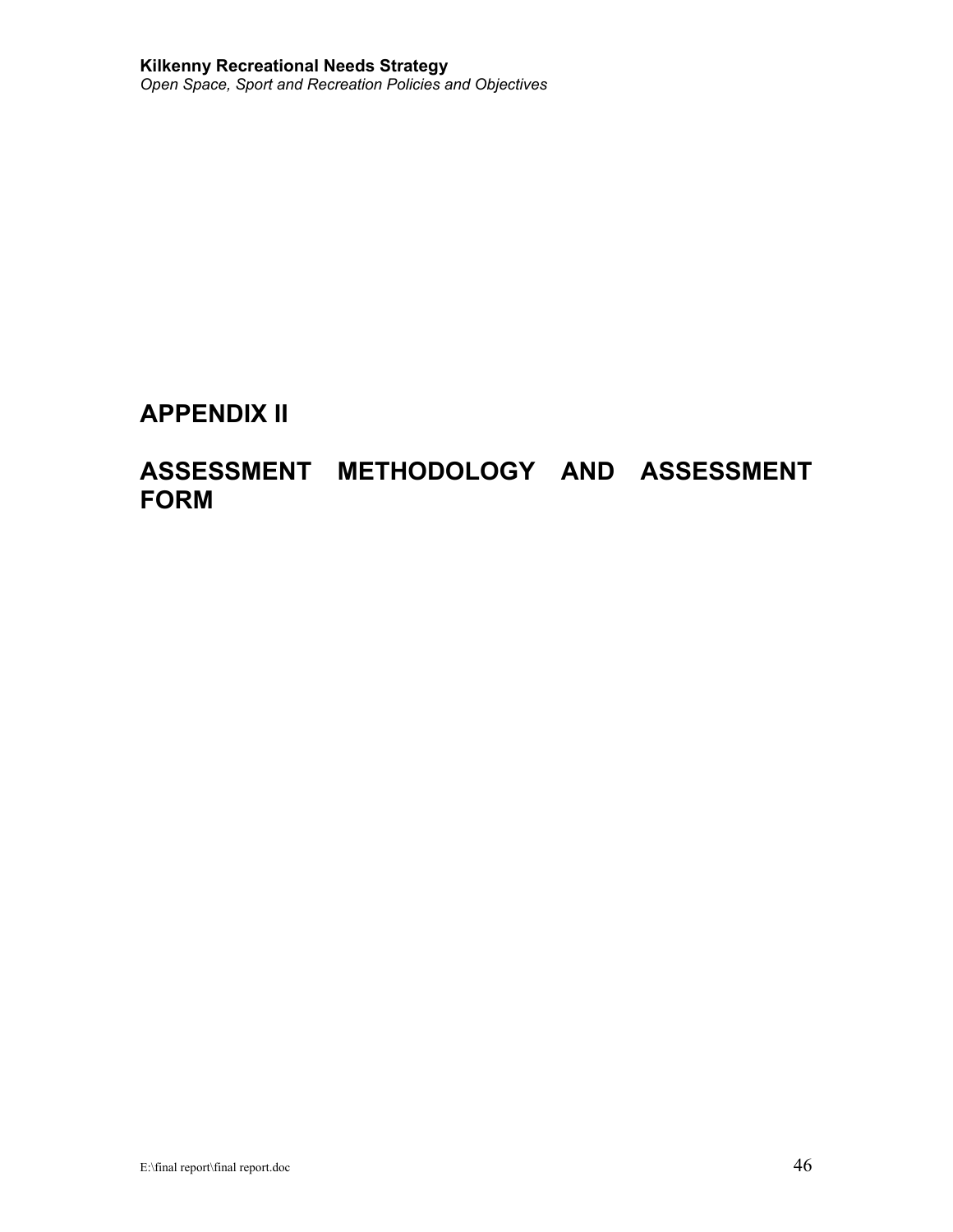*Open Space, Sport and Recreation Policies and Objectives* 

### **APPENDIX II ASSESSMENT METHODOLOGY AND ASSESSMENT FORM**

### *Assessment Methodology*

### *Desk Top Study*

The desk-top studies enable an overview of strategic policy and current initiatives as well as illustrating any existing hierarchy of public open space. OS plans and Development plans were reviewed to determine where the open spaces are located as well as land that is designated as future open space. Each open space is given an identity number and statutory facts including planning designation, location, ownership and size are recorded.

#### *Research*

Research identifies informal recreational pursuits that take place in Kilkenny that do not necessarily use a specific space but use routes or scenic corridors. (Activities such as running, walking and horse riding). Popular cycling routes, walking trails, eg South Leinster Way, Sli na Slainte are identified. The Heritage Council's "Greenways" are also noted.

### *On Site Assessment*

An assessment table was formulated to uniformly assess all open space identified on site. Each open space within the study area has been individually visited and assessed, according to the criteria set out in the pro-forma established for the report. Each site was also photographed.

The site assessment is based on a quantitative and qualitative analysis and notes the following key issues:-

- Context; setting of site
- Open space type; describes category
- Landscape type; describes characteristics
- Facilities; notes user amenities
- Effectiveness; assesses usefulness
- Safety; reviews security

Qualitative analysis includes:-

- Visual amenity
- **Maturity**
- Management / maintenance
- Usage

The assessment proforma and assessment methodology are contained herein.

The tables for each open space are appended to this report. Appendix III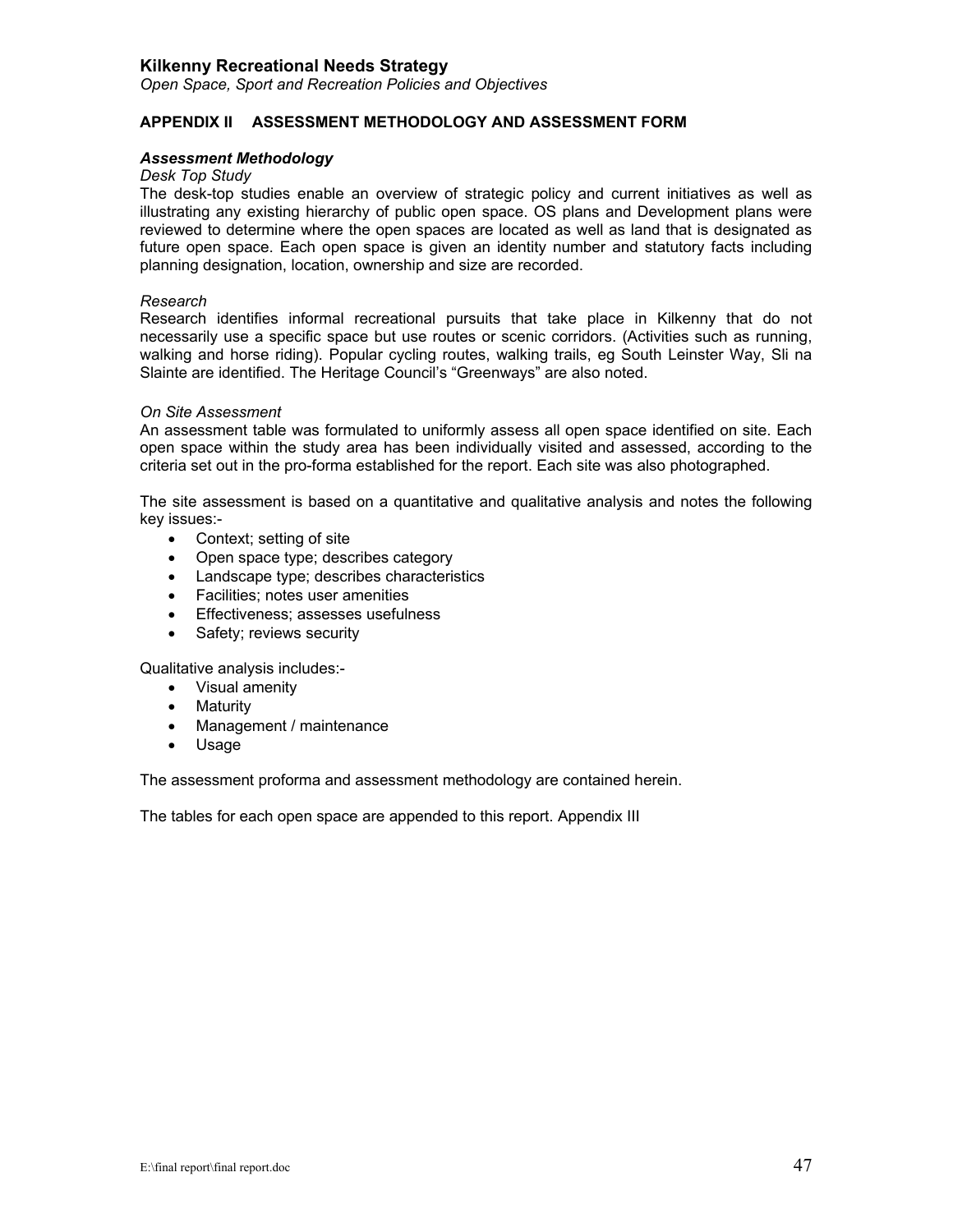*Open Space, Sport and Recreation Policies and Objectives* 

# *Open Space Assessment Methodology*

*Statutory facts*:

- Planning status:-land designation refer to development plans
- Land ownership:- public or privately owned; specify and whether institutional
- Category:-(regional / local / neighbourhood) this classification based on size,is in accordance with "5 acre standard"

### *Context*

This describes the setting of the site, its immediate environs and adjacent landuses.

industrial refers to heavy or light manufacturing.

# *Open Space Type*

This category identifies open space and describes what the purpose is of the open space or recreation facility. It should be noted that not all open space is for recreational purposes. Nor are all outdoor recreational facilities completely open space. Eg equestrian centre or cemetery.

- *Park* refers to a designated recreation space; *active* refers to formal facilities within park ie pitches, courts, pitch and putt; *passive* refers to provision of space for informal recreation ie paths, grass, bird hide
- *Linear* refers to a 'corridor' not necessarily a recreation space, but may be a green link or with a facility eg canalside towpath, railway corridor
- *Sports ground* is a formal recreation ground for organised sport eg football pitches, golf, eq This will be analysed in terms of facilities on a separate schedule
- *Other* may include botanical gardens, arboretums, equestrian etc.

# *Landscape Type*

This describes the characteristics of the open space in terms of its "environmental style" (eg gardenesque or natural). Some facilities may be a combination of the various elements.

- *Formal* this describes organised parks/ gardens and can be further categorised into predominantly hard or soft landscape. Will probably mostly apply to describe urban facilities.
- *Naturalistic:-* a facility that is designed to look natural
- *Dysfunctional/ undeveloped:-* a facility that could be classified as SLOAP or "blank" space within a developed area.
- Ecological: -a facility or amenity area that is undesigned and is natural in appearance or an area that has been allowed to regenerate naturally.

### *Facilities*

This section itemises the user amenities found within the designated space. Some of these may be intangible.eg viewpoints,

### **Effectiveness**

This section aims to assess the usefulness of the facility and ease of use by looking at various elements.

- Accessibility high/ medium / low; method of transport can be recorded.
- Usage; this will look at height of use and can be further broken down into user groups
- Microclimate; will assess exposure / shelter / aspect / shadow
- Contribution to city form: qualitative analysis as a built element visual

### **Safety**

This section reviews the feeling of security within the site as well as looking at methods used in securing the site.

- Enclosure:- whether or not boundaries are enclosed and boundary treatment eg fence
- Overlooked:- casual surveillance by adjacent land users
- Surveillance: organised security ie CCTV/ warden or other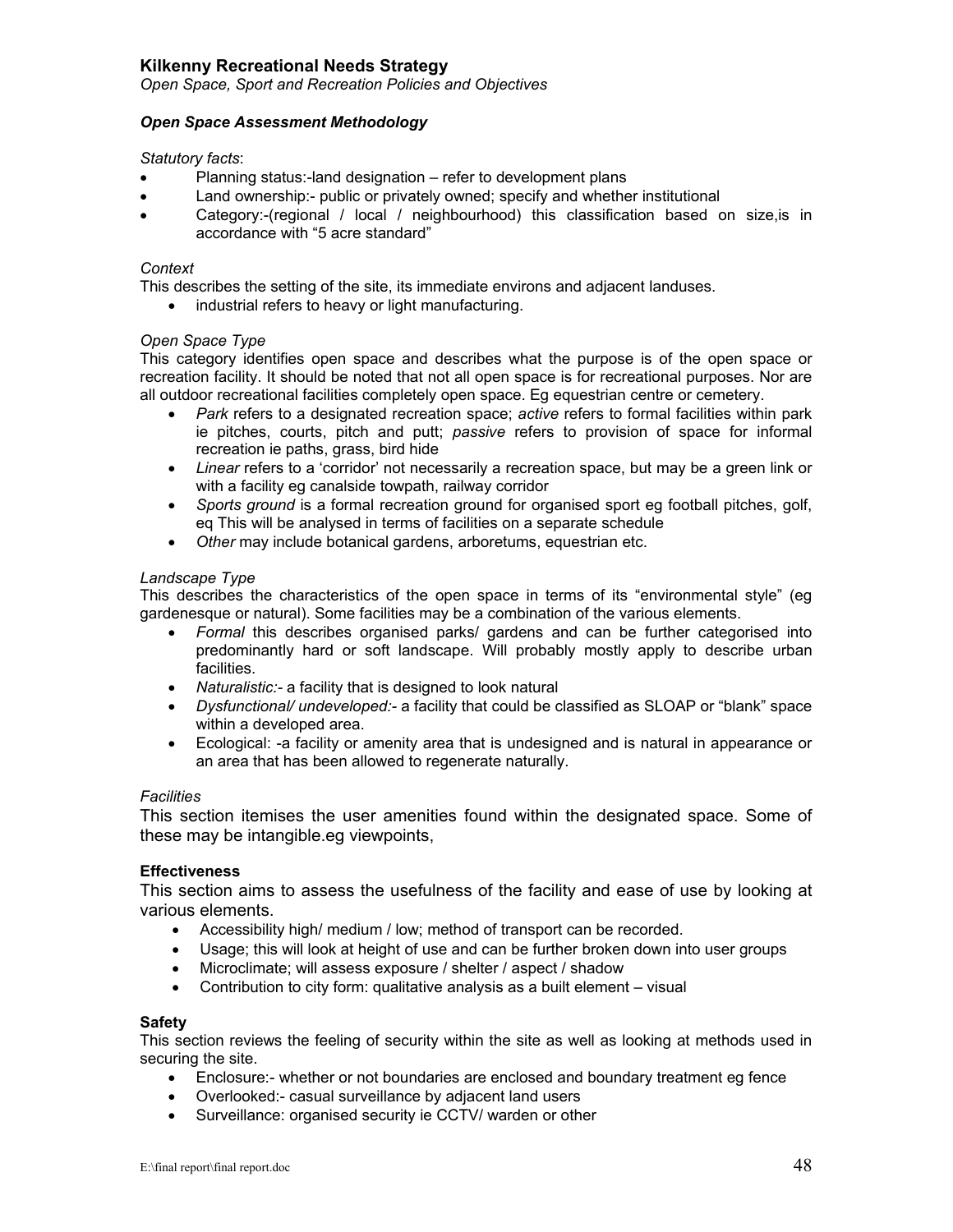*Open Space, Sport and Recreation Policies and Objectives* 

• Antisocial indicators:- graffiti/ vandalism etc

### *Qualitative Analysis*

Visual amenity : high medium low rating of visual quality.

- High:- represents scenic quality; open space with attractive views out or picturesque built setting. High quality park environment well maintained
- Medium:- represents reasonable quality; open space with some contribution to city form potential to become improved quality
- Low:- evidence of antisocial behaviour, lack of management, undesirable place to be…

Maturity:- mature, semi mature, young

- Mature: established vegetation with fully formed tree canopy, (historic demesne)
- **semi mature: well established recent planting within 15 years**
- young: vegetation less than 15 years age open canopied trees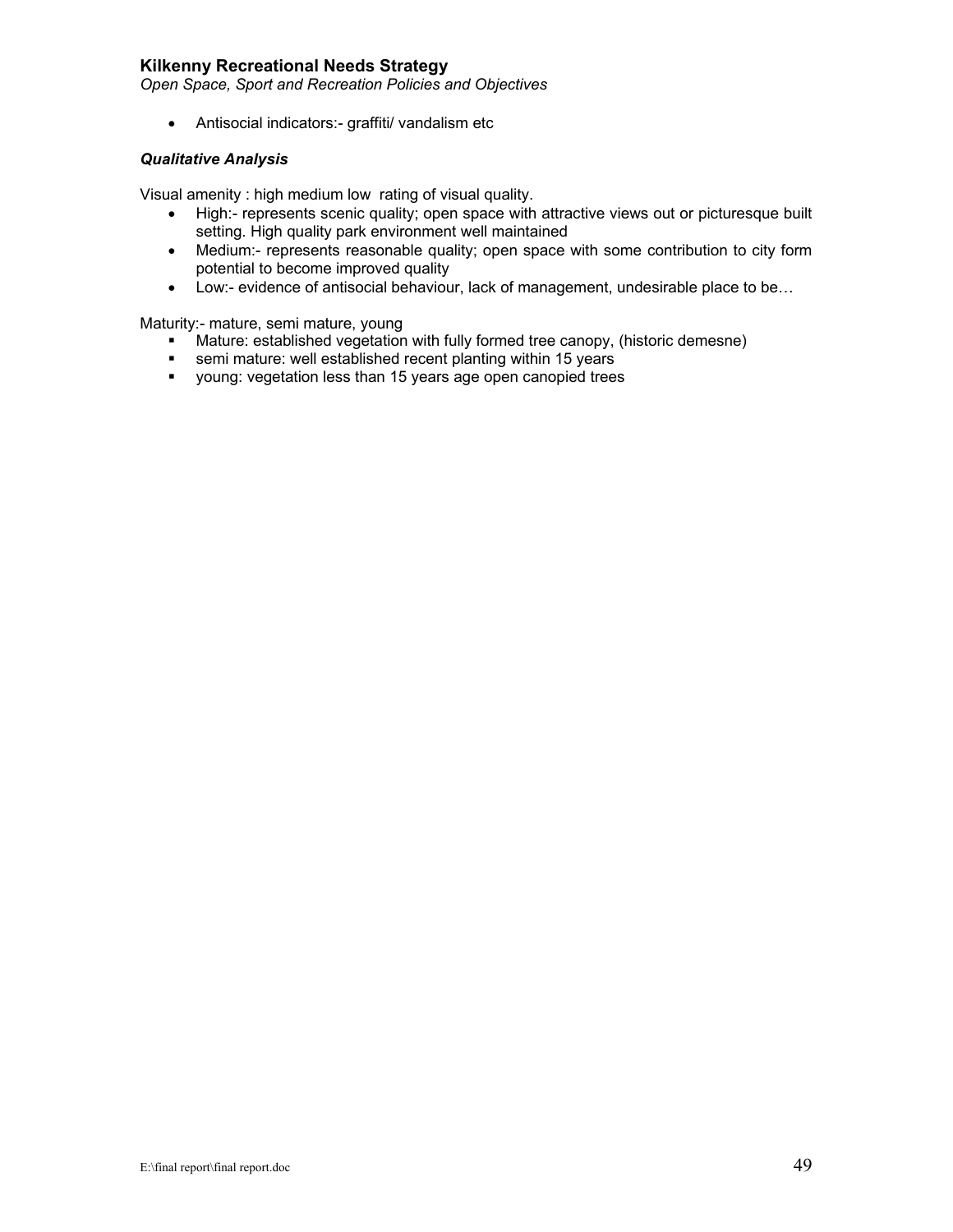# **APPENDIX III**

# **SITE SURVEY SHEETS**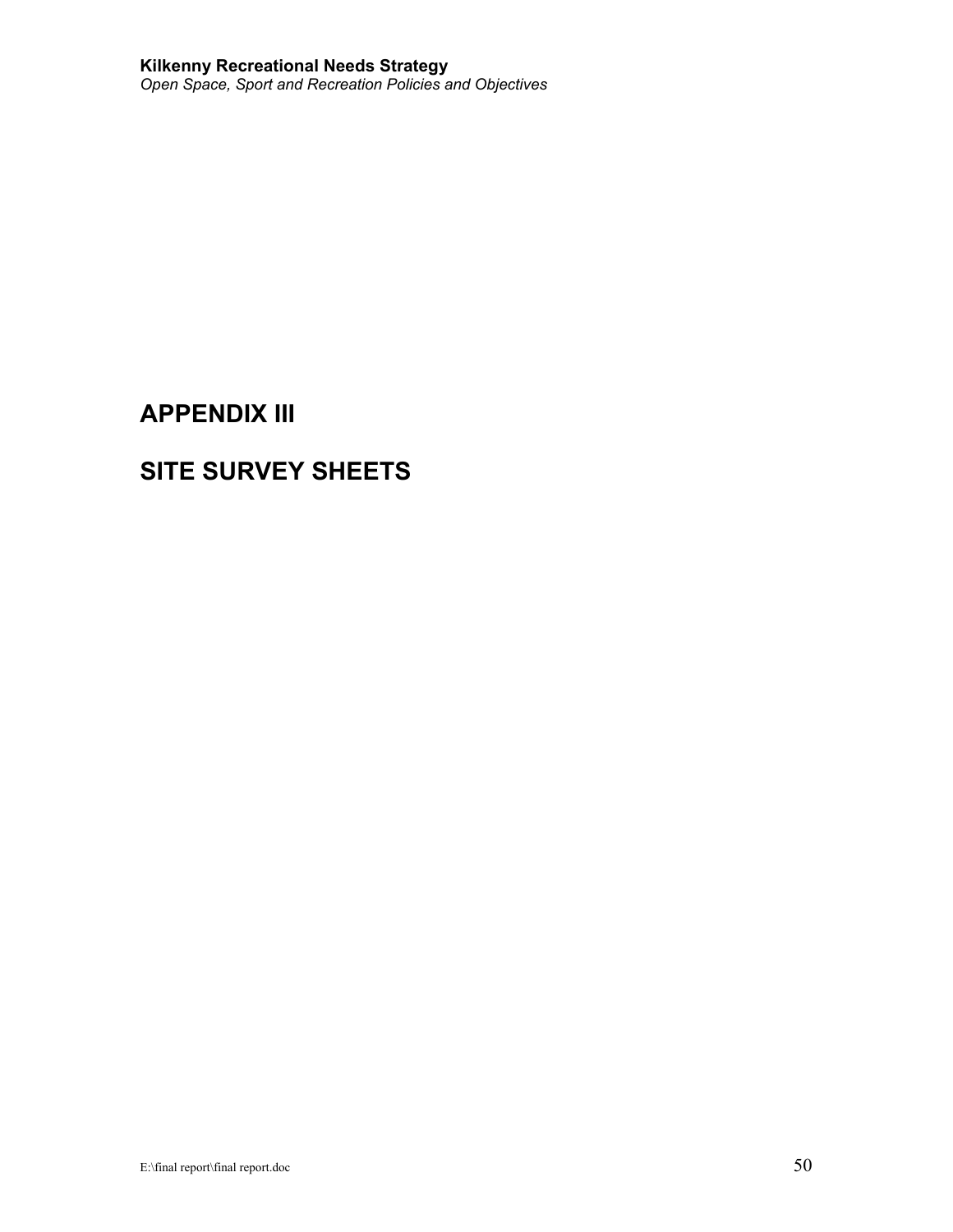# **KILKENNY CITY AND ENVIRONS**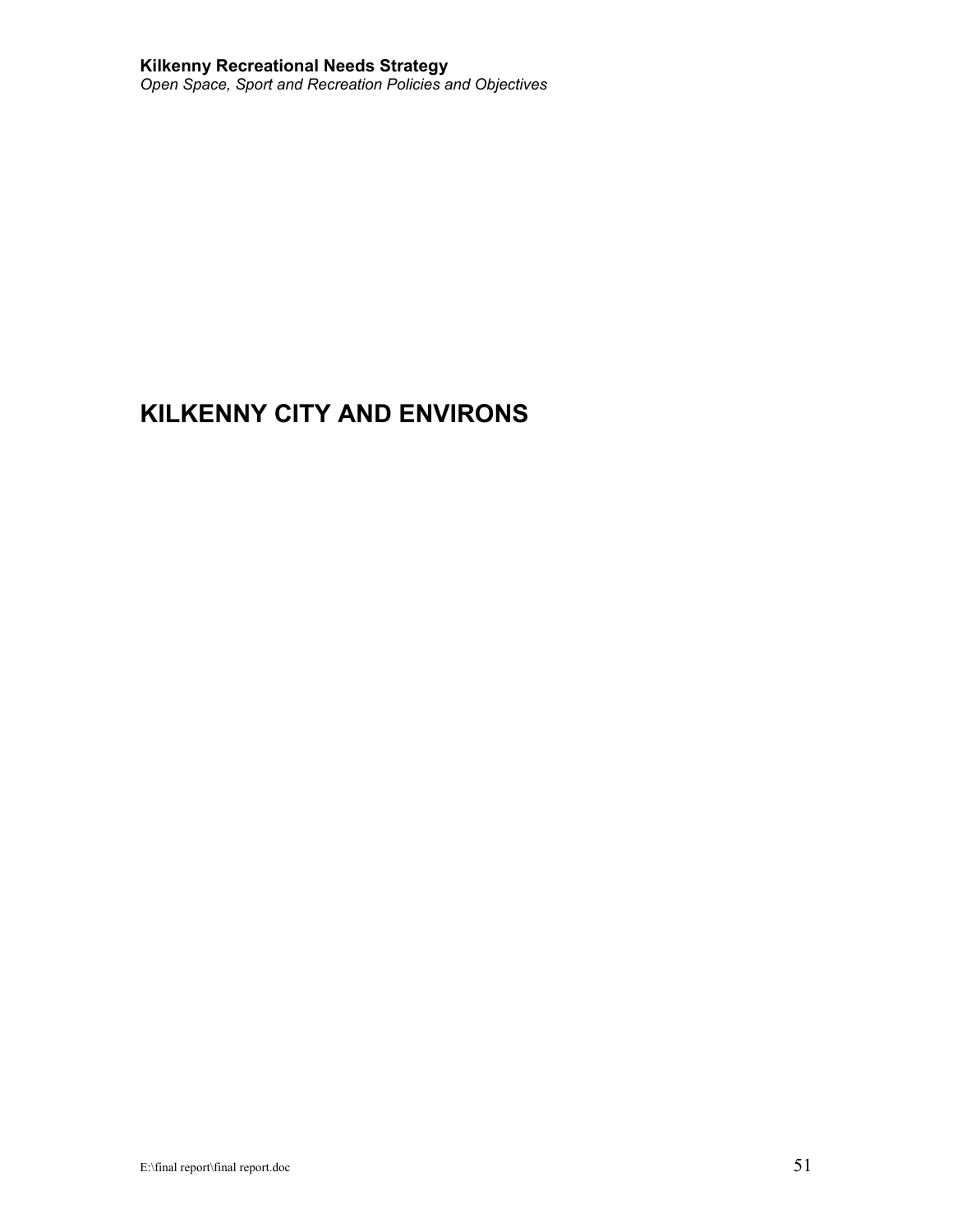# **REGIONAL OPEN SPACES (KILKENNY CITY AND ENVIRONS)**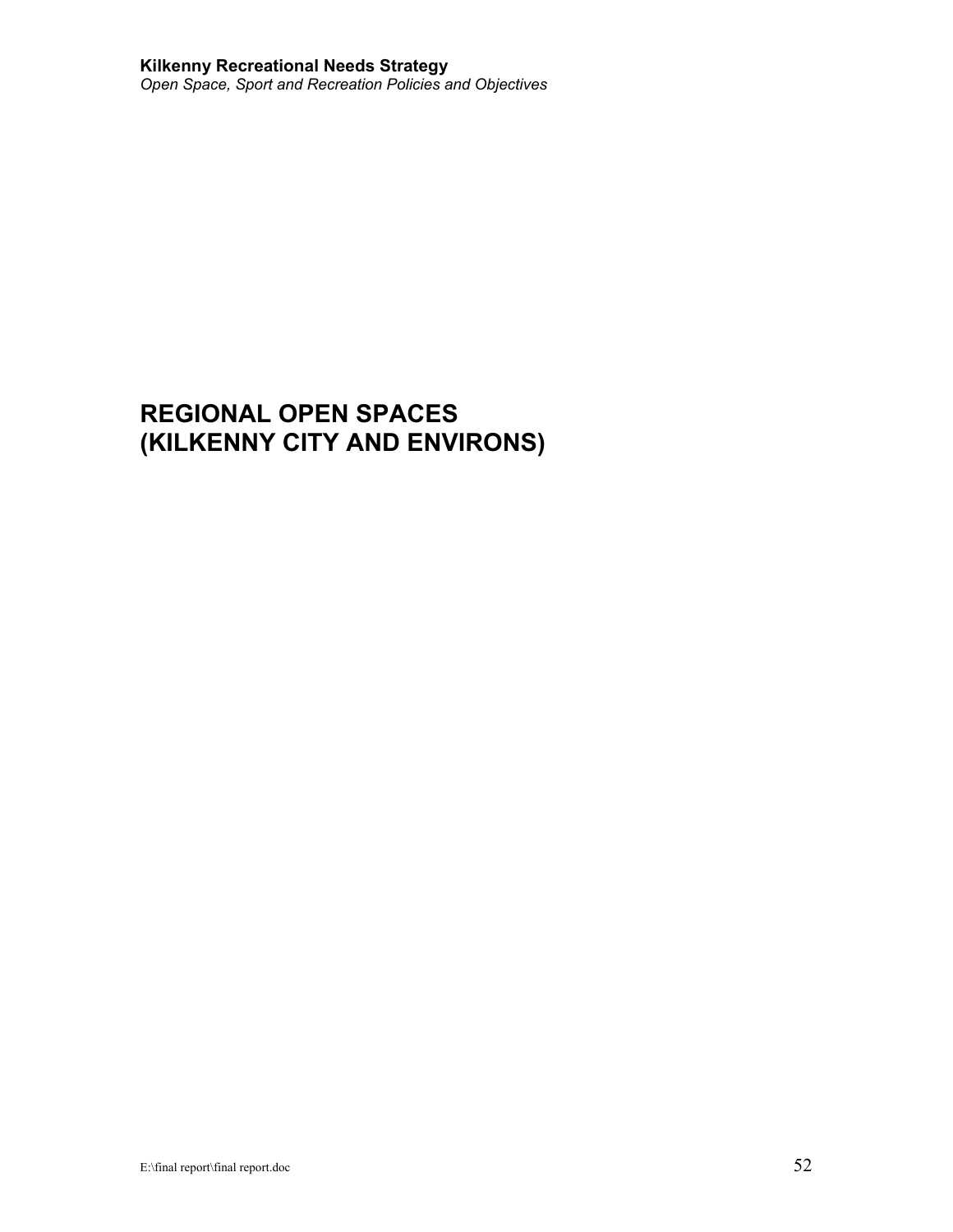# **DISTRICT OPEN SPACES (KILKENNY CITY AND ENVIRONS)**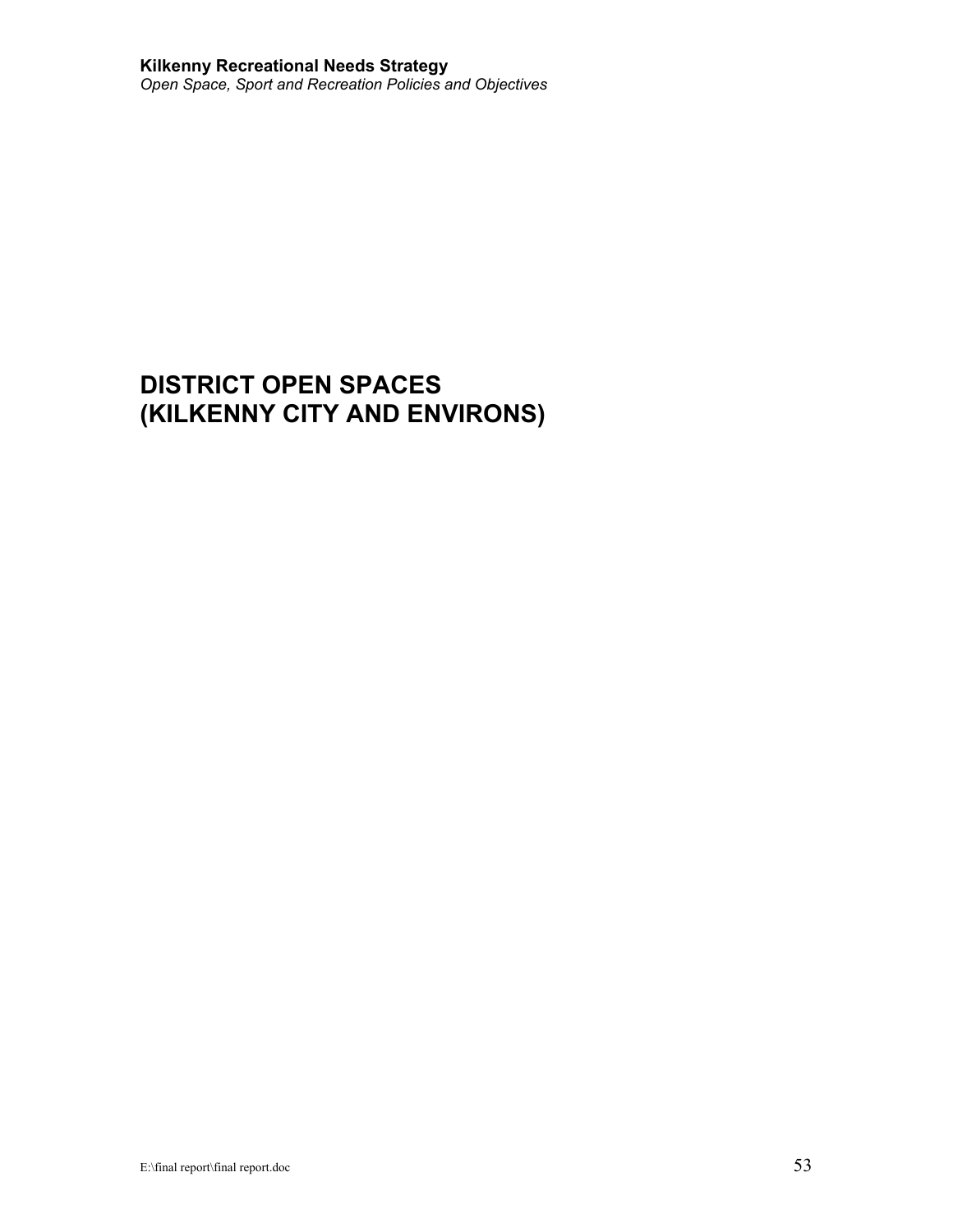# **LOCAL OPEN SPACES (KILKENNY CITY AND ENVIRONS)**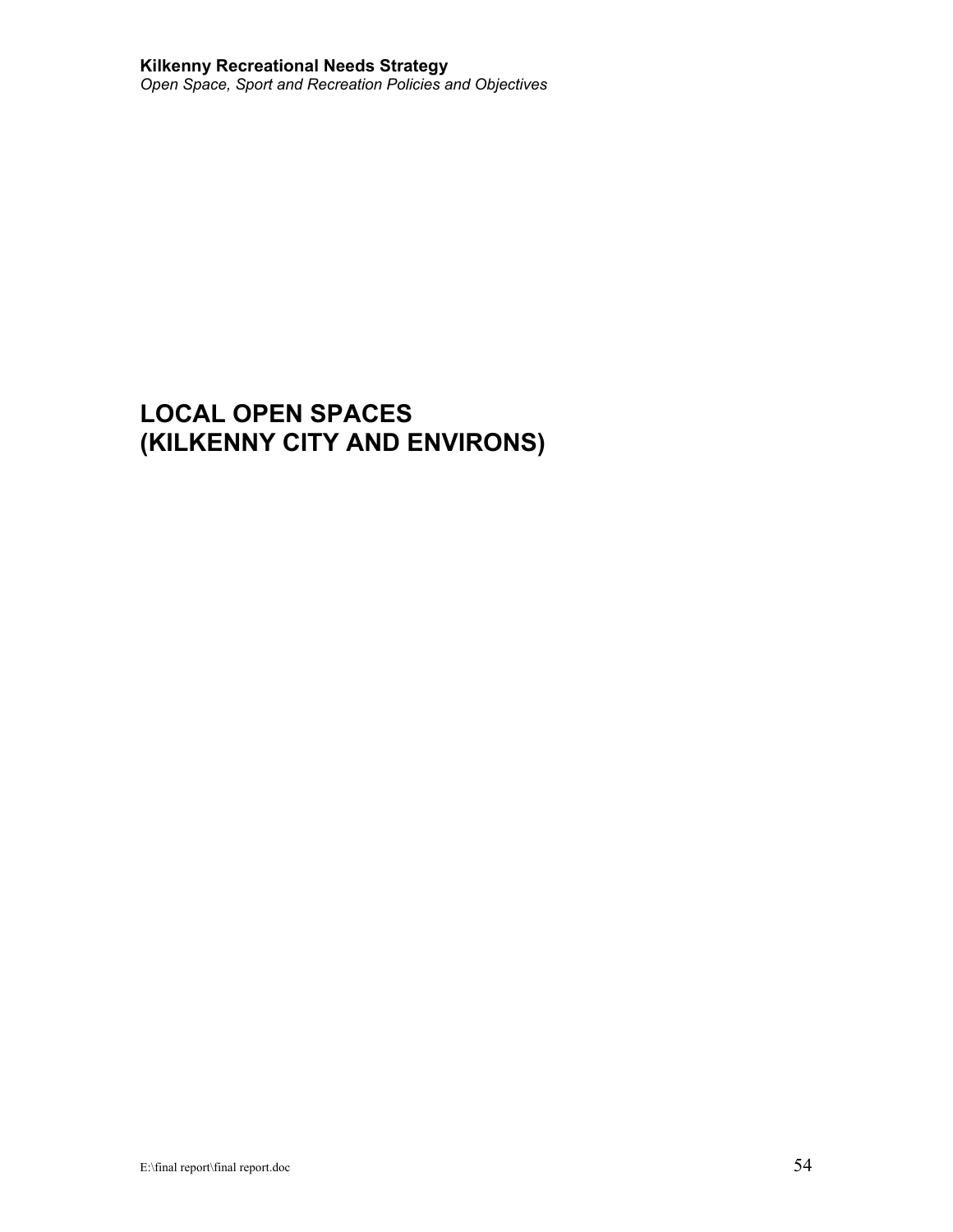*Open Space, Sport and Recreation Policies and Objectives* 

# **CALLAN**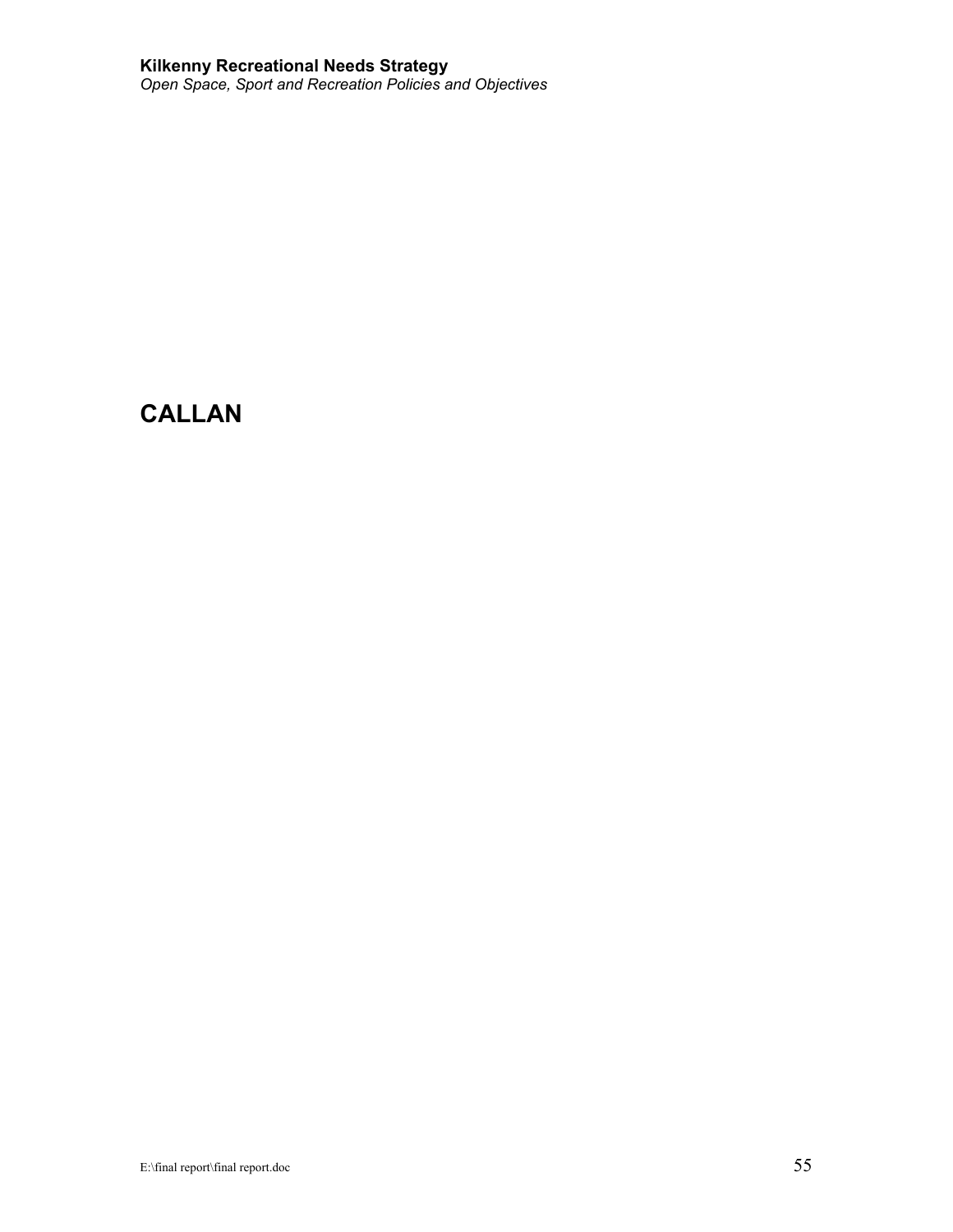# **CASTLECOMER**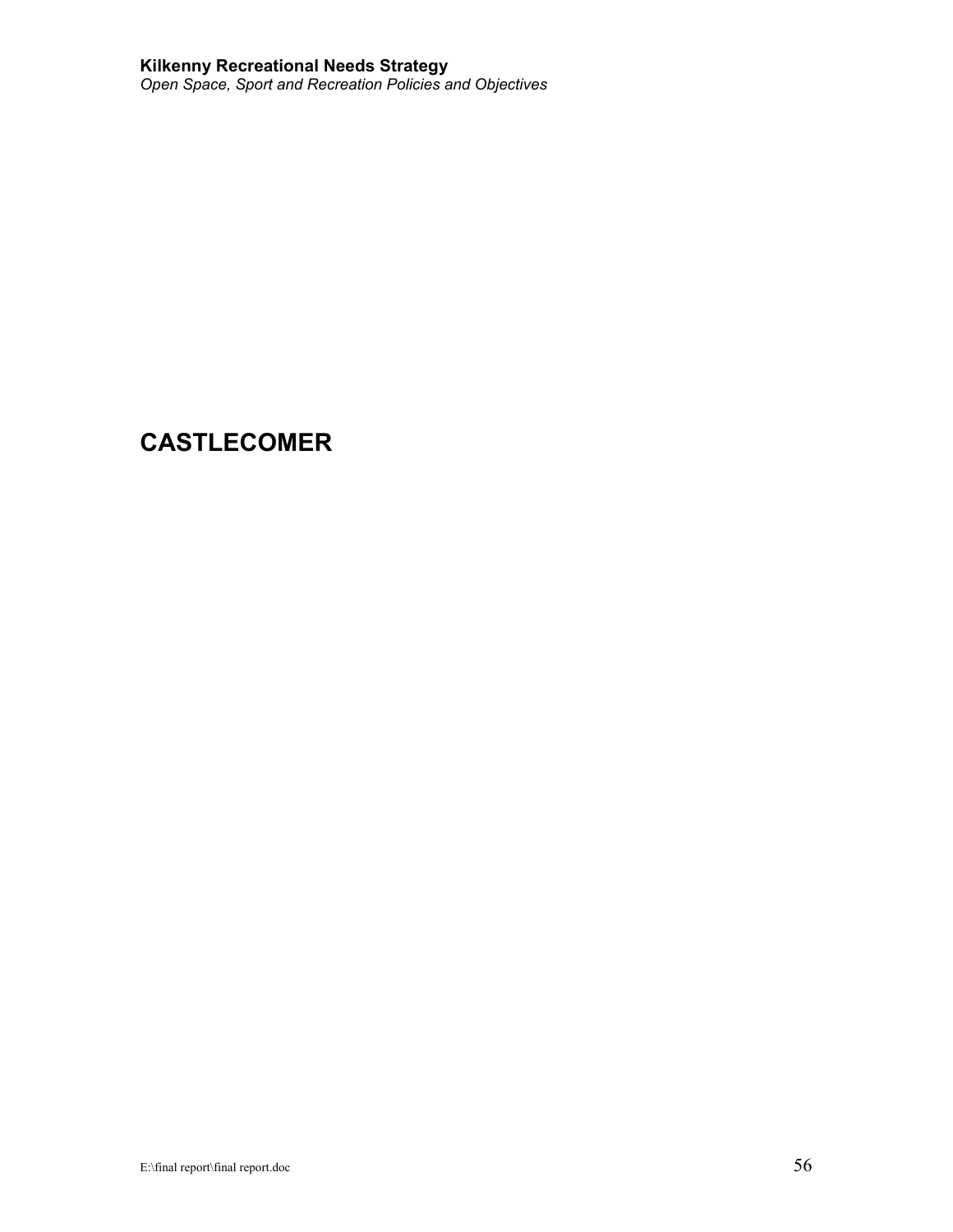*Open Space, Sport and Recreation Policies and Objectives* 

**GRAIGENAMANAGH**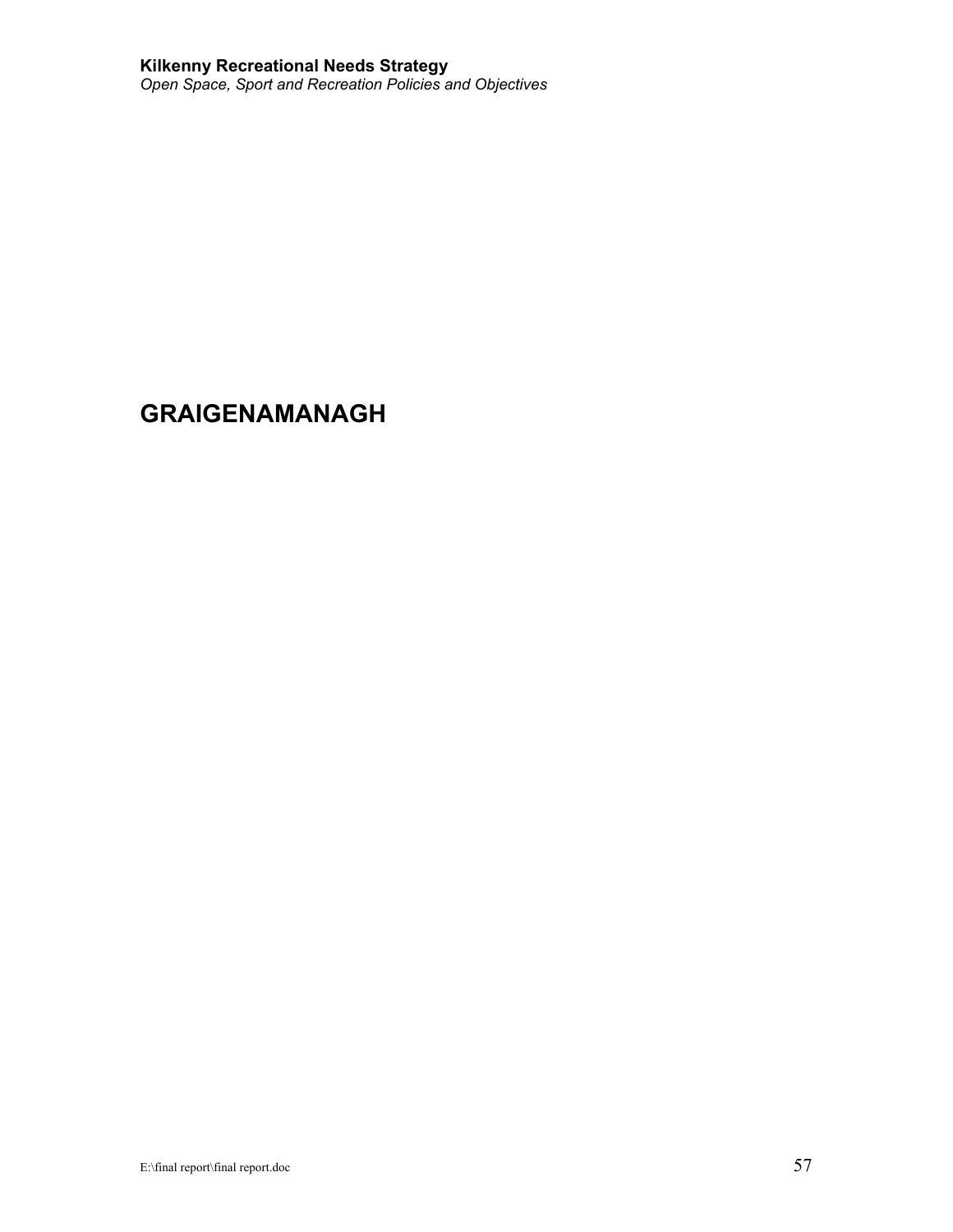*Open Space, Sport and Recreation Policies and Objectives* 

**THOMASTOWN**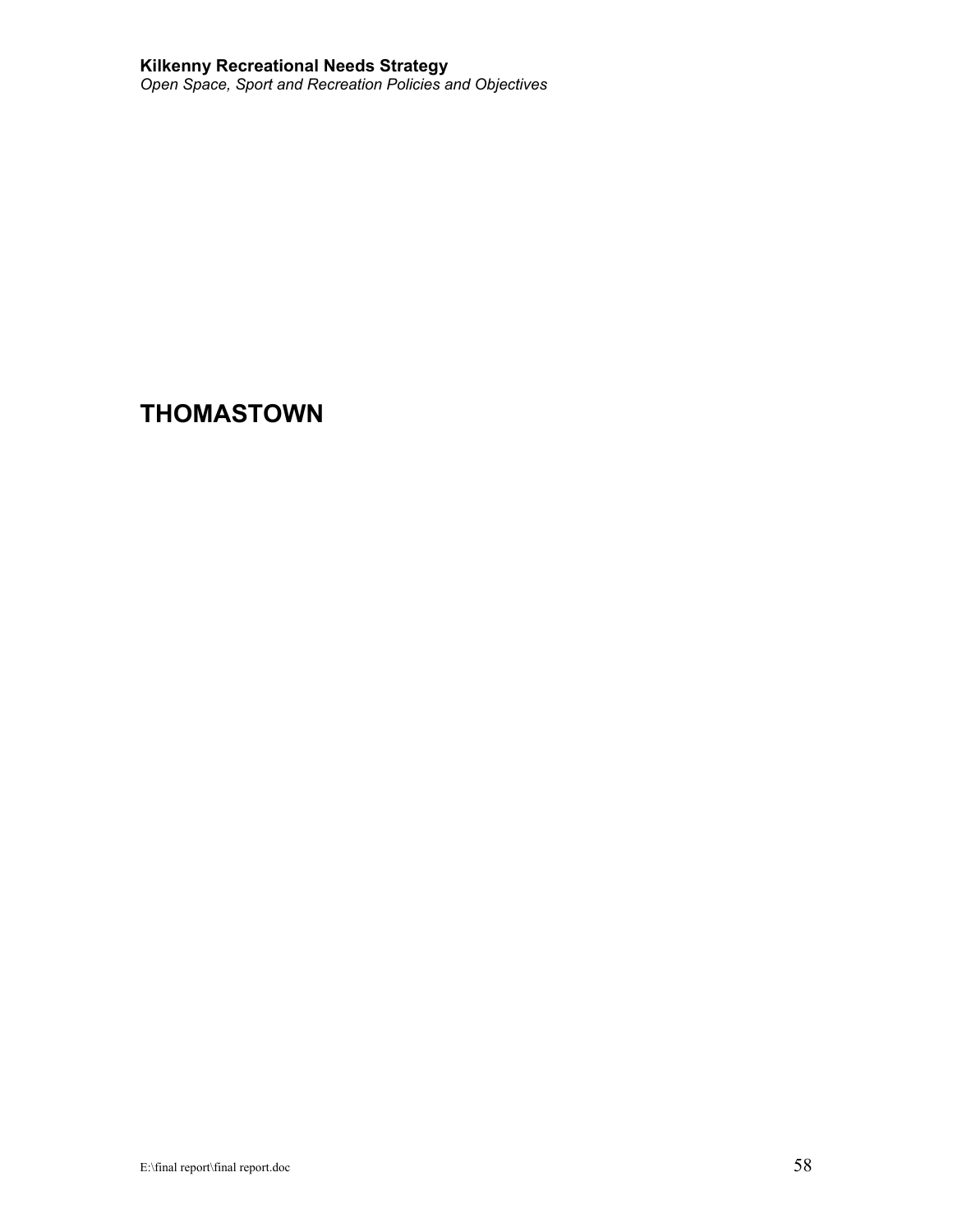*Open Space, Sport and Recreation Policies and Objectives* 

# **NEW ROSS**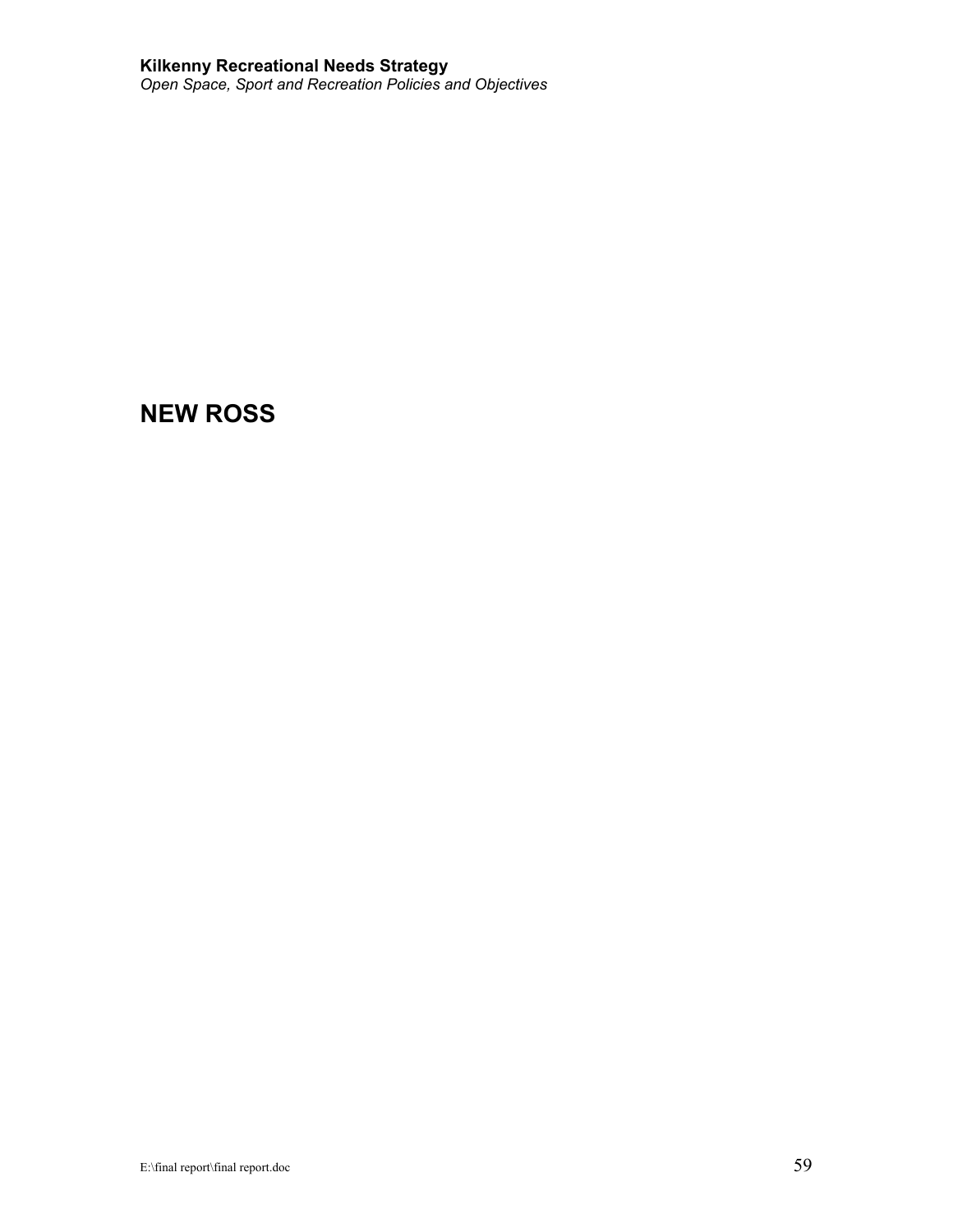*Open Space, Sport and Recreation Policies and Objectives* 

# **BELLVUE**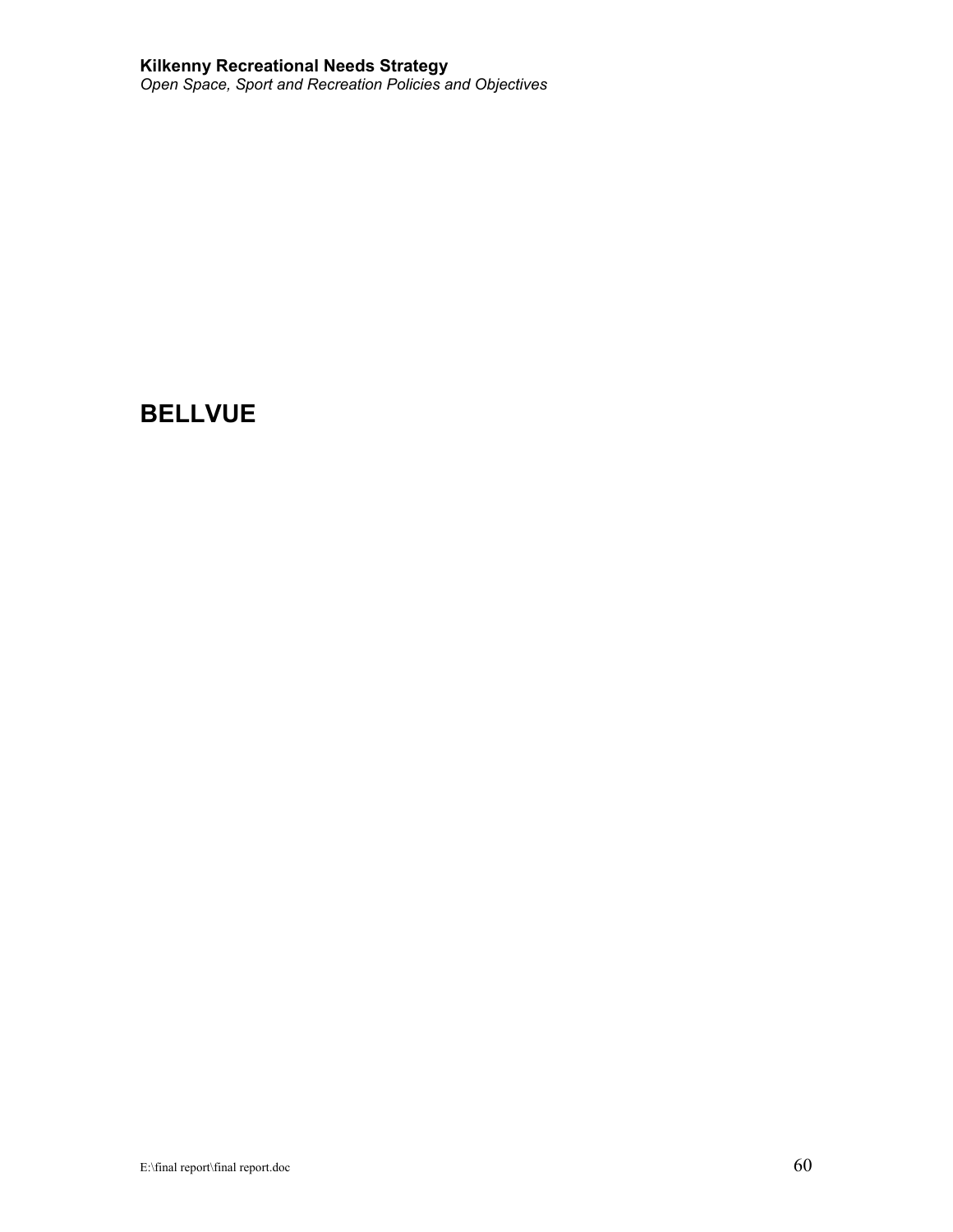# **KILLMACOW**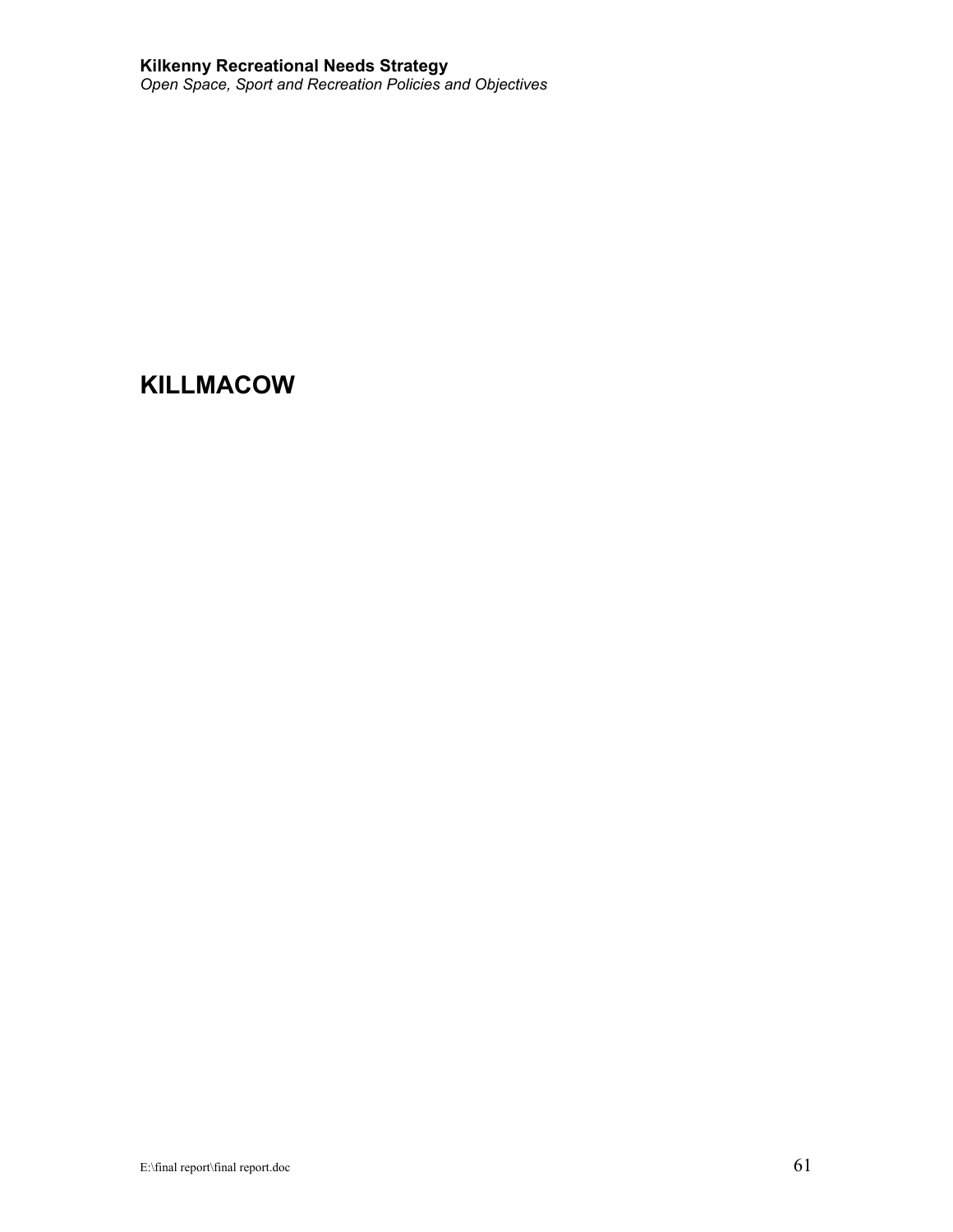*Open Space, Sport and Recreation Policies and Objectives* 

# **SLIEVEROE**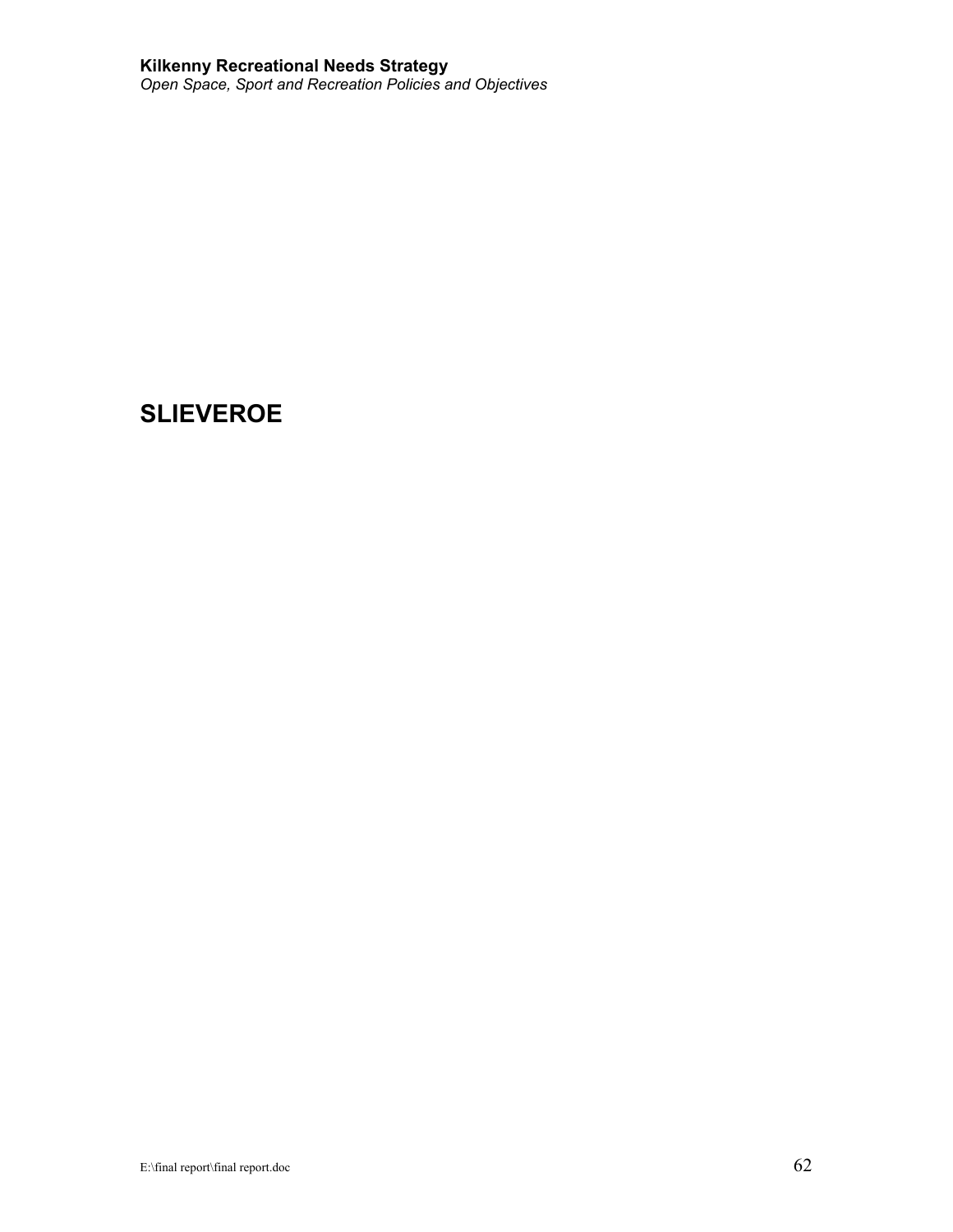# **WATERFORD ENVIRONS**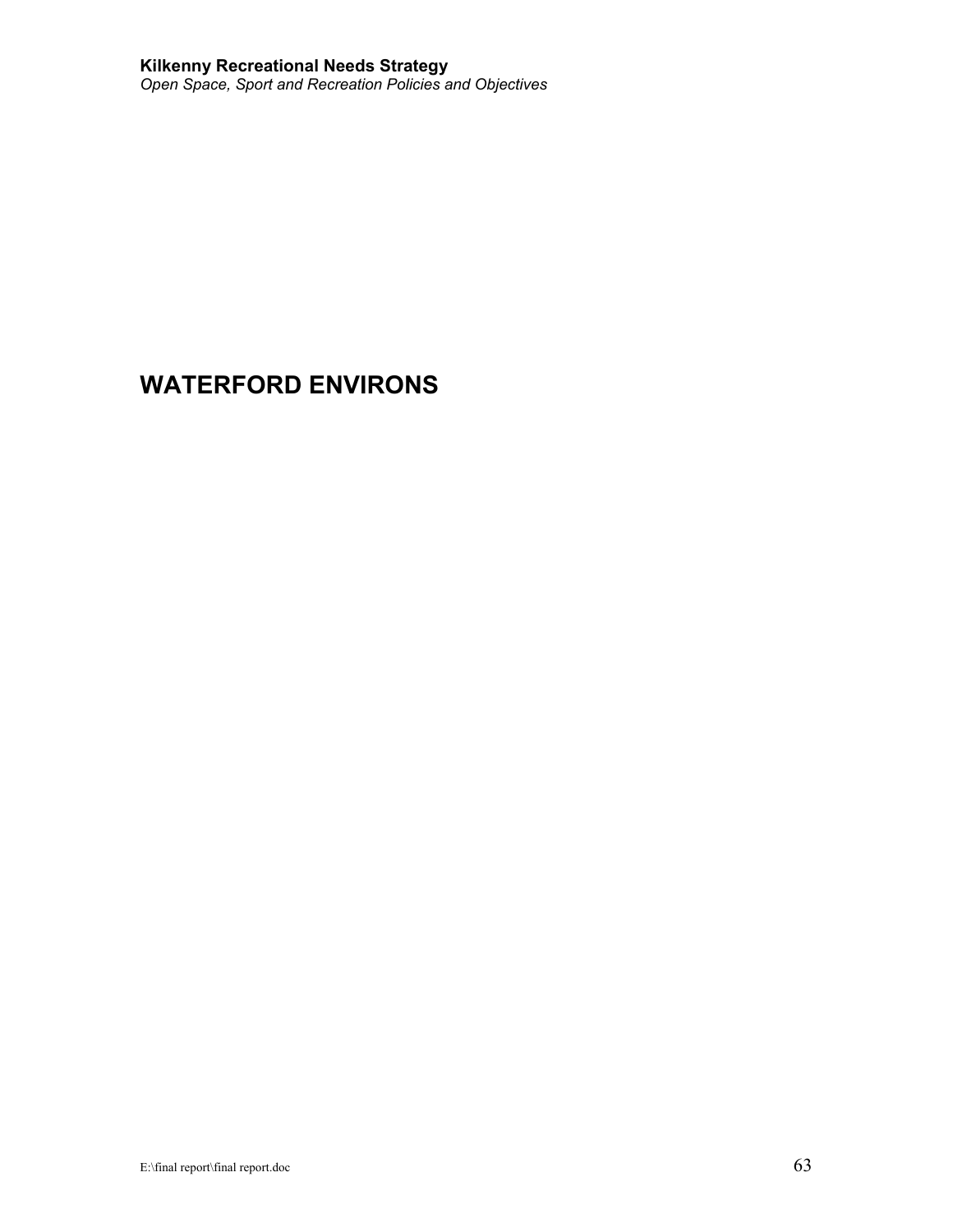# **APPENDIX IV**

# **PLANNING BACKGROUND**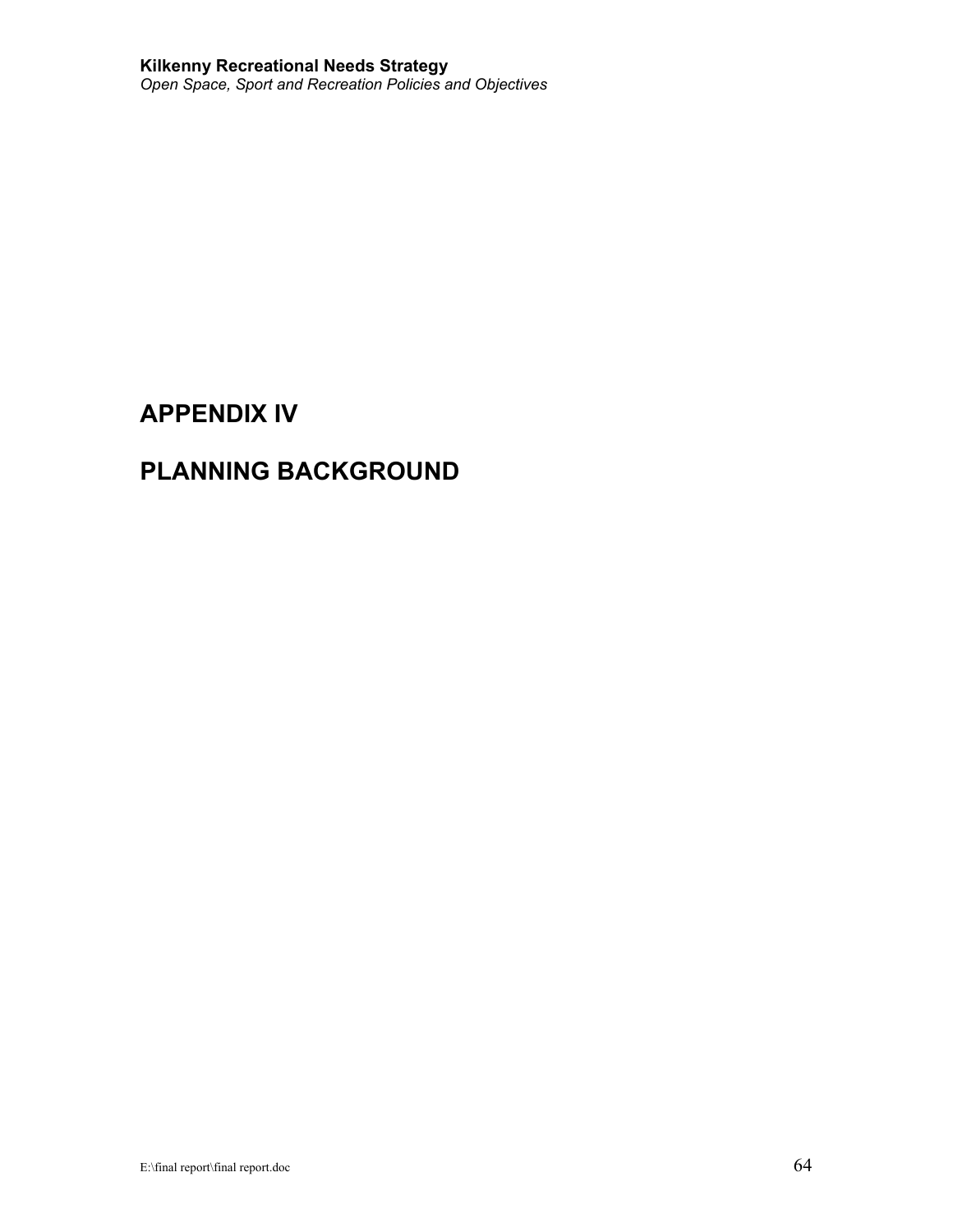*Open Space, Sport and Recreation Policies and Objectives* 

# **Kilkenny Recreational Needs Study**

### **Relevant Legislation**

The provision of open space and amenities for its use are covered by a range of statutes.

The Planning and Development Act 2000 is a statute that sets out the principles for the control of private land in the interests of the common good and for proper planning and sustainable development.

Section 10 of part II sets out the requirements for each development plan including the provision for zoning of land for recreation and open space as well as the setting out of objectives in a development plan for the preservation, improvement and extension of amenities and recreational amenities.

Local authorities are empowered, under the Local Government Act 1994 to provide operate and maintain parks and open spaces, including children's playgrounds for amenity and recreation purposes.

European Standards EN1176 (Playground Equipment) and EN1177 (Impact absorbing playground surfacing are also relevant in the context of providing play equipment.

### **Planning Background**

The relevant planning background for the study area can be divided into statutory documents and non-statutory documents. The former include the relevant development plans and the latter include guidance documents.

### *Kilkenny County Development Plan 1994*

The adopted County Development Plan encourages the provision of recreation and sporting facilities in a number of areas. The main aim of the Plan (Section 9.2) is to ensure a full range of "passive" and "active" recreational opportunities throughout the county to serve the needs of the community and to encourage tourism development.

It is stated policy to encourage the protection of Gowran racecourse from development which would interfere with its amenity qualities. The importance of both the bloodstock and nonthoroughbred industries to the county is recognised.

The Development Plan covering the environs of Waterford City and New Ross identify that new recreation facilities are best located in these suburban locations. Furthermore, the development limits of Callan, Castlecomer, Graiguenamanagh, Thomastown, Environs of New Ross and Waterford City Environs all have scope for the provision of recreational facilities.

#### *Amended Draft Kilkenny County Development Plan 2002*

This Development Plan is currently under the consideration of the Council and it is envisaged that it will be adopted later this year. The Council is committed to the protection and sustainable development of the amenities of the County for recreational purposes to the benefit of its residents, as well as the promotion of tourism, and will endeavour to make provision for a hierarchy of parks, open spaces and outdoor recreation areas within the County within easy reach of their homes and places of work. It will be the policy of the Council to: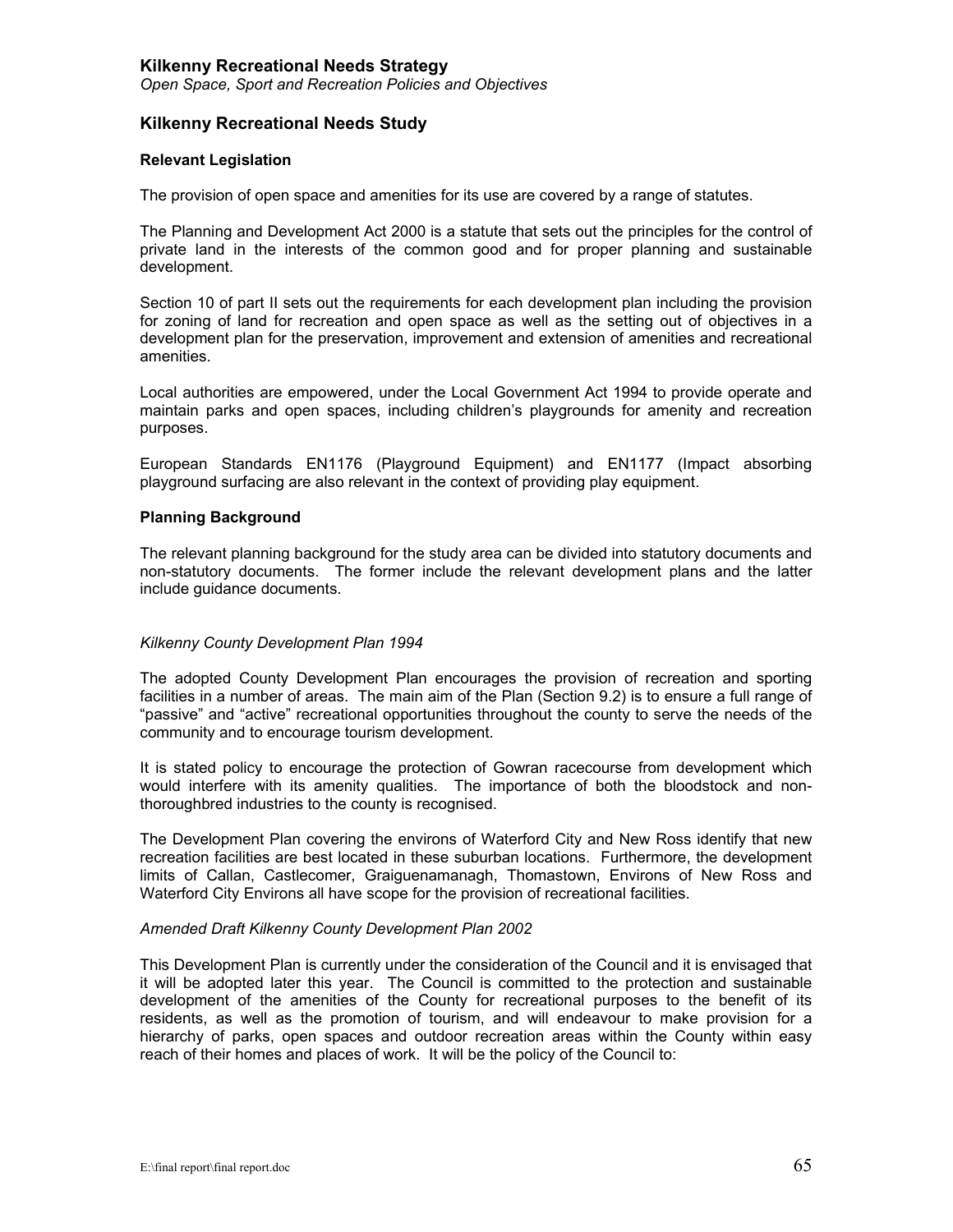*Open Space, Sport and Recreation Policies and Objectives* 

- Co-operate with local development organisations, community groups and others in the development of recreational facilities throughout the County and to enter into joint venture arrangements where appropriate for the provision of such facilities.
- Not permit development which would result in the loss of public or private playing fields, parks, childrens play space, amenity, open space or zoned land for recreational or open space purposes.
- Require the provision of open space to a minimum of 2.4 hectares per 1,000 population, or 1 hectare per 150 dwellings, whichever is the greater. A lesser standard of provision may be acceptable in urban development or redevelopment schemes where open space is already available with relatively high densities such as flats, townhouses or apartments, but should still generally amount to at least 10% of the total site area.
- Open space provision for smaller residential developments and schemes catering for special groups such as accommodation for the elderly or single persons will be considered on merit.
- Developers may also be required to provide an equipped children's playground in association with open space provision where a development scheme would be greater than 800 metres from an existing easily accessible equipped childrens playground.
- Developers will be required to make suitable provision for the future management and maintenance of open space required under this policy.
- Normally permit development proposals for outdoor recreational use in the countryside where a number of criteria, listed in the Development Plan, are met.
- **Normally only permit development proposals for intensive sports facilities where these** are located within settlements and provided a number of criteria listed in the Development Plan are met.
- Consider proposals for sport or recreational uses generating high levels of noise where a number of criteria, listed in the Development Plan, are met.
- Normally only permit proposals for watersports adjacent to inland lakes and waterways where a number of criteria, listed in the development plan, are met.
- Continue to levy a sum of money from each housing unit proposed to go to the provision of public open space. A separate fund will be established to assist in the provision and development of open space and recreational facilities throughout the City and County.
- Ensure that developers be required to make provision for sport and recreational infrastructure commensurate with the needs of their developments as an integral part o their proposals.

The Council also recognises the need for a new swimming pool and it is their objective to provide such a facility on a suitable site within Kilkenny City and its environs.

Incorporated in this Plan are the Amended Draft Development Plans for the Scheduled Towns of the County, which are outlined below.

### *Amended Draft Development Plan for Callan 2002*

The Council recognises the long term potential in terms of recreation and amenity of the area between Kings River and Mill Race, and the current underutilisation of the Fairgreen and the site of the old playground. It is an objective of the Council to facilitate the provision of formal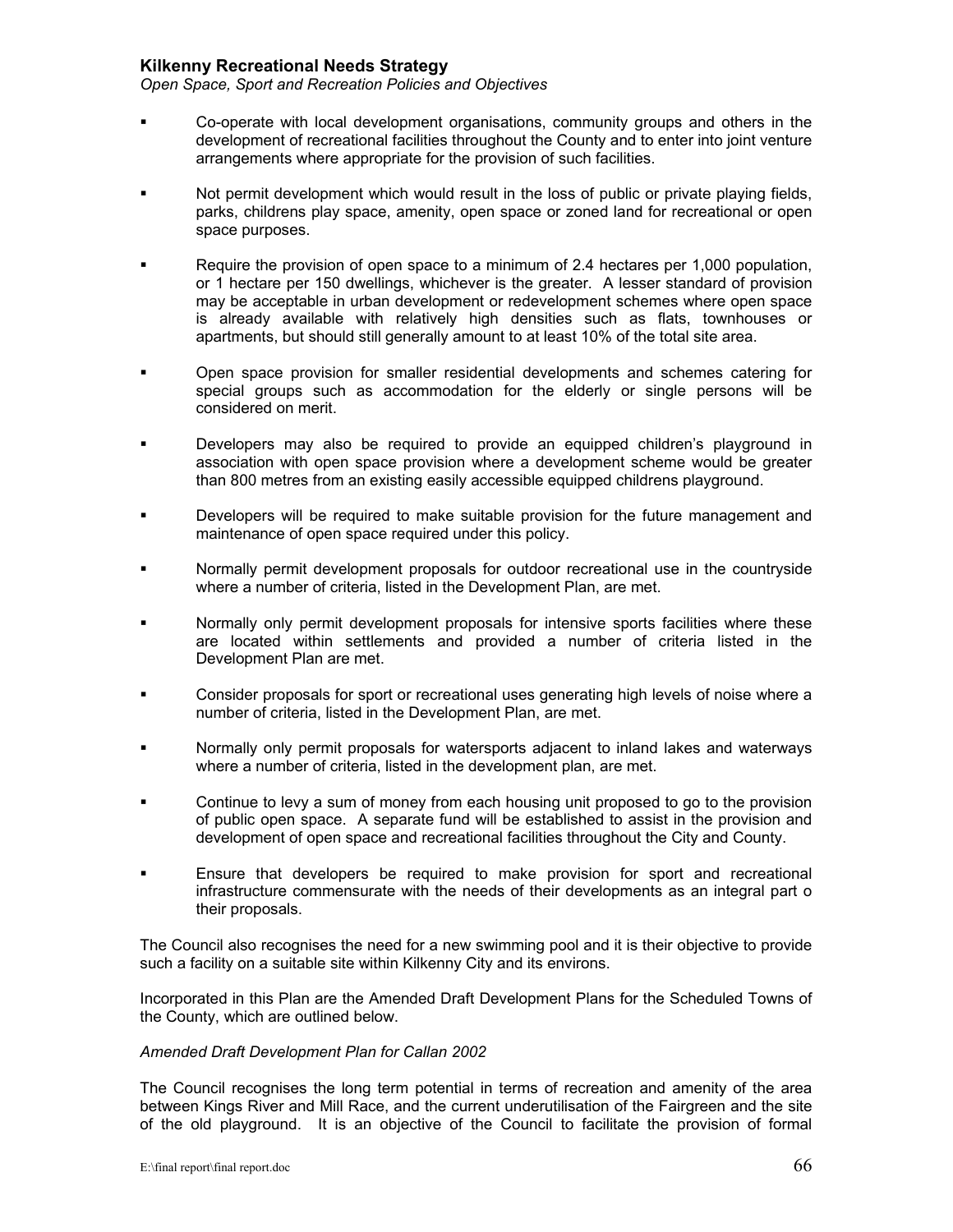*Open Space, Sport and Recreation Policies and Objectives* 

recreation and amenity open space, accessible to all, and to ensure the provision of adequate areas of open space required to serve new residential developments.

### *Amended Draft Development Plan for Castlecomer 2002*

The Council recognises the need for additional recreational facilities in Castlecomer. It is their objective to improve public access to Sawney's Wood, liaise with Coillte, Department of Energy and local bodies regarding access to woodland walks and the creation of a linear amenity wood and walkway along the former railway line, and to investigate the need for playground facilities for pre-school children.

### *Amended Draft Development Plan for Graiguenamanagh 2002*

The Council recognises the natural potential of the town in terms of amenity and recreation, particularly the River Barrow, and identifies the need for improved provision of facilities for young people and children. It is the policy of the Council to ensure the provision of recreational facilities for all age groups, encourage the development of facilities based on the natural amenities of the town, and to protect existing amenities and open space through development control.

### *Amended Draft Development Plan for Thomastown 2002*

Thomastown has a good range of sports facilities and community organisations and it is the policy of the Council to preserve, provide for and improve recreational facilities within the town. The Council will seek to improve accessibility and facilities for river swimming, remove dereliction and improve previously derelict sites and ensure that appropriate facilities are available to all age groups and different sections of the community.

### *Amended Draft Development Plan for the Waterford City Environs (including Belview Action Area Plan & Kilmacow Village Plan) 2002*

The Plan proposes the establishment of "country parks" between the new neighbourhoods along the River Suir and the Rockshire Hill Ridgeline, which would include sports pitches and recreation areas, public access walkways and cycle routes, and small formal parkland adjacent to new development. Throughout the Plan Area a number of "green ways" are proposed comprising of pedestrian and cycle routes which will link the proposed new neighbourhoods. It is intended that the majority of these routes will be used for leisure and recreation purposes, forming the spine of the country park areas. A key "green way" will be along the line of the disused railway route.

### *Amended Draft Village Plan for Kilmacow 2002*

Leisure facilities in Kilmacow are currently of a high standard and it is essential that the provision of existing facilities is monitored as the village expands in order to meet an increased demand. It is an objective of the Council to preserve, provide for and improve recreational facilities within the village and to ensure that appropriate facilities are available to all age groups. The Council also intends to prepare a recreation plan to maximise the benefits of the River Blackwater to the local community in conjunction with the Kilmacow Development Group and the Southern Regional Fisheries Board.

### *Amended Draft Development Plan for the Environs of New Ross 2002*

The Council recognises the considerable potential of New Ross as a tourist attraction due to is strategic and scenic location and it is an objective of the Council to liaise with Wexford County Council, New Ross UDC and the Chamber of Commerce to encourage the development of New Ross as a touring base for the Barrow/Nore River Valley Region. The Council aims to protect the amenity value of the River Barrow and to protect existing amenity lands and to investigate the need for the future provision of recreational lands as part of an Action Area Plan.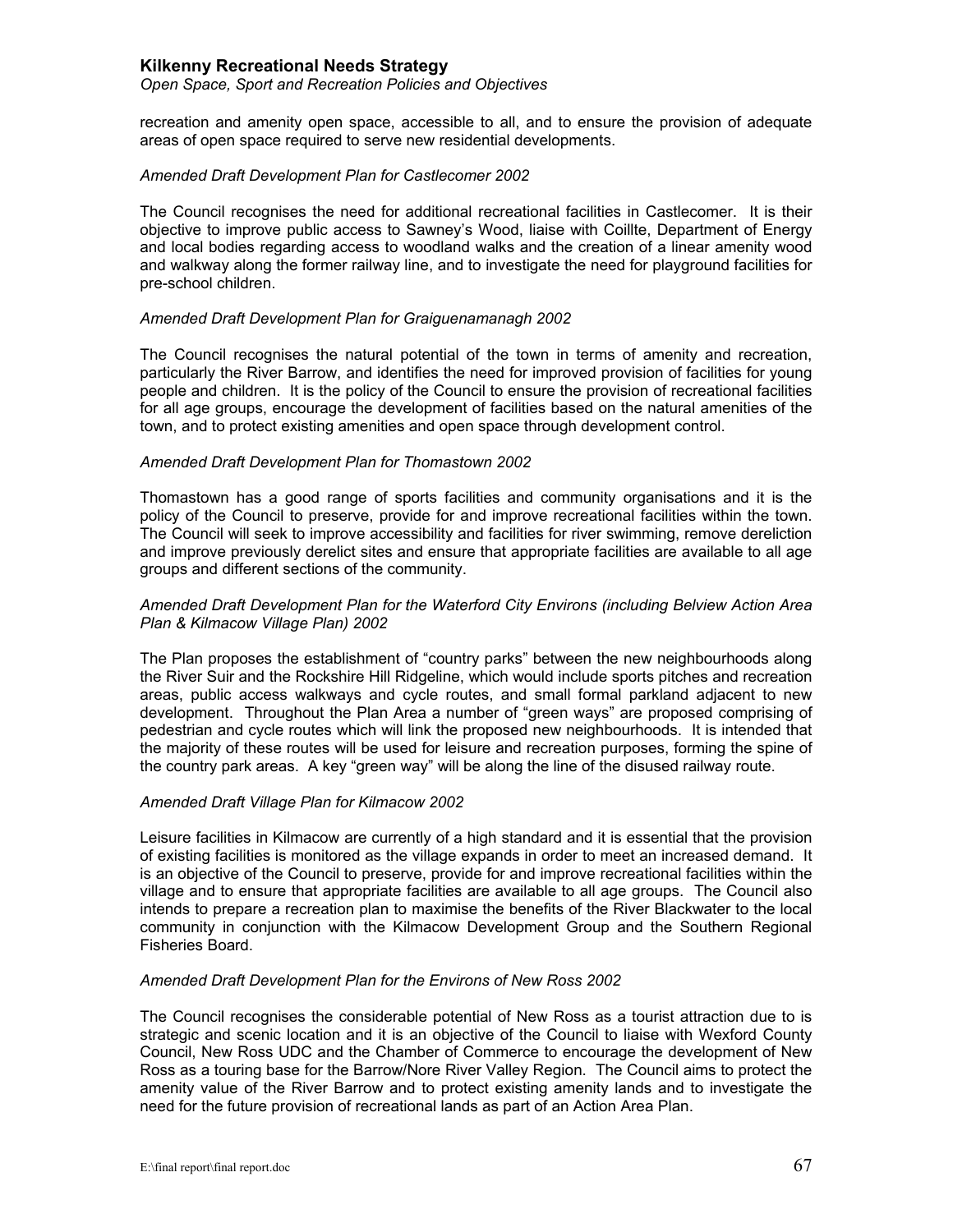*Open Space, Sport and Recreation Policies and Objectives* 

### *Kilkenny City and Environs Development Plan 1994*

This Plan recognises the combination of a physically attractive and distinctive environment with access to a variety of recreational activities, which provides the foundation for a good quality of life for the inhabitants of Kilkenny. In addition to publicly accessible open space, the Kilkenny Urban Area has extensive private open space, including school grounds, the 18 hole golf course at Glendine and a number of playing fields in the ownership/control of clubs. Kilkenny's riverside setting, with its floodplains penetrating into the developed areas as green wedges, provides a natural amenity enjoyed by inhabitants and visitors. The other green area of first rank importance within the City is the Castle Park and gardens. This area, including views of, and from, the Castle and its grounds, (which is in the charge of the Office of Public Works), will be the subject of stringent protection by the Corporation and the Council. There are a wide variety of other open spaces within the City, public and private, suitable for active recreation or providing visual amenity. Swimming, golf, GAA games and other field sports, tennis, riding, athletics and squash are available to the public. The most serious deficiency in recreational provision is the lack of suitable play areas for the younger age groups (pre-school and primary). The Castle Park play area is frequently overcrowded, indicating a strong demand for further good-quality children's facilities. Whereas provision for walking and for GAA games is adequate, opportunities for other field sports and for all-weather and indoor activities is limited. Demand for swimming is not met in full by the existing indoor heated pool at Michael Street in spite of the extension of opening hours in recent years. In the suburbs of the city, land has been reserved for recreational use.

# **Amended Draft Kilkenny City and Environs Development Plan 2002**

This Plan is currently under consideration by the Council. A number of broad policy objectives relating to open space are outlined below, where the Council shall seek to:

- Provide a co-ordinated and graded system of parks, open spaces and outdoor recreation areas within an urban area so that the population can participate in a wide range of active and passive recreational pursuits within easy reach of their home and places of work.
- Preserve and improve public access to those riverbank and countryside areas which have been traditionally used for outdoor recreation and by land acquisition or other measures to make accessible to the public important areas of natural amenity and countryside which have not hitherto been open to the public.
- Ensure that public roads in urban and rural areas are properly landscaped in the interests of visual amenity.
- Provide a new swimming pool which shall incorporate other sports and leisure facilities in Kilkenny City and Environs.

The Plan recognises the importance of recreation, leisure and sport as components to a good quality of life, and their major land use implications. It is the policy of both Kilkenny Borough Council and Kilkenny County Council to ensure that open space is provided to enhance the character of residential areas.

The Planning Authority will encourage developers to pool land for the purposes of open space requirements to allow for the provision of multipurpose amenity areas as well as small ancillary open spaces within residential areas.

It is the policy of Kilkenny Borough Council and Kilkenny County Council to maintain and where possible improve the provision of swimming facilities to include access for all impairments and disabilities including the elderly and children.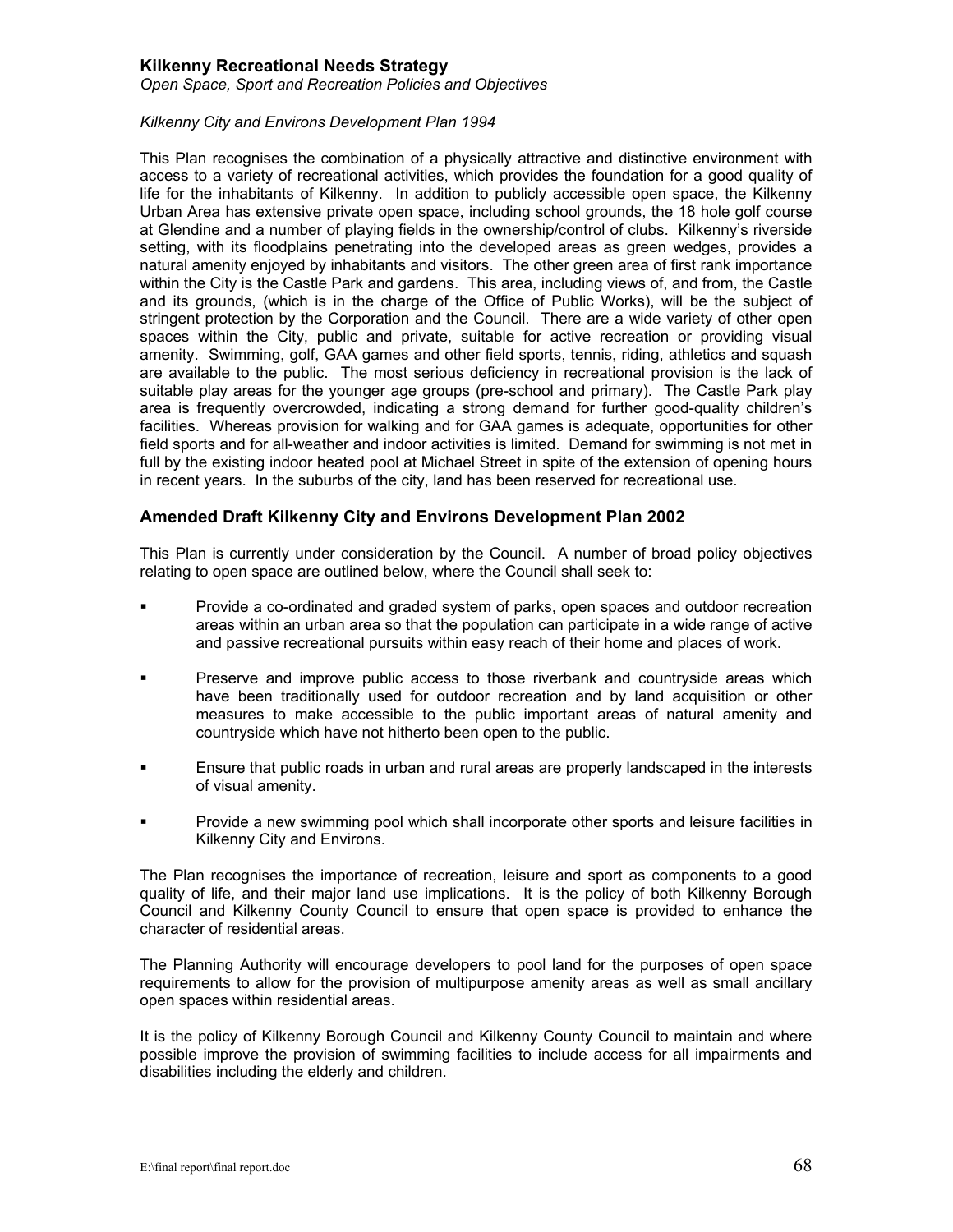*Open Space, Sport and Recreation Policies and Objectives* 

Kilkenny County Council will not normally permit new residential development unless open space is provided in accordance with the standard of 2.4 hectares per 1,000 population. A lesser standard of provision may be acceptable in urban locations where there are more sustainable patterns of development, thus maximum use can be made of land.

Kilkenny Borough Council and Kilkenny County Council will normally permit development for outdoor recreational proposals in the countryside, located in residential areas, generating high levels of noise and adjacent to waterways where the following criteria has been used to assess the proposed development and are deemed acceptable.

|                                       | Outdoor/Countryside<br><b>Recreation</b> | <b>Recreation in Residential</b><br><b>Areas</b> | Water<br><b>Sports</b> | <b>Noise</b><br><b>Sports</b> |
|---------------------------------------|------------------------------------------|--------------------------------------------------|------------------------|-------------------------------|
| Impact On                             |                                          |                                                  |                        |                               |
|                                       | $\star$                                  | $\star$                                          | $\star$                | $\star$                       |
| Nature Conservation Areas             |                                          |                                                  |                        |                               |
| Archaeological Heritage               | $\star$                                  | $\star$                                          | $\star$                | $\star$                       |
| <b>Built Heritage</b>                 | $\star$                                  | $\star$                                          | $\star$                | $\star$                       |
| <b>Residential Amenity</b>            | $\star$                                  | $\star$                                          | $\star$                | $\star$                       |
| Value of Agricultural Land            | ÷                                        | $\star$                                          |                        | $\star$                       |
| <b>Local Road Network</b>             | $\star$                                  | $\star$                                          | $\star$                | $\star$                       |
| Existing                              |                                          | $\star$                                          | $\star$                | ÷                             |
| Streetscape/Townscape                 | $\star$                                  |                                                  | $\star$                | ÷                             |
| Wildlife/farm livestock               |                                          |                                                  |                        |                               |
| Parking                               | $\star$                                  | $\star$                                          | $\star$                | $\star$                       |
| Drainage                              | $\star$                                  | $\star$                                          | $\star$                | $\star$                       |
| Litter                                | $\star$                                  | $\star$                                          | $\ast$                 | $\star$                       |
| Disposal of Sewerage                  | $\star$                                  | $\star$                                          | $\star$                | $\star$                       |
| Noise generated                       | $\star$                                  | $\star$                                          | $\star$                | $\star$                       |
| Pollution                             | $\star$                                  | $\star$                                          | $\star$                | $\star$                       |
| Compatibility with Development Plan   | $\star$                                  |                                                  | $\star$                | $\star$                       |
| Accessibility (Public Transport)      | $\star$                                  | $\star$                                          | $\star$                | $\star$                       |
| Sympathetic to<br>surrounding         |                                          |                                                  |                        |                               |
| environment in                        | $\star$                                  | $\star$                                          | $\star$                | $\star$                       |
| Scale                                 | $\star$                                  | $\star$                                          | $\star$                | $\star$                       |
| Siting                                | $\star$                                  | $\star$                                          | $\star$                | $\star$                       |
| Layout                                | $\star$                                  | $\star$                                          | $\star$                | $\star$                       |
| Landscape treatment                   |                                          |                                                  |                        |                               |
| Compatible with existing use of water |                                          |                                                  | $\star$                |                               |
| Compatibility with local landscape    | $\star$                                  | $\star$                                          | $\star$                | $\star$                       |
| (Boundary treatment, etc.)            |                                          |                                                  |                        |                               |

### **Kilkenny Integrated Area Plan 1998-2001**

A priority of the Kilkenny IAP is the provision of both public and semi-public open space. It is stated that developments should seek to maximise open space provision in a coherent manner. Provision is made in the IAP for open space to be incorporated into new developments such as Hebron Square and John's Green. The possibility of resolving the issue of the provision of open space within existing housing developments is to be addressed in the on-going implementation phase and to combine the resources of the Council, developers and local communities in a programme of environmental improvements throughout the life of the IAP.

The main feature of the IAP is the creation of four identifiable urban precincts at Hebron Square, Kilkenny Commercial Centre, John's Green Urban Village and Kilkenny Conference Centre. It is a requirement that all open spaces and environmental amenities envisaged in the IAP will be provided as part of these various developments. It will be a matter for the Executive Board to determine whether the facility is to be provided directly by the developer or by way of a contribution to the Local Authority.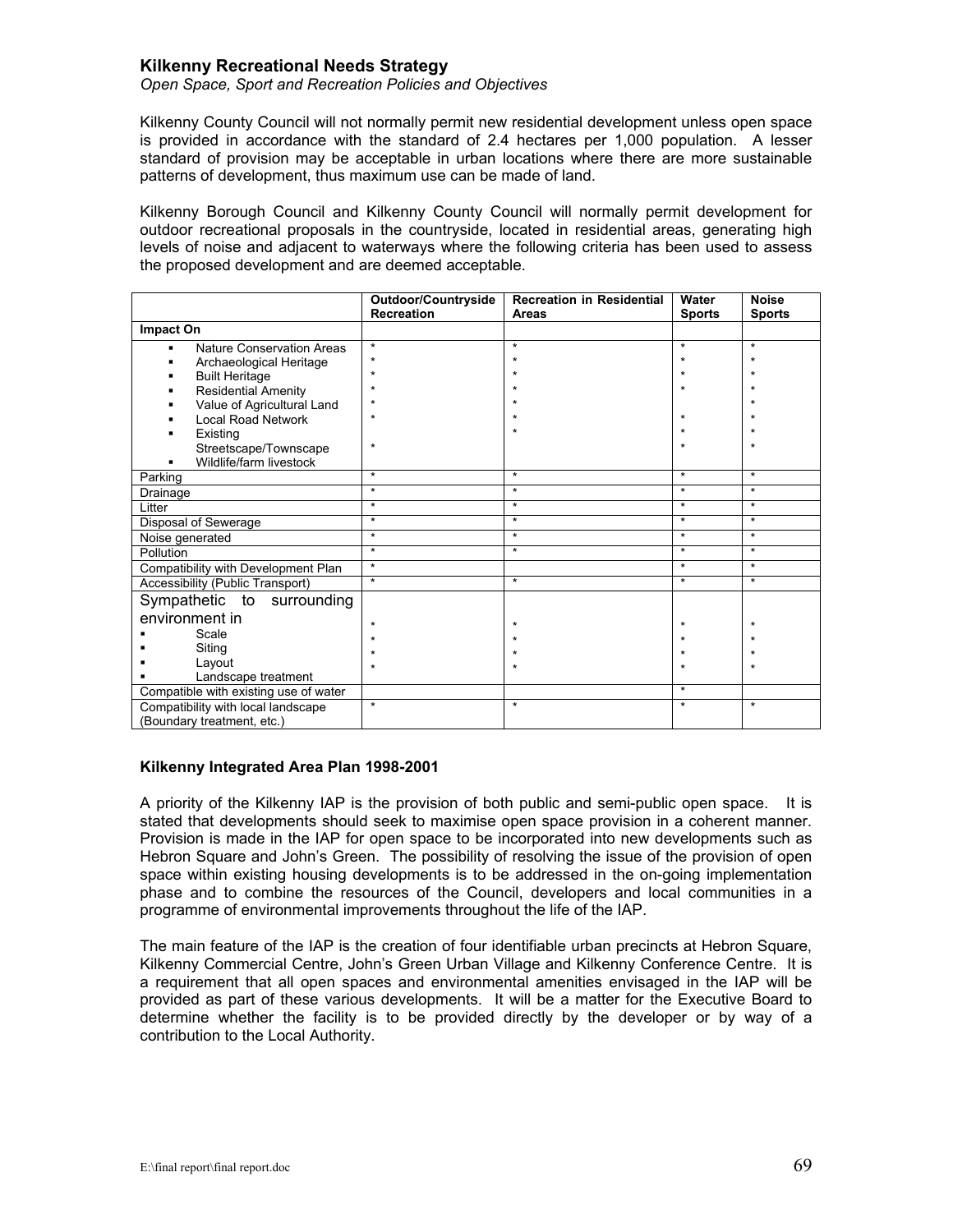*Open Space, Sport and Recreation Policies and Objectives* 

### **Other Relevant Documents & Standards**

### *The National Development Plan 2001-2006*

The benefits of a healthy population are identified in the National Development Plan and funds are allocated for provision of physical infrastructure for recreation in deprived urban and rural areas.

### *Sustainable development – A Strategy for Ireland (1999)*

The principle of sustainability and encouragement to all forms of sustainable development underline the Department of the Environment and Local Government's approach to planning. Providing opportunities for people to participate in sport and in a wide range of formal and informal recreation activities should wherever possible be available for everyone, including the elderly, young children and those with disabilities for whom access to facilities is especially important.

### *Parks Policy for Local Authorities (1987)*

This guidance was produced by the Department of the Environment in 1987 and therefore has become outdated but still represents the only national advice specifically for local authorities providing for parks, open spaces and outdoor recreational activities. This advice identifies the growing demand for the provision of public parks, open spaces and recreational areas and the need to co-ordinate this provision if public demand is to be adequately catered for and if maximum value is to be obtained from the limited resources available.

Local authorities are encouraged:- to make assessment of open space and outdoor recreational requirements for urban areas and to include objectives in the relevant development plan to make provision for any deficiency identified; to make an inventory of all existing residential areas; better utilise areas of open space of no recreational or amenity value with any financial gain from such being allocated towards the cost of providing and developing more suitable open space in the same general area; commence a programme for the development and regular maintenance of all suitable areas of open space; to provide operate and maintain a range of outdoor and recreational facilities in accordance with local requirements needs; to apply open space standards within the development control system including attaching conditions requiring developers to make contributions, where appropriate, towards the cost of providing adequately and suitably developed parks and other facilities.

An open space standard of 5 acres (2ha) of public open space per 1000 population is considered appropriate and suitable areas of land should be identified and reserved for public open space purposes in the relevant development plan and subsequent action plans. In major urban areas population units of 10,000 a Neighbourhood Park of 40 acres (16ha) and 2 Local Parks each of about 5 acres (2ha) should be considered for such a unit. If necessary existing and proposed open space should be disaggregated into the smallest possible number of units of suitable shape and size so as to permit subsequent maintenance at minimum cost and to allow maximum flexibility of use.

A clear hierarchy of open space provision is set out including the requirements for neighbourhood park, local park, other open space and amenity areas. The provision of open space such as country parks and other such amenities in rural areas is also identified. These details are enclosed within Appendix 1.

The provision of percentage requirements of open space per housing development is a crudely defined method of securing open space. This process needs to be refined, in order to provide open spaces of a viable nature, in terms of both location and nature.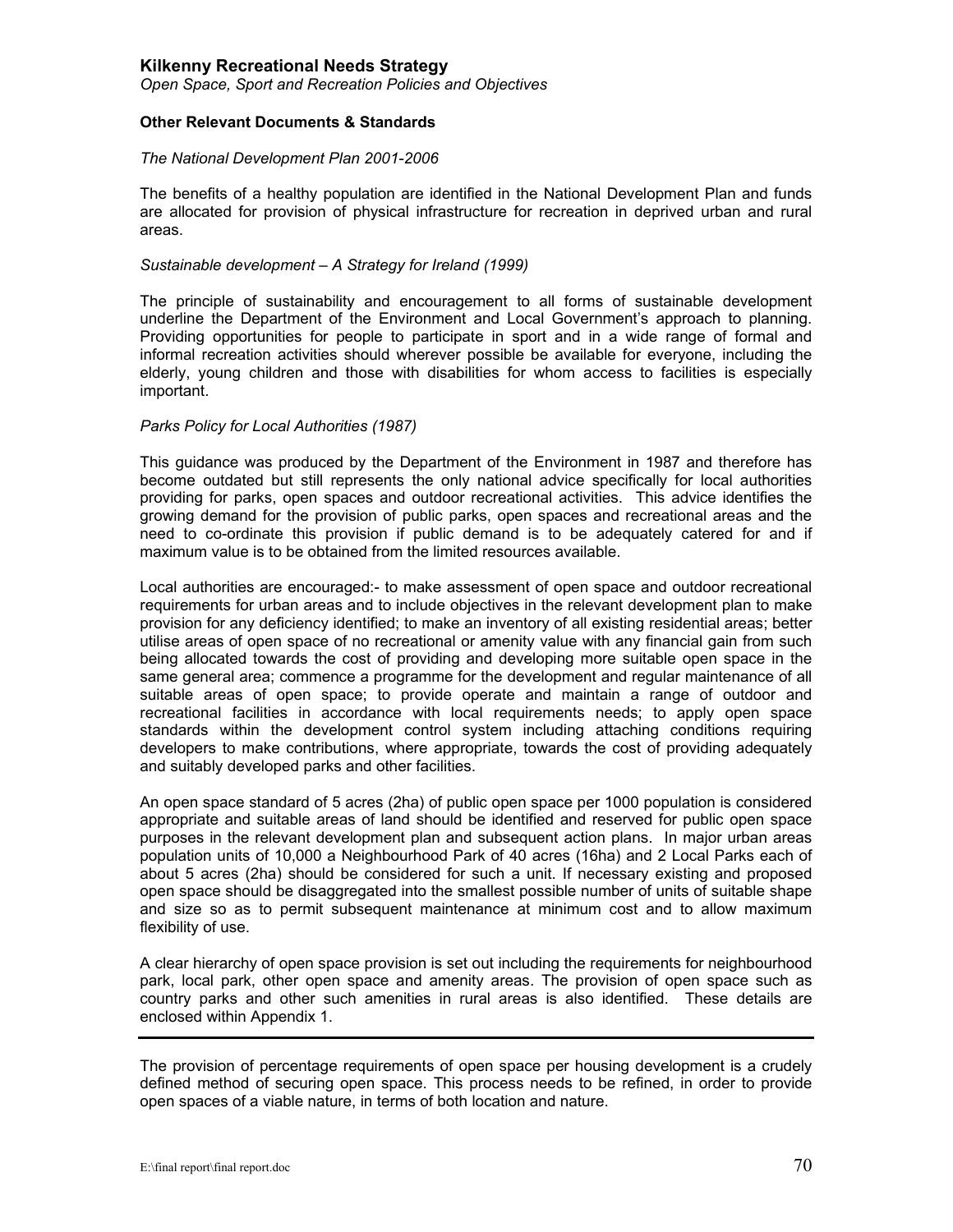*Open Space, Sport and Recreation Policies and Objectives* 

Applying this guidance it is important that the city aim to provide a hierarchy of public open space options for recreation within the city and environs. At the upper end of the scale there should exist regional parks, (notionally 40 acres and above), which will be fewer in number. Moving down the hierarchy of scale / size, a variety of parks and park sizes should be provided in increasing numbers.

### *National Playing Fields Association Six Acre Standard*

In the U.K. the National Playing Fields Association promotes a more defined hierarchy of community recreational space through the 'Six Acre Standard'. The application of this standard in such a large urban area as Limerick City is appropriate although there have been criticisms that this standard is impractical. Provision for children's play areas is defined as follows:

- NEAP (Neighbourhood Equipped Areas for Play) should be in the region of 20 - 40 acres and targeted at children aged 8-14 years. NEAP developments should ideally be provided within a walking radius of 1km, (notionally 15 minutes walk), of the community dwellings it serves and offer a minimum of eight types of equipment or recreational activities.
- LEAP (Locally Equipped Areas for Play) should be in the region of 5 acres and targeted at children between 4 to 8 years. LEAP developments should ideally be provided within a walking radius of 0.4km, (notionally 5 minutes walk); of the community dwellings it serves and offer a minimum of five types of equipment.
- LAP (Local Area for Play) small areas of open space suitable for children under 5 years of age should be within a one minute walk of the community dwellings it serves.

These or similar standards should be adopted as a guideline standard, though obviously this may be neither immediately achievable nor always possible.

### *Targeting Sporting Change in Ireland*

This document sets out a clear blueprint for the development of Irish sport with regard to facilities. A strategic goal is the provision of quality sports facilities in the right place at the right time.

### *Residential Density Guidelines for Planning Authorities (1999)*

Paragraph 5.7.2 of the Guidelines identifies that local authorities have placed less emphasis on qualitative standards of open space in their Development Plans. This has given rise to residential estates having adequate amounts of open space but very often poorly located or unsuitably shaped.

The Guidelines state also that the achievement of higher densities must be coupled with a higher standard of residential environment and thus the provision of higher quality public and communal open space is of paramount importance. Any acceptance of lower quantitative standards of open space must be accompanied by a parallel increase in qualitative standards of open space.

#### Public Open Space

### Qualitative Standards

Greater emphasis should be placed in the quality of public open space as follows.

Public Open Space should be well designed from a visual perspective as well as functionally accessible to the maximum number of dwellings within the residential area.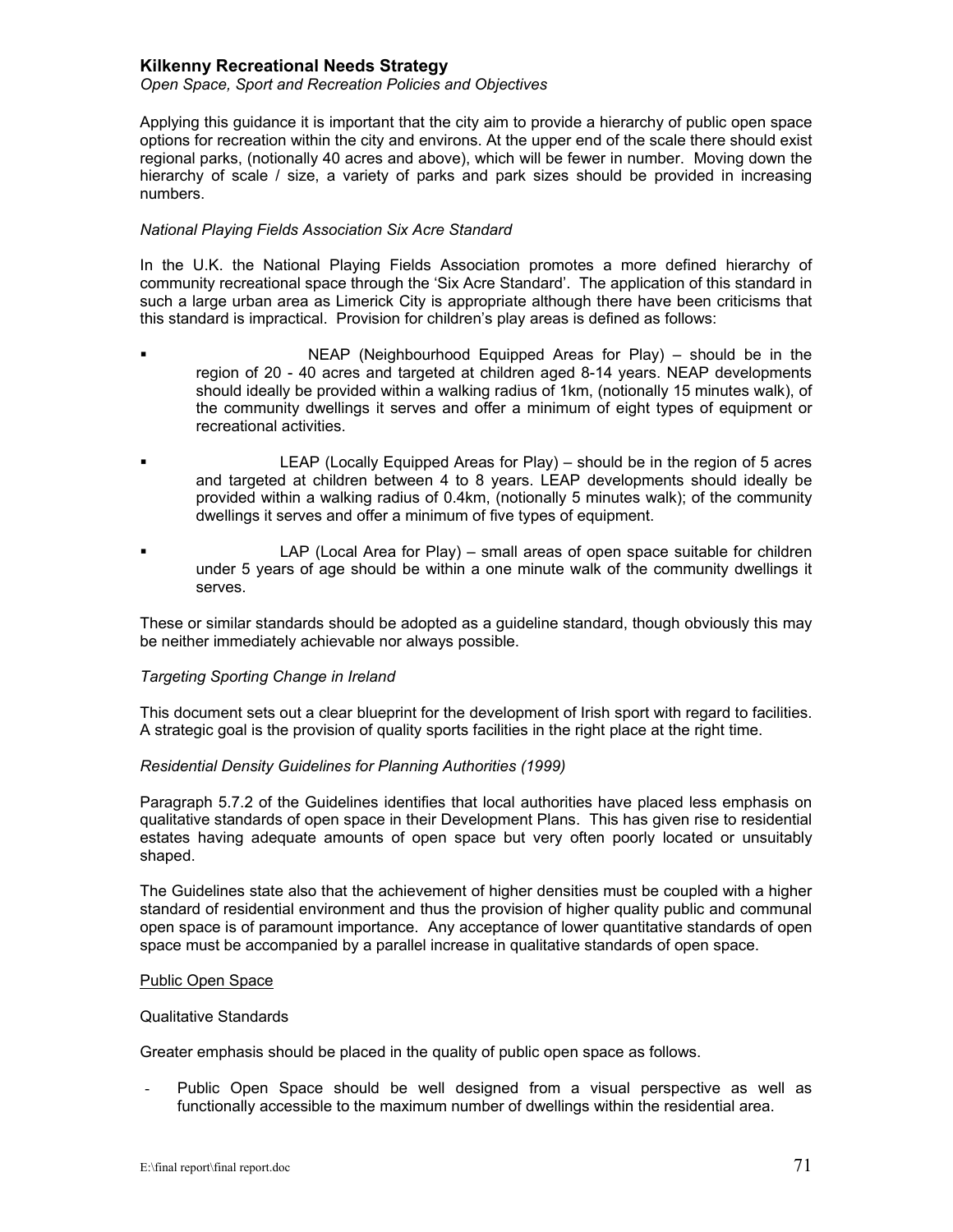*Open Space, Sport and Recreation Policies and Objectives* 

- Planning authorities should not permit the provision of open space where it is inadequately overlooked, supervised or accessible.
- Emphasis should be placed on the need to retain existing natural features (e.g. an important stand of mature trees or stream) and to provide open space in its vicinity to ensure its visual setting and protection.
- Open space should be suitably proportioned and narrow tracts, which are difficult to manage, should not be acceptable.
- In new development areas local or Action Area Plans should identify at an early stage the preferred location of larger open spaces including, if considered appropriate, location in the non-development areas adjoining the proposed development. This may allow playing pitches and larger recreational facilities to be concentrated away from housing areas but easily accessible from them and allow a more flexible approach to open space requirements within residential estates by way of more casual spaces suitable for smaller children's play, informal kickabout and passive amenity.
- Hard play areas such as all-weather surfaces should also be taken into account when assessing new proposals.

### Quantitative Standards

The Guidelines recommend that the provision of public open space to serve new residential developments should be on a hierarchical basis varying in size from large regional parks to small children's play areas and passive recreation spaces close to people's homes.

Common current quantitative requirements are 15/20 sq.m. per person or 10-14% of the site area. The Guidelines recommend that greater emphasis is placed on qualitative standards. Where residential developments are close to the facilities of city and town centres or in proximity to public parks or coastal and other natural amenities, a relaxation of standards should be considered. Alternatively, planning authorities may seek a financial contribution towards public open space or recreational facilities in the wider area.

#### Private Open Space

Privacy is identified in the Guidelines as a key issue in quality of residential development.

All houses (terraced, semi-detached, detached) should have an area of private open space behind the building line. In general the requirement should be 60-75m<sup>2</sup> minimum for 3/4/5 bedroom houses in order to ensure that most household activities are accommodated and that it is at the same time adequate to offer visual delight, receive some sunshine and encourage plant growth. A slightly reduced standard may be acceptable where 1 and 2 bedroom houses are proposed but in no instance should a figure of less than 48m² per dwelling be acceptable. A minimum standard of 22 metres between directly opposing first floor windows should normally be observed (see paragraph 5.6.1 above). This will normally result in a rear garden depth of 11 metres. However, where adequate levels of privacy are provided, this depth may be reduced provided that the minimum area outlined above is achieved.

Semi-private enclosed landscaped space solely for the use of the residences, it may be considered appropriate to accept the sum of the area of both private and public open spaces as satisfying the private open space requirement for these dwellings.

In the case of apartment and duplex style schemes, private open space will be provided in the form of landscaped areas, courtyards, terraces/patios and balconies. Roof gardens should also be considered, provided that they are easily accessible, secure and attractively landscaped. Recommended minimum standards should range from:

- 10m<sup>2</sup> per one bedroom apartment
- 15-20m<sup>2</sup> per two or three bedroom apartment close to City and Town Centres to: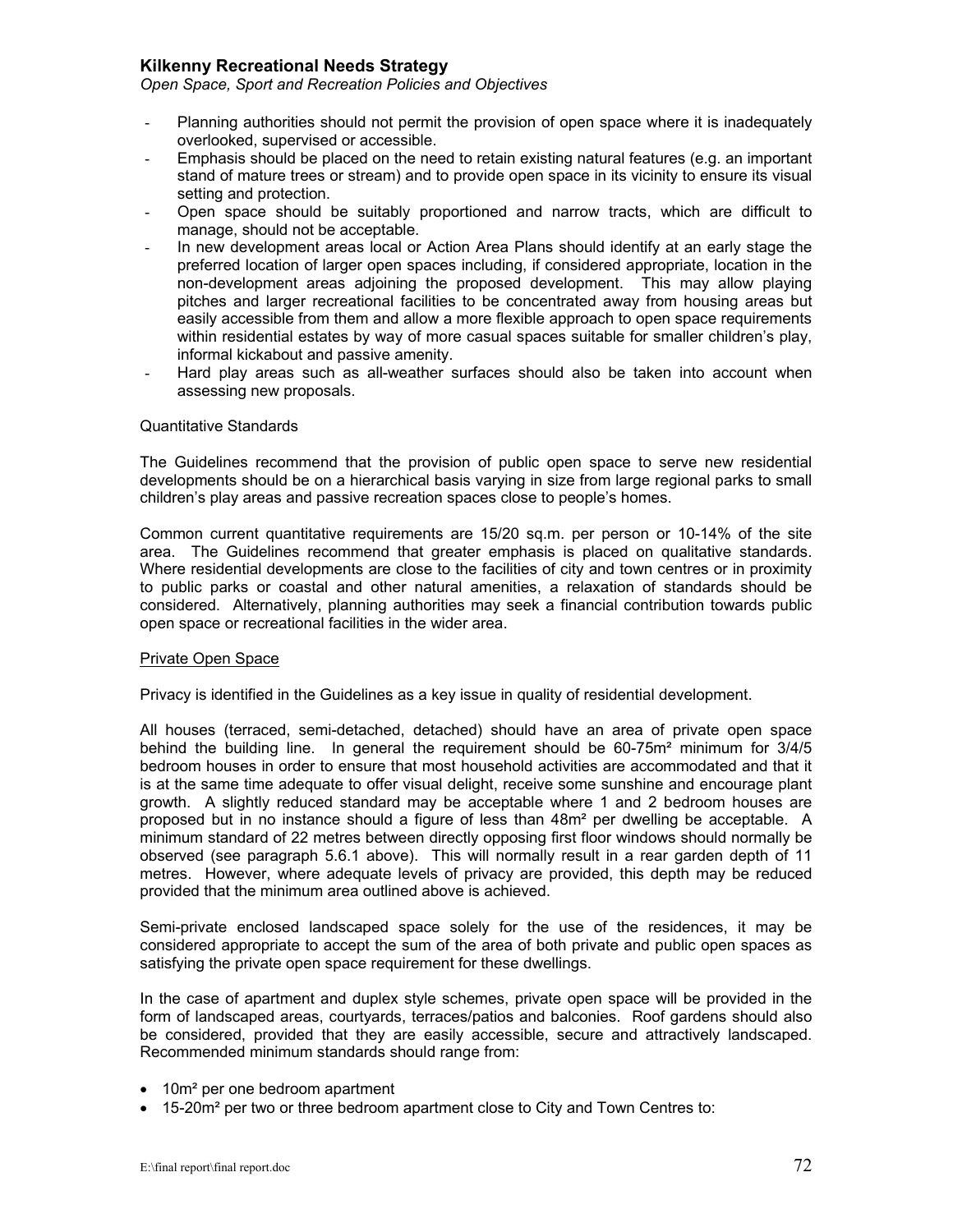*Open Space, Sport and Recreation Policies and Objectives* 

- 20m² per 1 bedroom apartment
- 30-40m² per 2 or 3 bedroom apartment in the outer suburban areas.

Permeating throughout the Guidelines is the concept that achievement of higher densities must be coupled with a higher standard of residential environment and thus the provision of higher quality public and communal open space.

### **Key Agencies**

There are a number of government departments and agencies each of which has input into the funding and provision of open space and amenities within these areas. Foremost amongst these is the Department of the Environment and Local Government.

#### *Department of Environment and Local Government*

Under the Housing Remedial Works Scheme grants are available to find small play areas within housing estates. The Department have also issued…….

#### *Department of Marine and Natural Resource*

This Department within the forestry service have initiated an Urban Woodland Scheme which encourages and facilitates increased tree planting within urban areas, facilities include seats, litter bins, "trim trails" and play areas. This Department has a Neighbour Wood Scheme which assists local groups in managing a wood.

### *The Heritage Council*

The Council has a statutory responsibility under Section 6 of the Heritage Act 1996 to propose policies and priorities for the identification, protection, preservation and enhancement of the national heritage. In the context of this study national heritage would include flora, fauna, wildlife habitats, landscapes, seascapes, heritage gardens and parks, and finally inland.

#### *Department of Tourism, Sport and Recreation*

This Department is relevant only in the context of tourism related development.

Funding is available from the Department under the Tourism Development Scheme through the relevant regional tourism authority. This could include a tourist trail and tourism facility in a parkland setting.

XXXXX

XXXXX

XXXXX

#### *Area Development Management Ltd*

ADM find local groups who provide (1) services to the unemploymed (2) community development and (3) community based youth initiatives. The latter two would appear appropriate for ADM to become involved. Potentially this includes landscaping in public areas, playgrounds etc.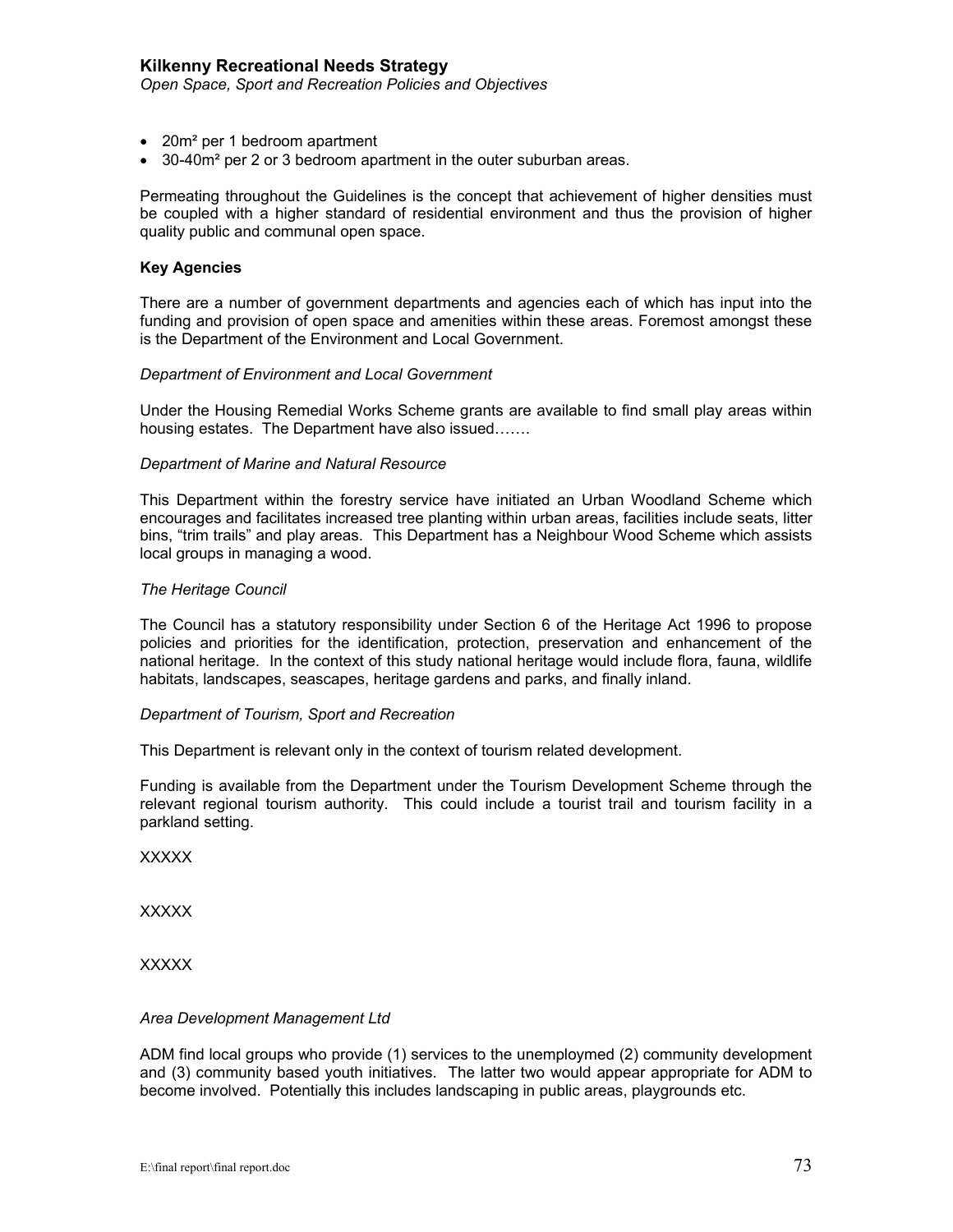*Open Space, Sport and Recreation Policies and Objectives*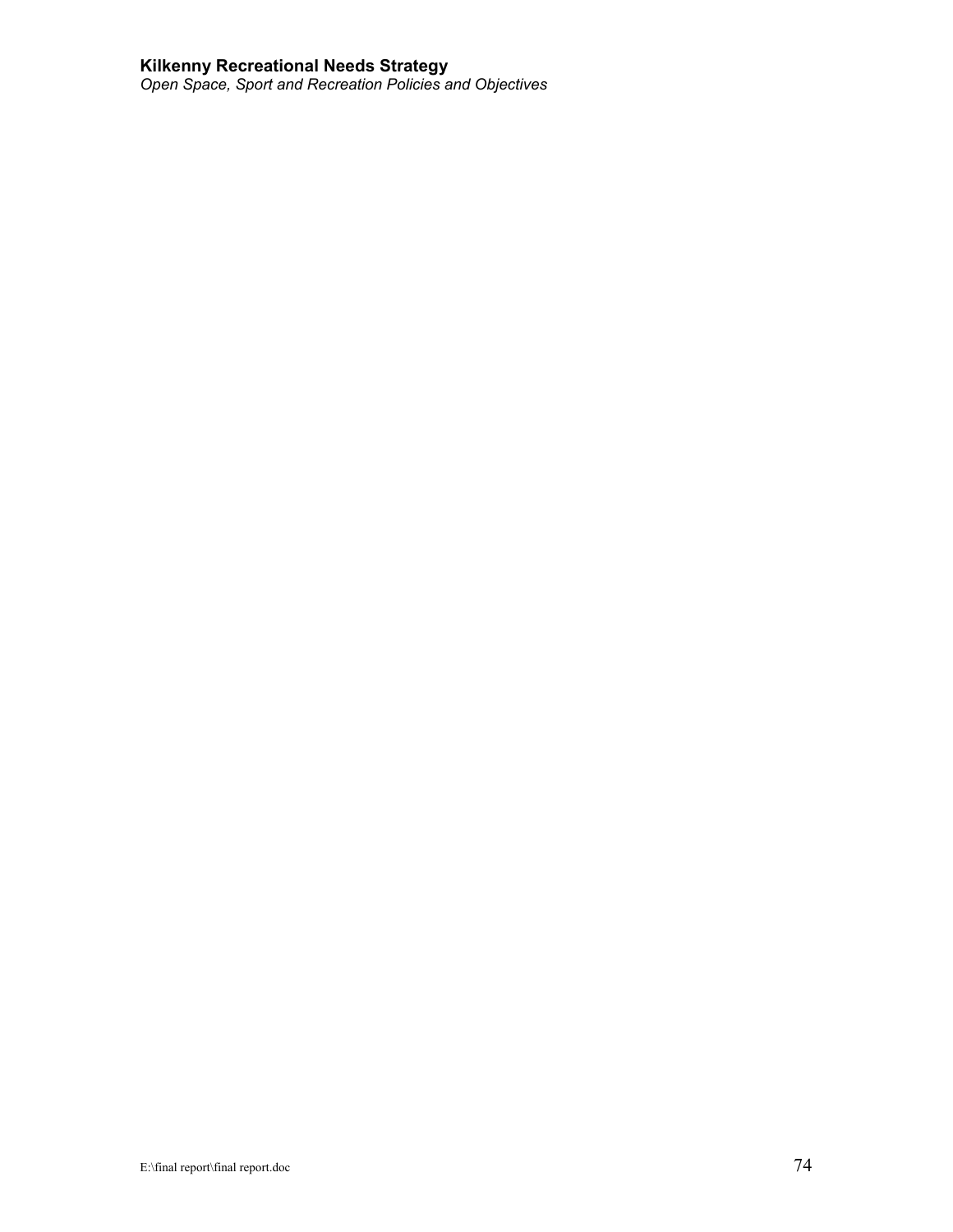*Open Space, Sport and Recreation Policies and Objectives* 

## **APPENDIX V**

## **SUMMARY OF OPEN SPACE AUDIT**